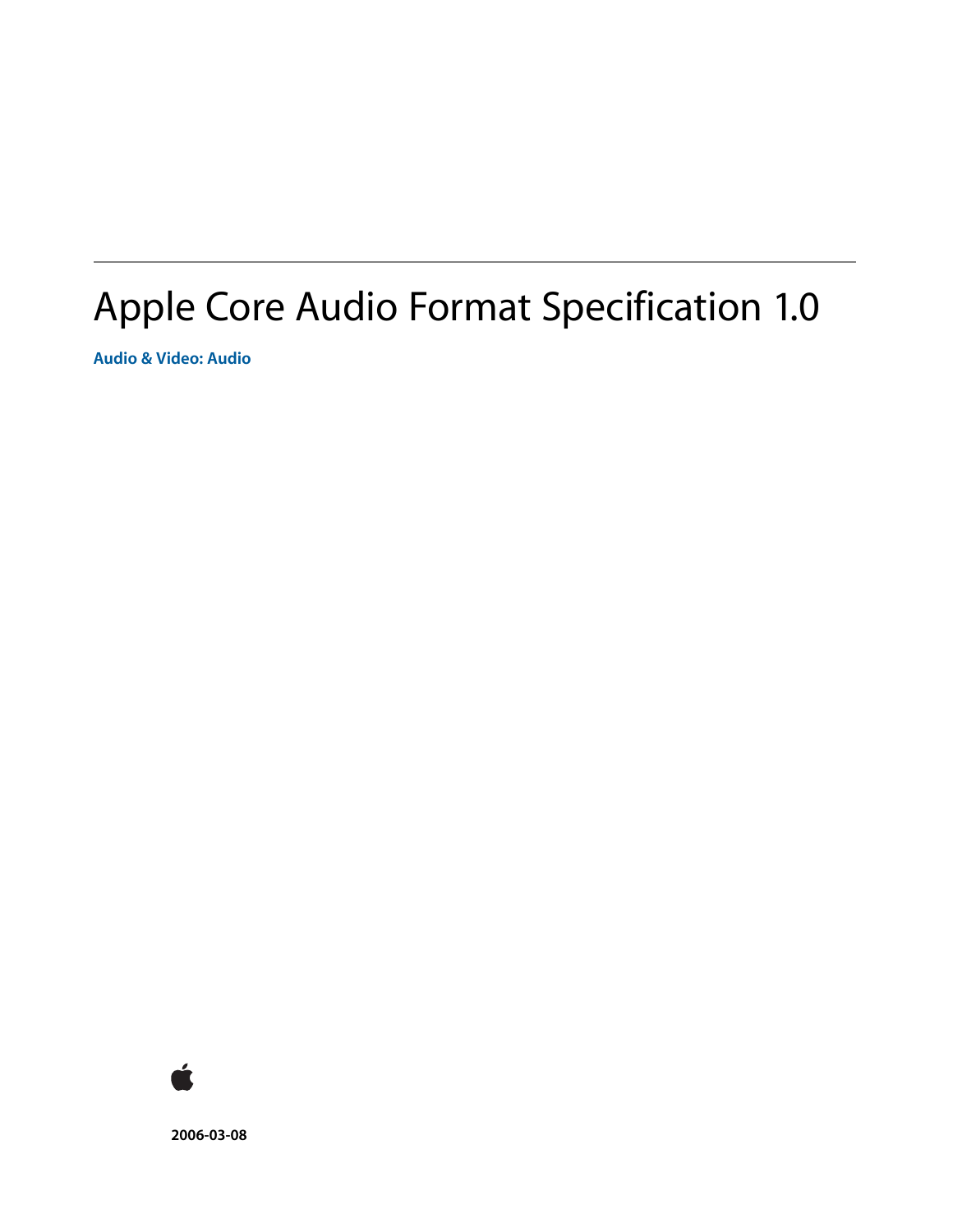### á

Apple Inc. © 2005, 2006 Apple Computer, Inc. All rights reserved.

No part of this publication may be reproduced, stored in a retrieval system, or transmitted, in any form or by any means, mechanical, electronic, photocopying, recording, or otherwise, without prior written permission of Apple Inc., with the following exceptions: Any person is hereby authorized to store documentation on a single computer for personal use only and to print copies of documentation for personal use provided that the documentation contains Apple's copyright notice.

The Apple logo is a trademark of Apple Inc.

Use of the "keyboard" Apple logo (Option-Shift-K) for commercial purposes without the prior written consent of Apple may constitute trademark infringement and unfair competition in violation of federal and state laws.

No licenses, express or implied, are granted with respect to any of the technology described in this document. Apple retains all intellectual property rights associated with the technology described in this document. This document is intended to assist application developers to develop applications only for Apple-labeled computers.

Every effort has been made to ensure that the information in this document is accurate. Apple is not responsible for typographical errors.

Apple Inc. 1 Infinite Loop Cupertino, CA 95014 408-996-1010

Apple, the Apple logo, Mac, Mac OS, and QuickTime are trademarks of Apple Inc., registered in the United States and other countries.

Times is a registered trademark of Heidelberger Druckmaschinen AG, available from Linotype Library GmbH.

Simultaneously published in the United States and Canada.

**Even though Apple has reviewed this document, APPLE MAKESNOWARRANTYOR REPRESENTATION, EITHER EXPRESS OR IMPLIED, WITH RESPECT TO THIS DOCUMENT, ITS QUALITY, ACCURACY, MERCHANTABILITY,OR FITNESS FOR A PARTICULAR PURPOSE. AS A RESULT, THIS DOCUMENT IS PROVIDED "AS IS," AND YOU, THE READER, ARE**

**ASSUMING THE ENTIRE RISK AS TO ITS QUALITY AND ACCURACY.**

**IN NO EVENT WILL APPLE BE LIABLE FOR DIRECT, INDIRECT, SPECIAL, INCIDENTAL, OR CONSEQUENTIALDAMAGES RESULTINGFROM ANY DEFECT OR INACCURACY IN THIS DOCUMENT, even if advised of the possibility of such damages.**

**THE WARRANTY AND REMEDIES SET FORTH ABOVE ARE EXCLUSIVE AND IN LIEU OF ALL OTHERS, ORAL OR WRITTEN, EXPRESS OR IMPLIED. No Apple dealer, agent, or employee is authorized to make any modification, extension, or addition to this warranty.**

**Some states do not allow the exclusion orlimitation of implied warranties or liability for incidental or consequential damages, so the above limitation or exclusion may not apply to you. This warranty gives you specific legal rights, and you may also have other rights which vary from state to state.**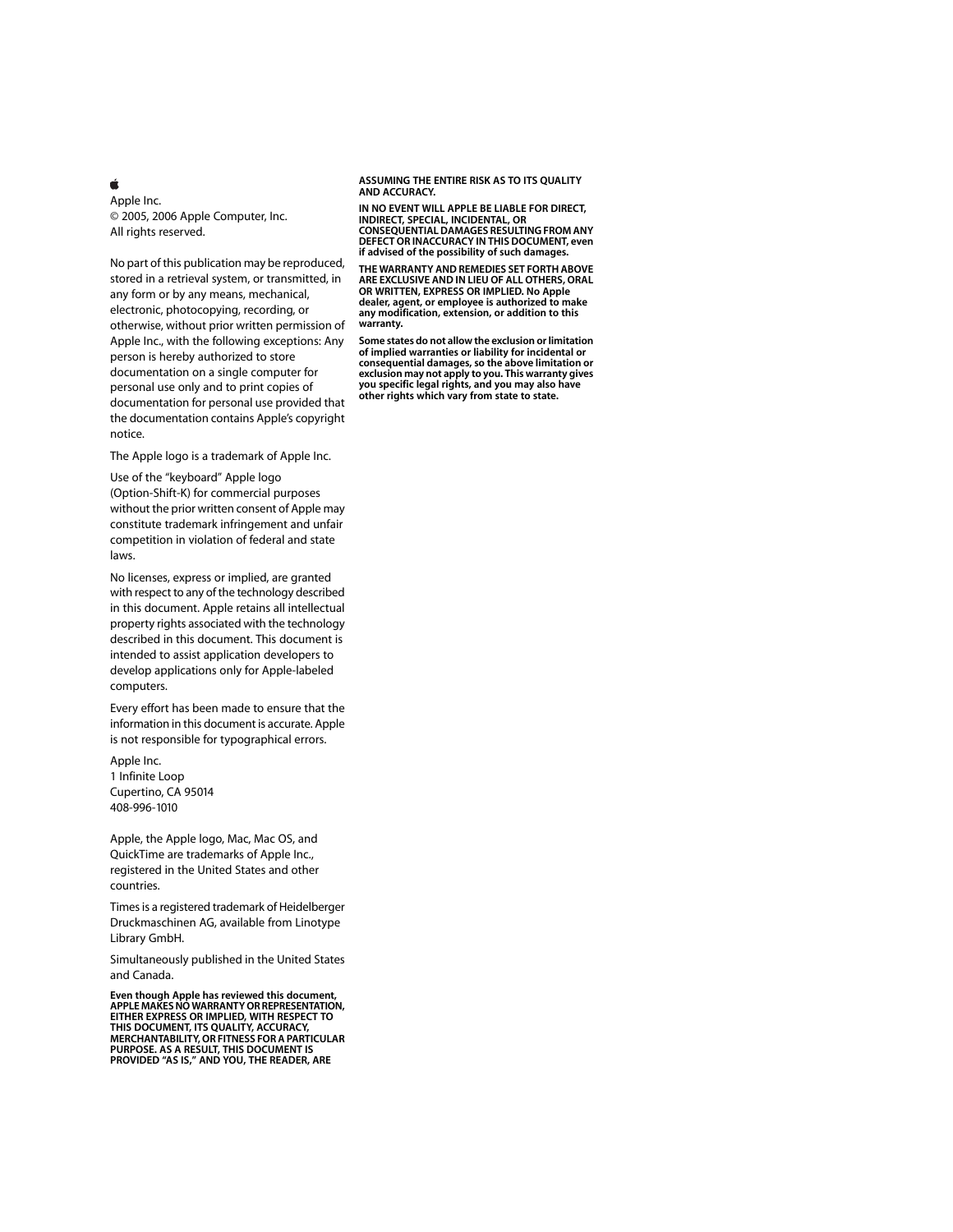## **Contents**

| <b>Introduction</b> | Introduction to Apple Core Audio Format Specification 1.0 7 |  |  |
|---------------------|-------------------------------------------------------------|--|--|
|                     | Who Should Read This Document? 7                            |  |  |
|                     | <b>Organization of This Document 7</b>                      |  |  |
|                     | See Also 7                                                  |  |  |
| <b>Chapter 1</b>    | <b>CAF File Overview 9</b>                                  |  |  |
|                     | <b>CAF File Advantages 9</b>                                |  |  |
|                     | <b>CAF File Structure 10</b>                                |  |  |
|                     | Chunk Structure 10                                          |  |  |
|                     | Packets, Frames, and Samples 10                             |  |  |
|                     | Types of Chunks 11                                          |  |  |
|                     | Required 11                                                 |  |  |
|                     | Channel Layout 11                                           |  |  |
|                     | <b>Supplementary Data 11</b>                                |  |  |
|                     | Markers 12                                                  |  |  |
|                     | <b>Music Metadata 12</b>                                    |  |  |
|                     | <b>Support For Editors 12</b>                               |  |  |
|                     | Annotations 12                                              |  |  |
|                     | Identifier 12                                               |  |  |
|                     | <b>Extending CAF 13</b>                                     |  |  |
|                     | Extra Space 13                                              |  |  |
| <b>Chapter 2</b>    | <b>Core Audio Format Specification 15</b>                   |  |  |
|                     | Data Types 15                                               |  |  |
|                     | <b>CAF File Header and Chunk Headers 15</b>                 |  |  |
|                     | <b>CAF File Header 15</b>                                   |  |  |
|                     | <b>CAF Chunk Header 16</b>                                  |  |  |
|                     | <b>Required Chunks</b> 16                                   |  |  |
|                     | <b>Audio Description Chunk 17</b>                           |  |  |
|                     | <b>Audio Data Chunk 24</b>                                  |  |  |
|                     | Packet Table Chunk 25                                       |  |  |
|                     | Channel Layout 29                                           |  |  |
|                     | <b>Channel Layout Chunk 29</b>                              |  |  |
|                     | <b>Supplementary Data 37</b>                                |  |  |
|                     | <b>Magic Cookie Chunk 37</b>                                |  |  |
|                     | <b>Strings Chunk 37</b>                                     |  |  |
|                     | Marker and Region Chunks 38                                 |  |  |
|                     | Marker Data Types 39                                        |  |  |
|                     | Marker Chunk 42                                             |  |  |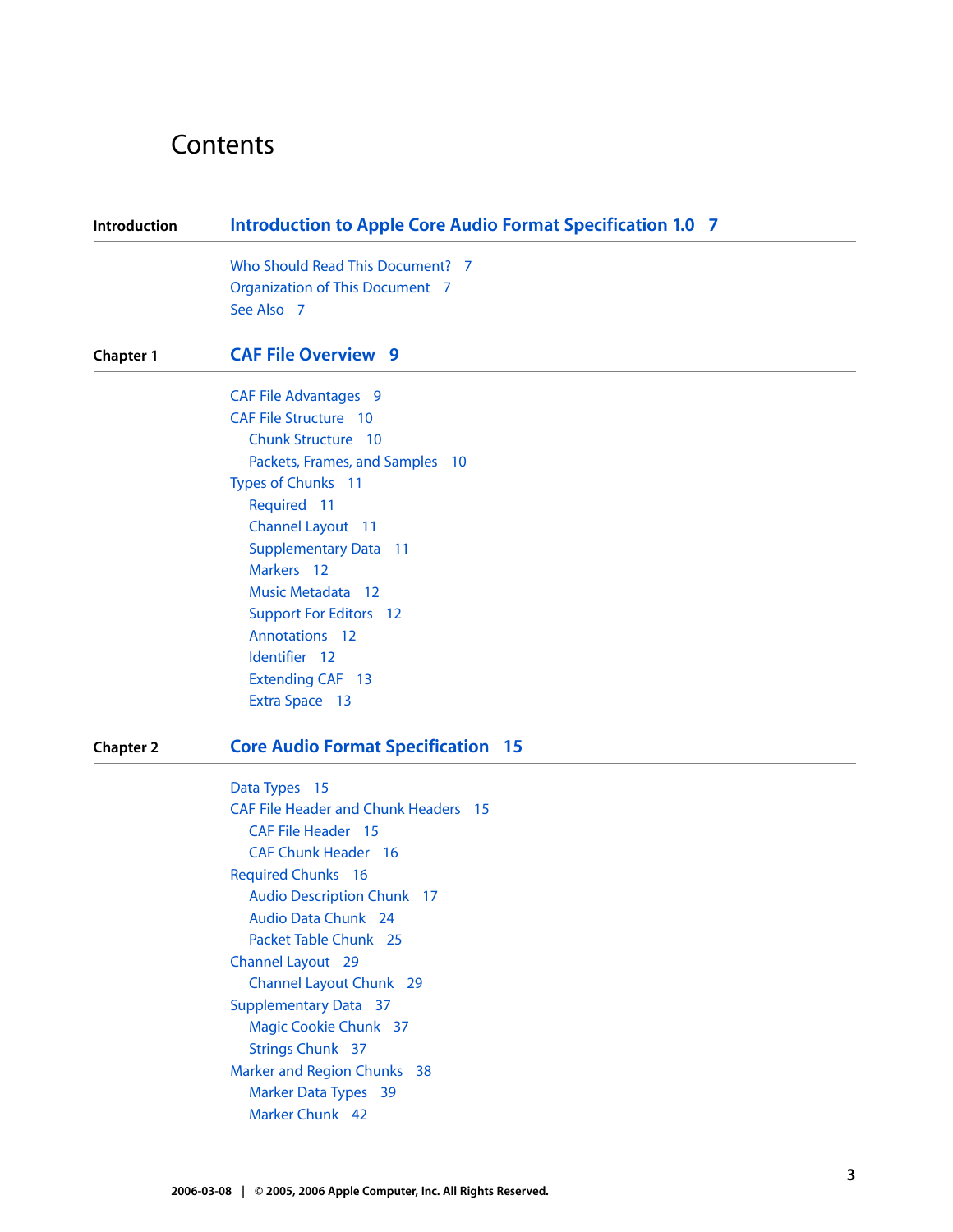[Region](#page-43-0) Chunk 44 Music [Metadata](#page-45-0) 46 [Instrument](#page-45-1) Chunk 46 MIDI [Chunk](#page-46-0) 47 Audio Editor [Support](#page-47-0) 48 [Overview](#page-47-1) Chunk 48 Peak [Chunk](#page-49-0) 50 [Annotations](#page-50-0) 51 Edit [Comments](#page-50-1) Chunk 51 [Information](#page-51-0) Chunk 52 [Identifier](#page-54-0) 55 Unique Material [Identifier](#page-54-1) Chunk 55 Extending the CAF [Specification](#page-55-0) 56 [User-Defined](#page-55-1) Chunk 56 Extra [Space](#page-56-0) 57 Free [Chunk](#page-56-1) 57

**Appendix A Time Of Day Data [Format](#page-58-0) 59**

**[Document](#page-60-0) Revision History 61**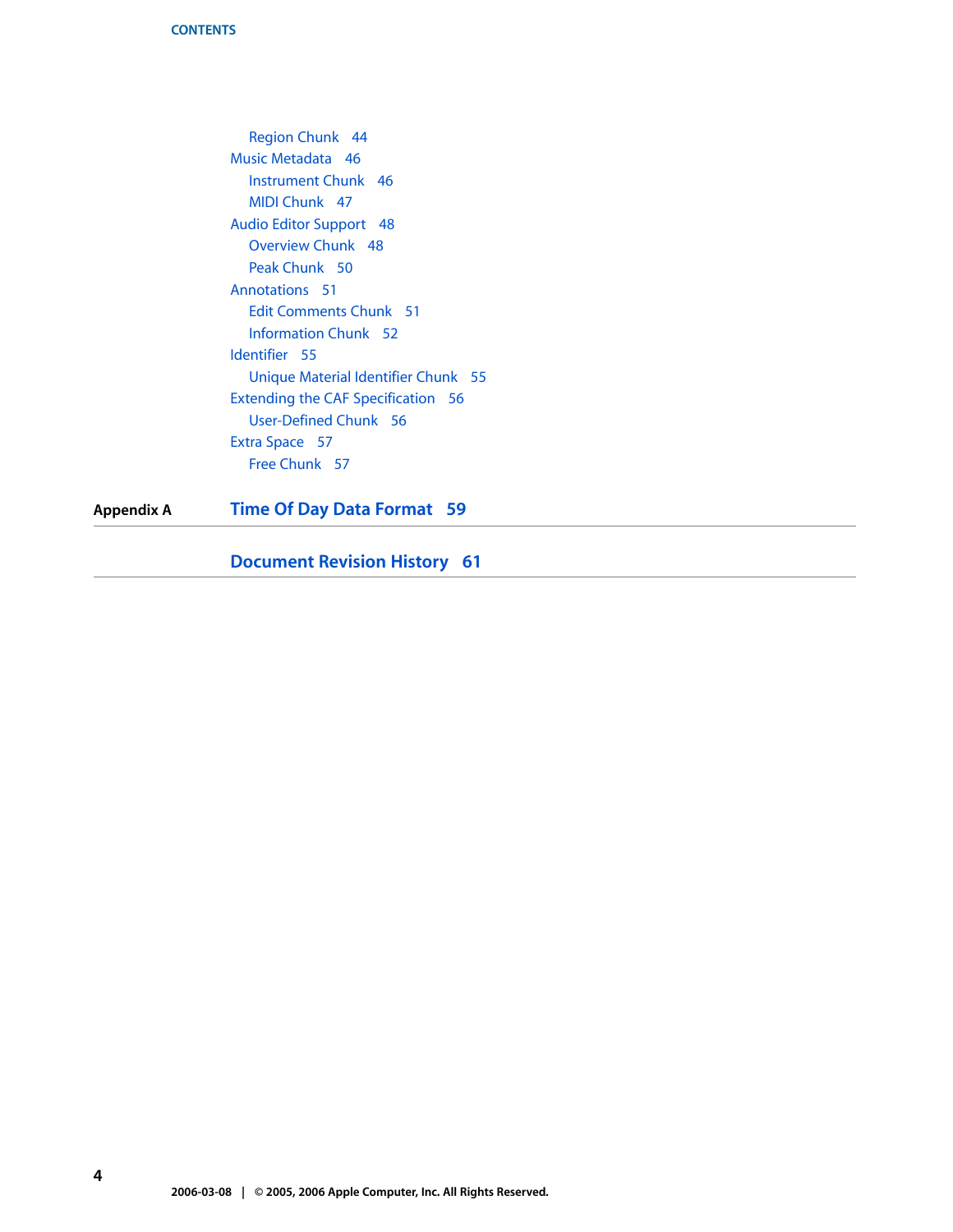## Tables

| Chapter |  |
|---------|--|
|         |  |

### **Chapter 2 Core Audio Format [Specification](#page-14-0) 15**

| Table 2-1         | Audio Description chunk header fields 17                                 |
|-------------------|--------------------------------------------------------------------------|
| Table 2-2         | Audio Description field values for big-endian unpacked 16-bit PCM 20     |
| Table 2-3         | Audio Description field values for little-endian packed 24-bit PCM<br>20 |
| Table 2-4         | Audio Description field values for floating-point 64-bit PCM 21          |
| Table 2-5         | Audio Description field values for 2 channel IMA4 22                     |
| Table 2-6         | Audio Description field values for 2 channel AAC 23                      |
| Table 2-7         | Audio Data chunk header fields 24                                        |
| Table 2-8         | Packet Table chunk header fields 25                                      |
| Table 2-9         | Sample variable-length encoded integers<br>27                            |
| <b>Table 2-10</b> | Packet Table header for an IMA file with 5 remainder frames 28           |
| <b>Table 2-11</b> | Packet Table header for an AAC file<br>28                                |
| Table 2-12        | Frames of valid audio data per packet for an AAC file of 3074 frames 28  |
| <b>Table 2-13</b> | Channel Layout chunk header fields 29                                    |
| Table 2-14        | Magic Cookie chunk header fields 37                                      |
| <b>Table 2-15</b> | Strings chunk header fields 37                                           |
| <b>Table 2-16</b> | Marker chunk header fields 43                                            |
| Table 2-17        | Region chunk header fields 44                                            |
| Table 2-18        | Instrument chunk header fields 46                                        |
| <b>Table 2-19</b> | MIDI chunk header fields 48                                              |
| Table 2-20        | Overview chunk header fields 48                                          |
| Table 2-21        | Peak chunk header fields 50                                              |
| Table 2-22        | Edit Comments chunk header fields 51                                     |
| Table 2-23        | Information chunk header fields 52                                       |
| Table 2-24        | Unique Material Identifier chunk header fields 55                        |
| Table 2-25        | CAF header field values for User-Defined Chunk 56                        |
| Table 2-26        | Free chunk header fields 57                                              |

### **Appendix A Time Of Day Data [Format](#page-58-0) 59**

[Table](#page-58-1) A-1 Symbols used in [time-of-day](#page-58-1) formats 59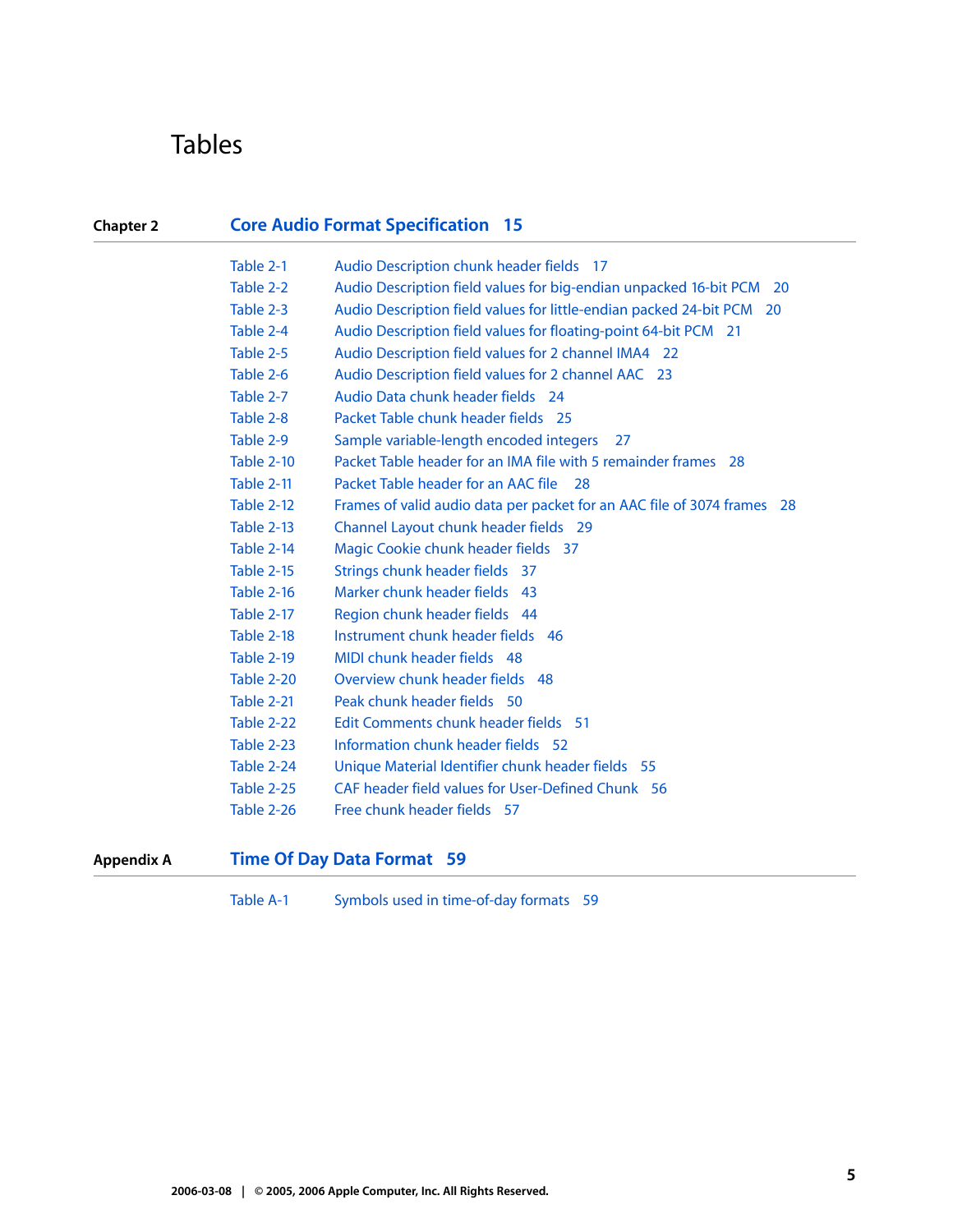**TABLES**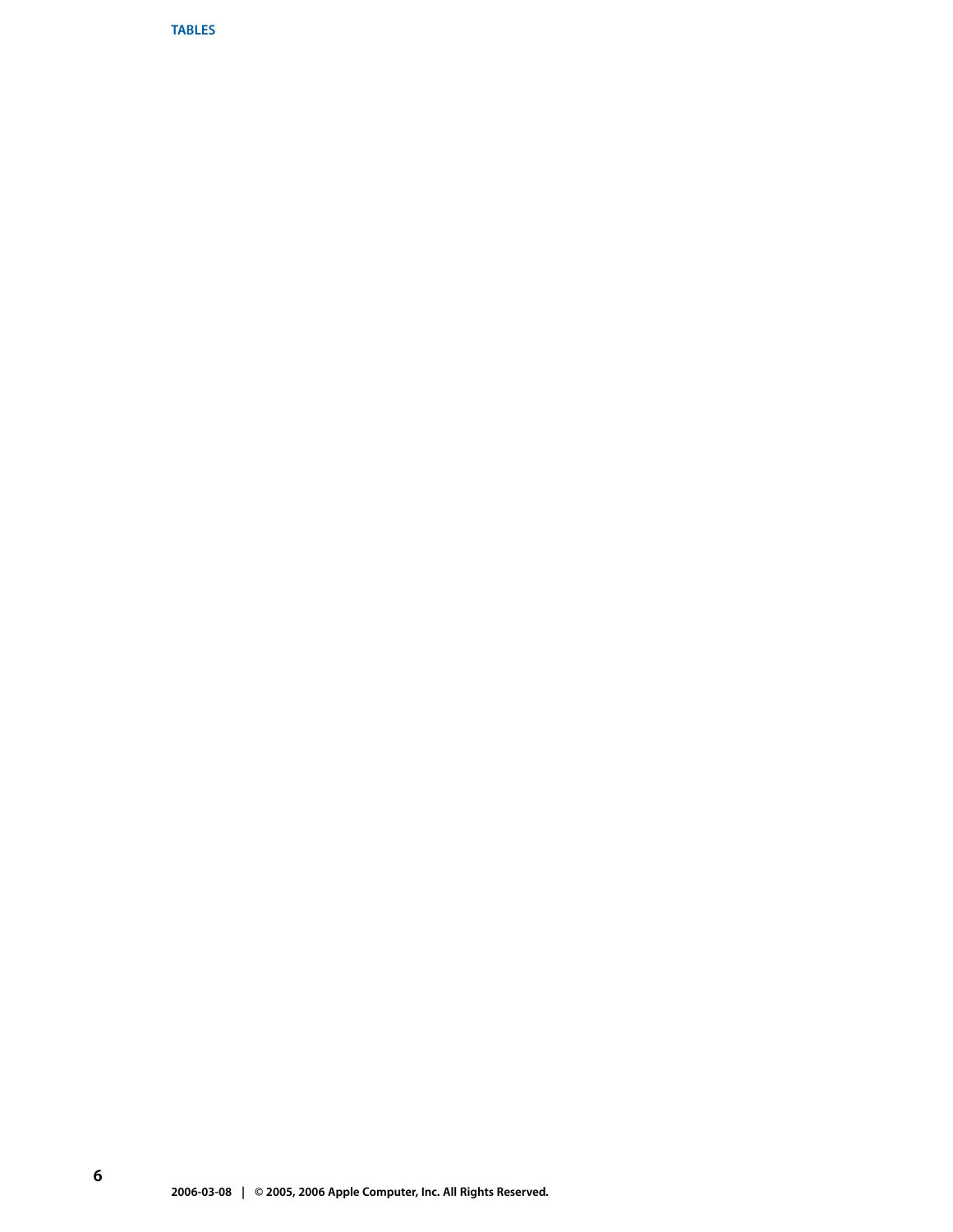# <span id="page-6-0"></span>Introduction to Apple Core Audio Format Specification 1.0

Apple's Core Audio Format (CAF) is a file format for storing and transporting digital audio data. It simplifies the management and manipulation of many types of audio data without the file-size limitations of other audio file formats.

<span id="page-6-1"></span>**Note:** This documentation is provided for reference only. All rights reserved.

## Who Should Read This Document?

This document is intended for anyone who needs to understand the structure of CAF files. You can use the information in this document, for example, to write a CAF parser or to extend the types of data stored in CAF files. Because CAF files offer many advantages over other audio file formats, anyone writing an application for Mac OS X that reads or writes audio files should read at least the overview chapter (["CAF](#page-8-2) File [Overview"](#page-8-2) (page 9)) to gain an understanding of the features of CAF files. In addition, you need the information in this document if you want to use CAF files on other platforms.

End users of professional audio software may be interested in this document in order to learn more about the capabilities of software that supports CAF.

## <span id="page-6-2"></span>Organization of This Document

This document contains the following chapters:

- "CAF File [Overview"](#page-8-2) (page 9) provides a brief overview of the Core Audio file format.
- "Core Audio Format [Specification"](#page-14-4) (page 15) describes the CAF specification in detail.

## <span id="page-6-3"></span>See Also

The following documents provide additional resources:

- *Getting Started with Audio & Video* introduces the resources available for music and audio developers in Mac OS X.
- *Core Audio* describes the interfaces available to develop audio applications for Mac OS X, including instructions for writing codecs (coders/decoders), which you can use to write and read the audio data in a CAF file.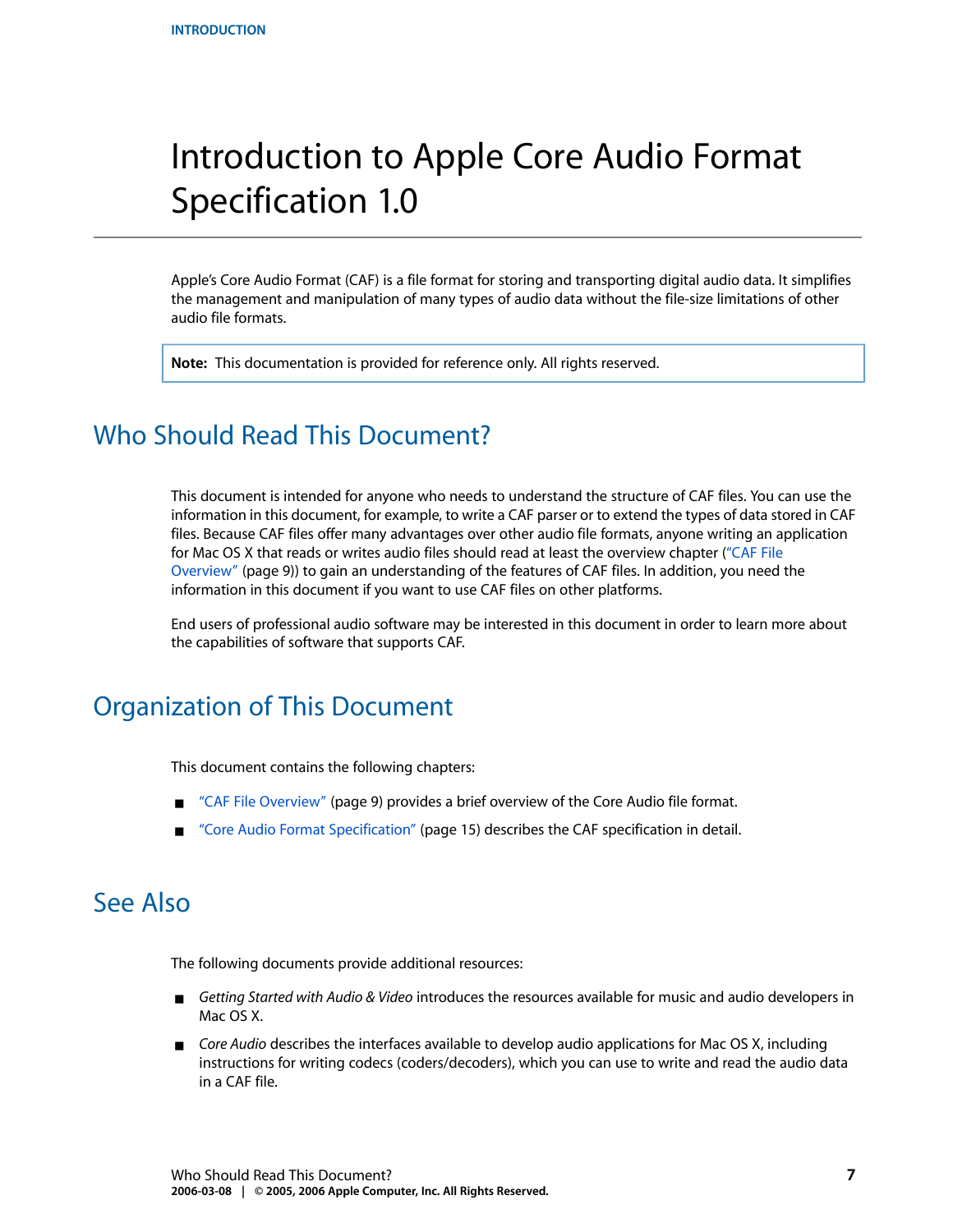### **INTRODUCTION**

Introduction to Apple Core Audio Format Specification 1.0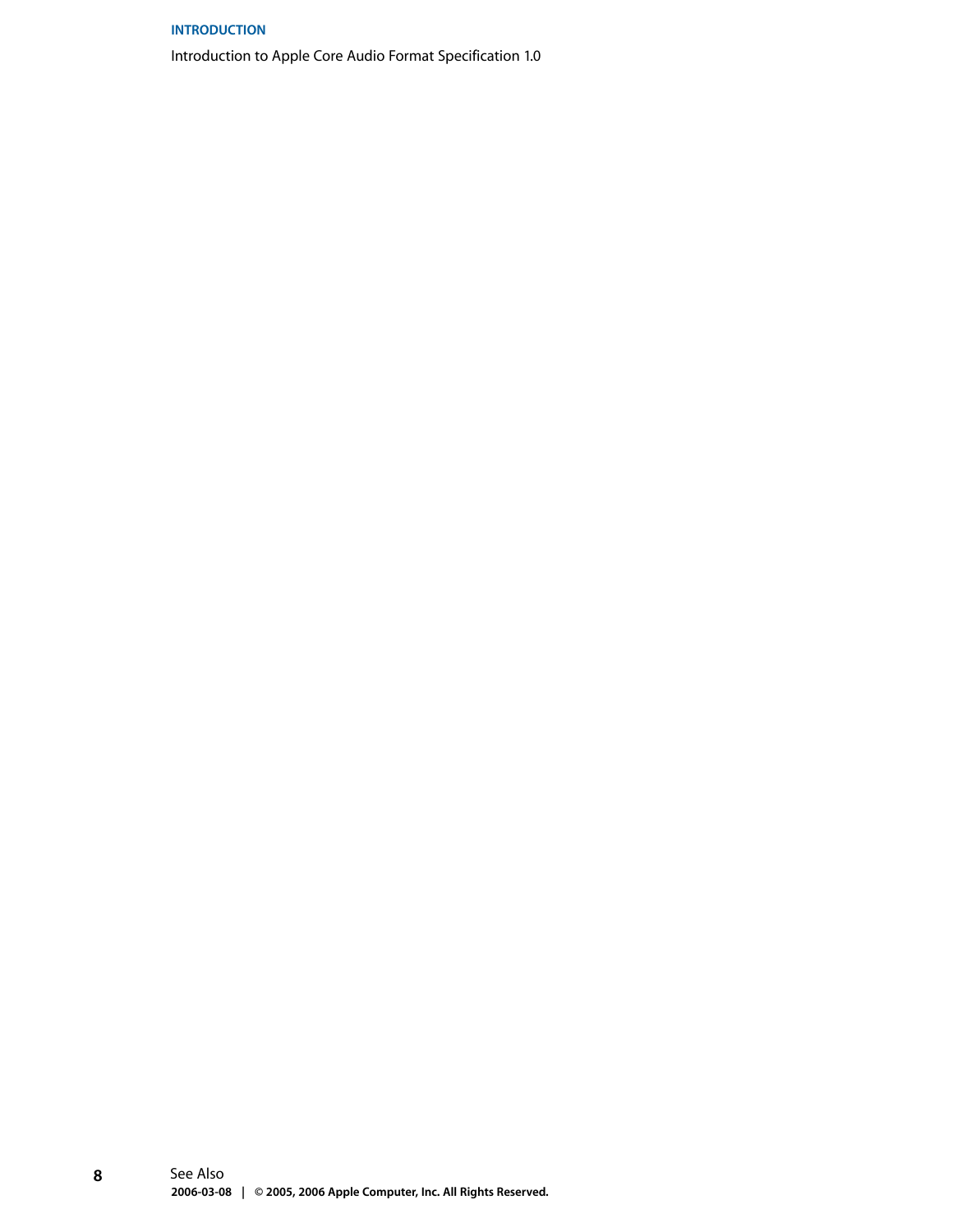# <span id="page-8-0"></span>CAF File Overview

<span id="page-8-2"></span>This chapter provides background information important for understanding and using Apple's Core Audio Format (CAF) files.

## <span id="page-8-1"></span>CAF File Advantages

Apple's Core Audio Format is a flexible, state-of-the-art file format for storing and manipulating digital audio data. It is fully supported by Core Audio APIs on Mac OS X v10.4 and later and on Mac OS X v10.3 with QuickTime 7 or later. CAF provides high performance and flexibility, and is scalable to future ultra-high resolution audio recording, editing, and playback.

CAF files have several advantages over other standard audio file formats:

■ Unrestricted file size

Whereas AIFF, AIFF-C, and WAV files are limited in size to 4 gigabytes, which might represent as little as 15 minutes of audio, CAF files use 64-bit file offsets, eliminating practical limits. A standard CAF file can hold audio data with a playback duration of hundreds of years.

Safe and efficient recording

Applications writing AIFF and WAV files must either update the data header's size field at the end of recording—which can result in an unusable file if recording is interrupted before the header is finalized—or they must update the size field after recording each packet of data, which is inefficient. With CAF files, in contrast, an application can append new audio data to the end of the file in a manner that allows it to determine the amount of data even if the size field in the header has not been finalized.

Support for many data formats

CAF files serve as wrappers for a wide variety of audio data formats. The flexibility of the CAF file structure and the many types of metadata that can be recorded enable CAF files to be used with practically any type of audio data. Furthermore, CAF files can store any number of audio channels.

■ Support for many types of auxiliary data

In addition to audio data, CAF files can store text annotations, markers, channel layouts, and many other types of information that can help in the interpretation, analysis, or editing of the audio.

Support for data dependencies

Certain metadata in CAF files is linked to the audio data by an edit count value. You can use this value to determine when metadata has a dependency on the audio data and, furthermore, when the audio data has changed since the metadata was written.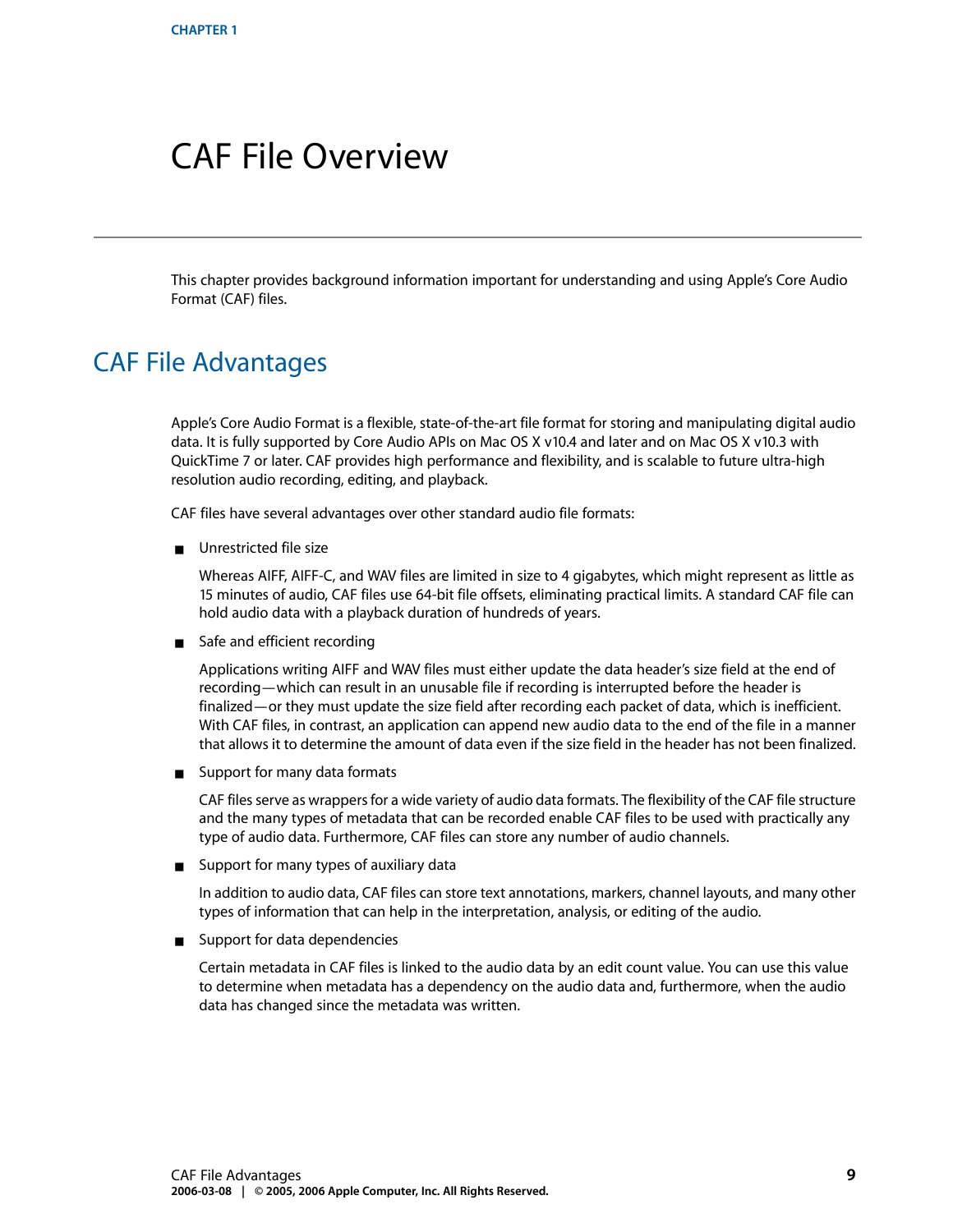## <span id="page-9-0"></span>CAF File Structure

CAF files begin with a file header, which identifies the file type and the CAF version, followed by a series of chunks. A chunk consists of a header, which defines the type of the chunk and indicates the size of its data section, followed by the chunk data. The nature and format of the data is specific to each type of chunk.

The only two chunk types required for every CAF file are the Audio Data chunk (which, as you might have guessed, contains the audio data) and the Audio Description chunk, which specifies the audio data format.

The Audio Description chunk must be the first chunk following the file header. The Audio Data chunk can appear anywhere else in the file, unless the size of its data section has not been determined. In that case, the size field in the Audio Data chunk header is set to -1 and the Audio Data chunk must come last in the file so that the end of the audio data chunk is the same as the end of the file. This placement allows you to determine the data section size when that information is not available in the size field.

Audio is stored in the Audio Data chunk as a sequential series of packets. An audio packet in a CAF file contains one or more frames of audio data.

<span id="page-9-1"></span>CAF supports a wide range of other chunk types, which can be placed in any order in the file except first (reserved for the Audio Description chunk) or last (when the Audio Data chunk size field is set to -1). Some chunk types can be used more than once in a file. Some refer to—or are referred to by—chunks of other types.

## Chunk Structure

Every chunk consists of a chunk header followed by a data section. Chunk headers contain two fields:

- A four-character code indicating the chunk's type
- A number indicating the chunk size in bytes

<span id="page-9-2"></span>The format of the data in a chunk depends on the chunk type. It consists of a series of sections, typically called *fields*. The format of the audio data depends on the data type. All of the other fields in a CAF file are in big-endian (network) byte order.

## Packets, Frames, and Samples

In order to understand this specification, it is important to understand the definitions of the following four terms:

■ Sample

One number for one channel of digitized audio data.

■ Frame

A set of samples representing one sample for each channel. The samples in a frame are intended to be played together (that is, simultaneously). Note that this definition might be different from the use of the term "frame" by codecs, video files, and audio or video processing applications.

■ Packet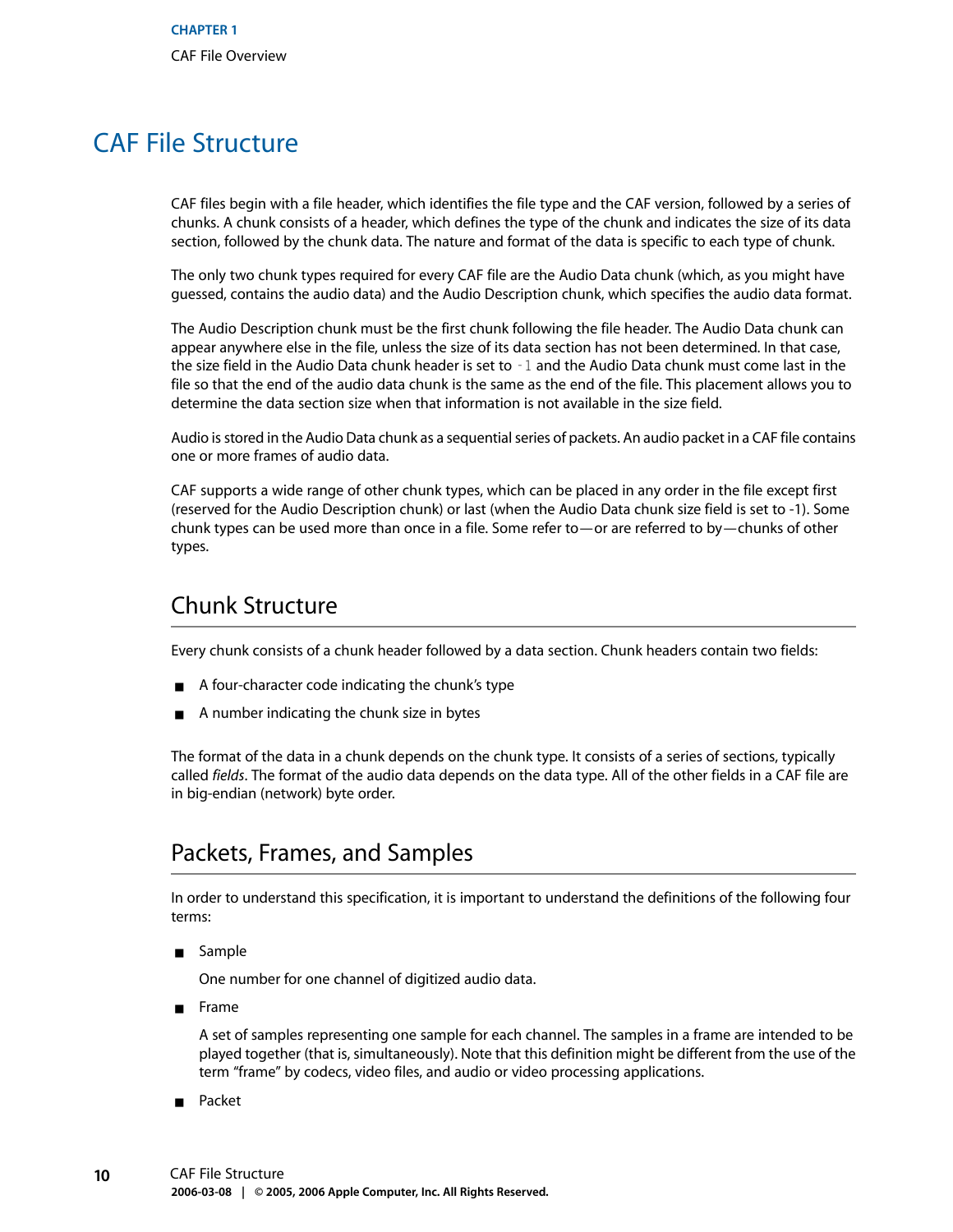The smallest, indivisible block of data. For linear PCM (pulse-code modulated) data, each packet contains exactly one frame. For compressed audio data formats, the number of frames in a packet depends on the encoding. For example, a packet of AAC represents 1024 frames of PCM. In some formats, the number of frames per packet varies.

Sample rate

The number of complete frames of samples per second of noncompressed or decompressed data.

## <span id="page-10-0"></span>Types of Chunks

<span id="page-10-1"></span>This section briefly introduces the types of chunks defined in the CAF specification. All CAF chunk types are fully described in "Core Audio Format [Specification"](#page-14-4) (page 15).

## Required

Every CAF file must include the following chunks:

- Audio Description chunk, which describes the audio data format for the file. This chunk must follow immediately after the CAF file header. See "Audio [Description](#page-16-0) Chunk" (page 17).
- Audio Data chunk, containing the audio data for the file. If the data chunk's size isn't known, it must be the final chunk in the file. If this chunk's header specifies the size, the chunk can appear anywhere after the Audio Description chunk. See "Audio Data [Chunk"](#page-23-0) (page 24).
- <span id="page-10-2"></span>■ If the audio packets vary in size, the file must have a Packet Table chunk, which records the size of each packet. See ["Packet](#page-24-0) Table Chunk" (page 25).

## Channel Layout

There is one chunk that is required for all CAF files with more than two channels:

<span id="page-10-3"></span>Channel Layout chunk, which describes the role of each channel in the file. This chunk is optional for one- and two-channel files. See ["Channel](#page-28-1) Layout Chunk" (page 29).

## Supplementary Data

Some chunks refer to data in other, supporting chunks:

- Some compressed audio data formats require additional codec-specific data in order to decode the audio data. If the audio format requires this data, the file must have a Magic Cookie chunk. See ["Magic](#page-36-1) Cookie [Chunk"](#page-36-1) (page 37).
- Some chunks refer to text strings held in the Strings chunk. See ["Strings](#page-36-2) Chunk" (page 37).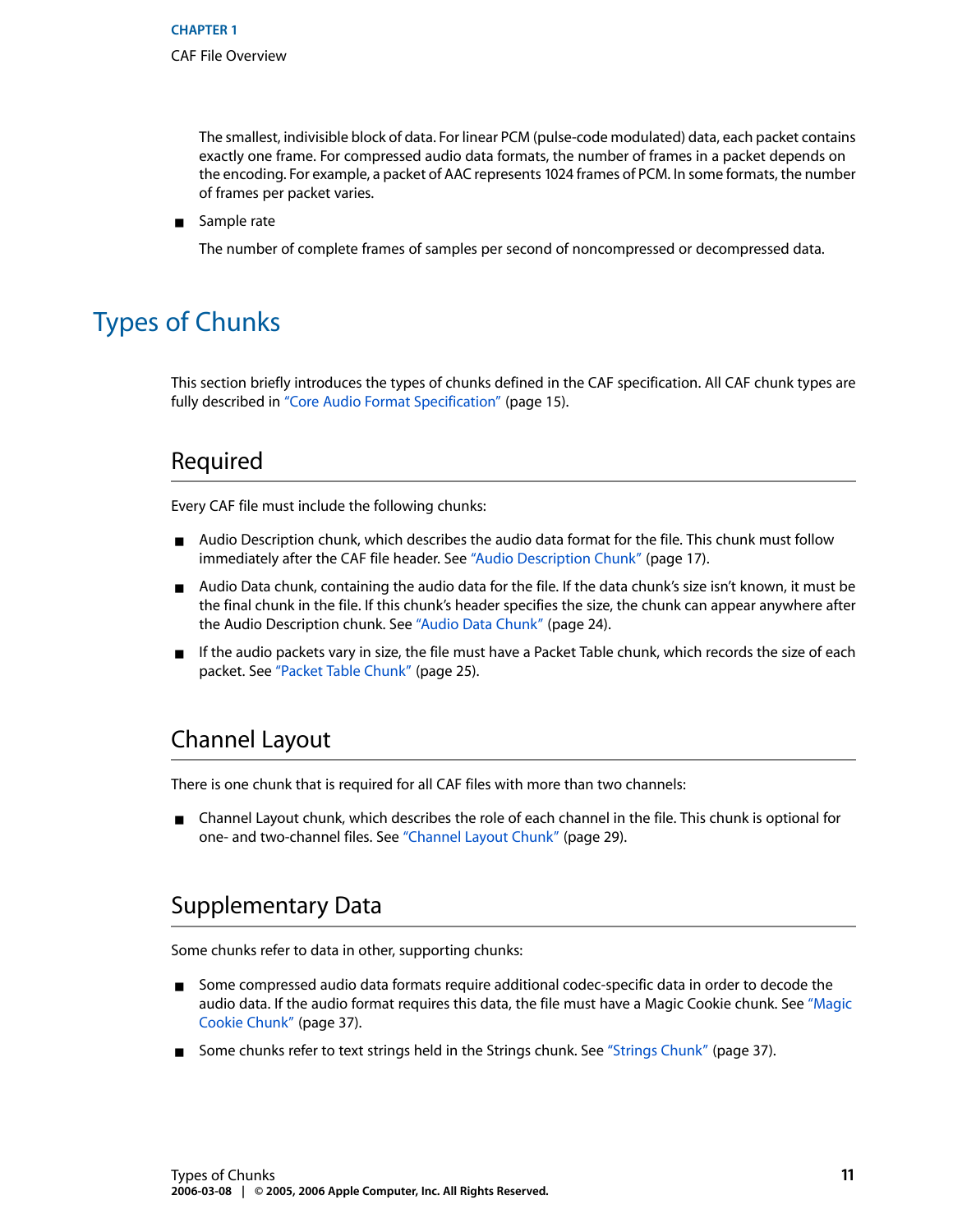### <span id="page-11-0"></span>Markers

There are two chunks that you can use to place markers in the data file. These chunks share data types, described in ["Marker](#page-38-0) Data Types" (page 39):

- Marker chunks hold individual markers. See ["Marker](#page-41-0) Chunk" (page 42).
- <span id="page-11-1"></span>Region chunks delineate segments of the audio data. See ["Region](#page-43-0) Chunk" (page 44)

## Music Metadata

There are two chunk types that store musical information:

- Instrument chunks describe aspects of the audio data needed when the audio is used by a sampler or played as an instrument. See ["Instrument](#page-45-1) Chunk" (page 46).
- <span id="page-11-2"></span>MIDI chunks store all of the information in a standard MIDI file. See "MIDI [Chunk"](#page-46-0) (page 47).

## Support For Editors

Two chunks contain data for use by audio editors:

- Overview chunks contain samples of the data useful for displaying the audio at a particular resolution. A CAF file can have any number of these; one for each resolution to be displayed. See ["Overview](#page-47-1) [Chunk"](#page-47-1) (page 48).
- <span id="page-11-3"></span>Peak chunks list the peak amplitude in each channel and specify the frame in which that amplitude occurs. See "Peak [Chunk"](#page-49-0) (page 50).

## Annotations

There are two chunk types that hold annotations to the data:

- Edit [Comments](#page-50-1) chunks hold time-stamped comments added when the data is edited. See "Edit Comments [Chunk"](#page-50-1) (page 51).
- <span id="page-11-4"></span>The Information chunk contains text strings that provide information about the audio data, such as key signature, artist, and title. See ["Information](#page-51-0) Chunk" (page 52).

## Identifier

One chunk type can be used to uniquely identify the data:

■ The optional Unique Material Identifier (UMID) chunk provides a unique identifier for the audio data in a CAF file. There can be at most one UMID chunk in a file. See "Unique Material [Identifier](#page-54-1) Chunk" (page 55).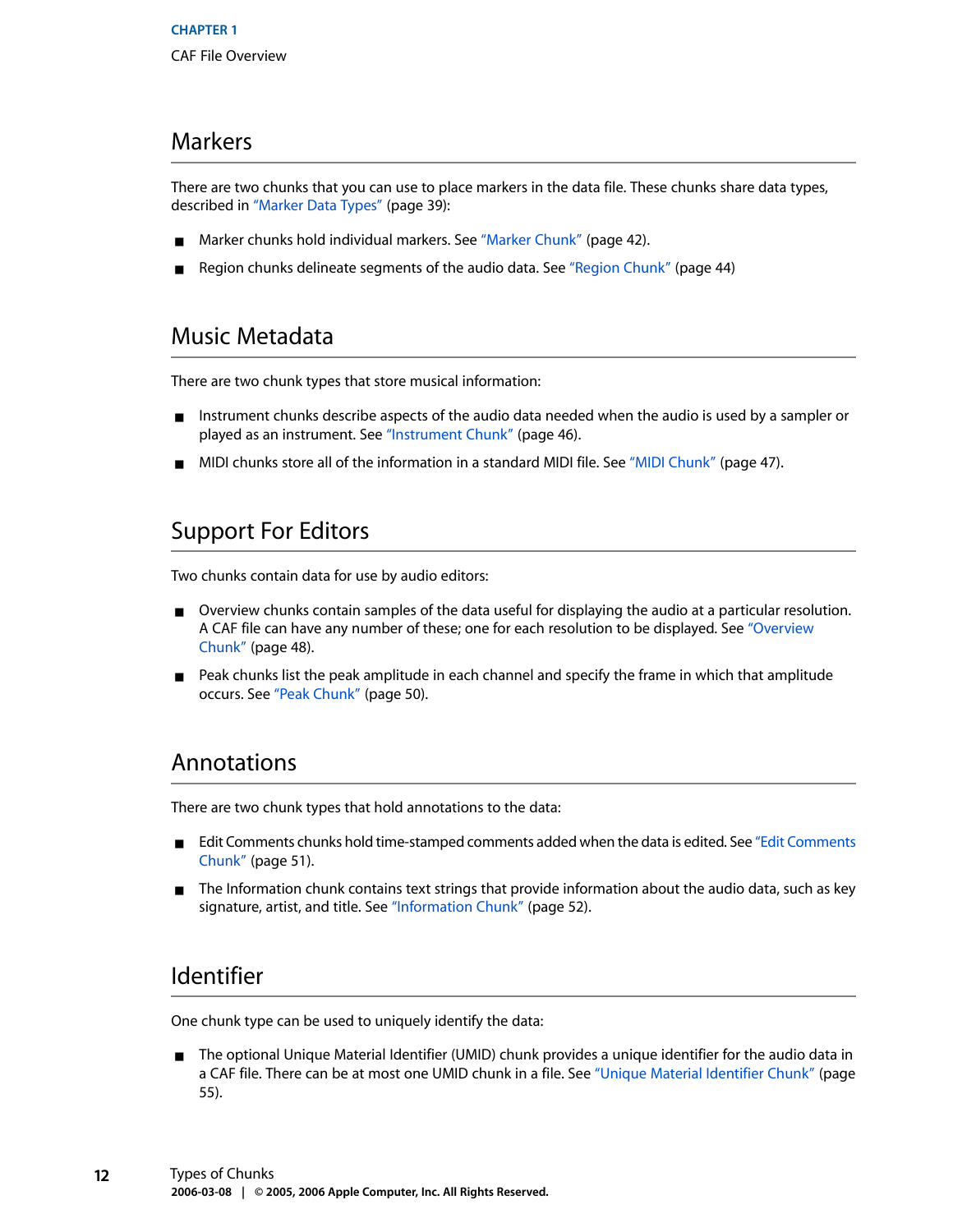## <span id="page-12-0"></span>Extending CAF

You can define your own chunk type to extend the CAF file specification. There is a chunk type defined for this purpose:

■ The User-Defined chunk provides a universally unique ID (UUID) for a new chunk type. See ["User-Defined](#page-55-1) [Chunk"](#page-55-1) (page 56).

## <span id="page-12-1"></span>Extra Space

Many chunk types allow you to specify a larger chunk size than is currently needed for data in order to reserve additional space. There is also a special chunk you can use to reserve extra space in the CAF file as a whole:

■ The Free chunk contains no data, but reserves space that you can use later. See "Free [Chunk"](#page-56-1) (page 57).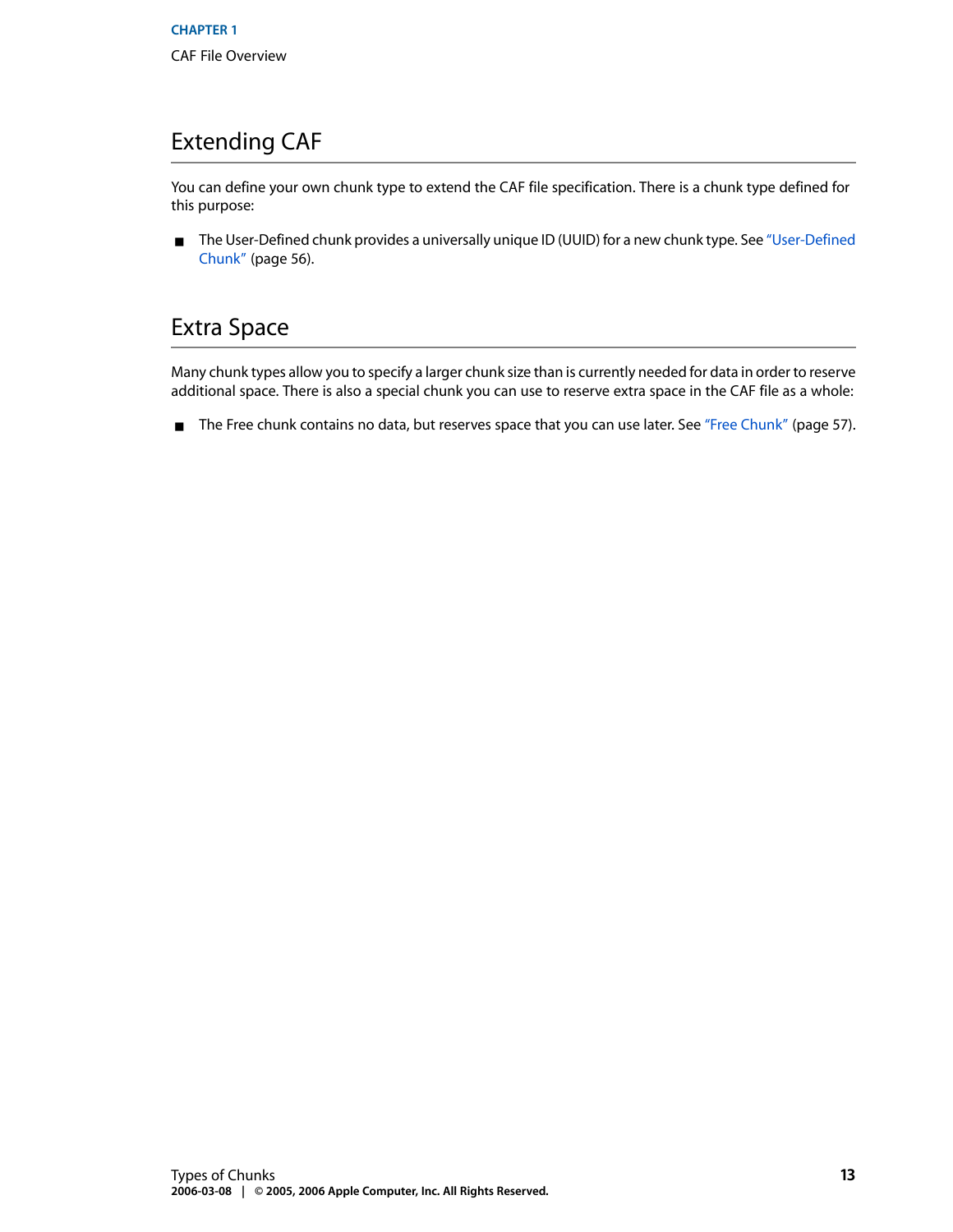**CHAPTER 1** CAF File Overview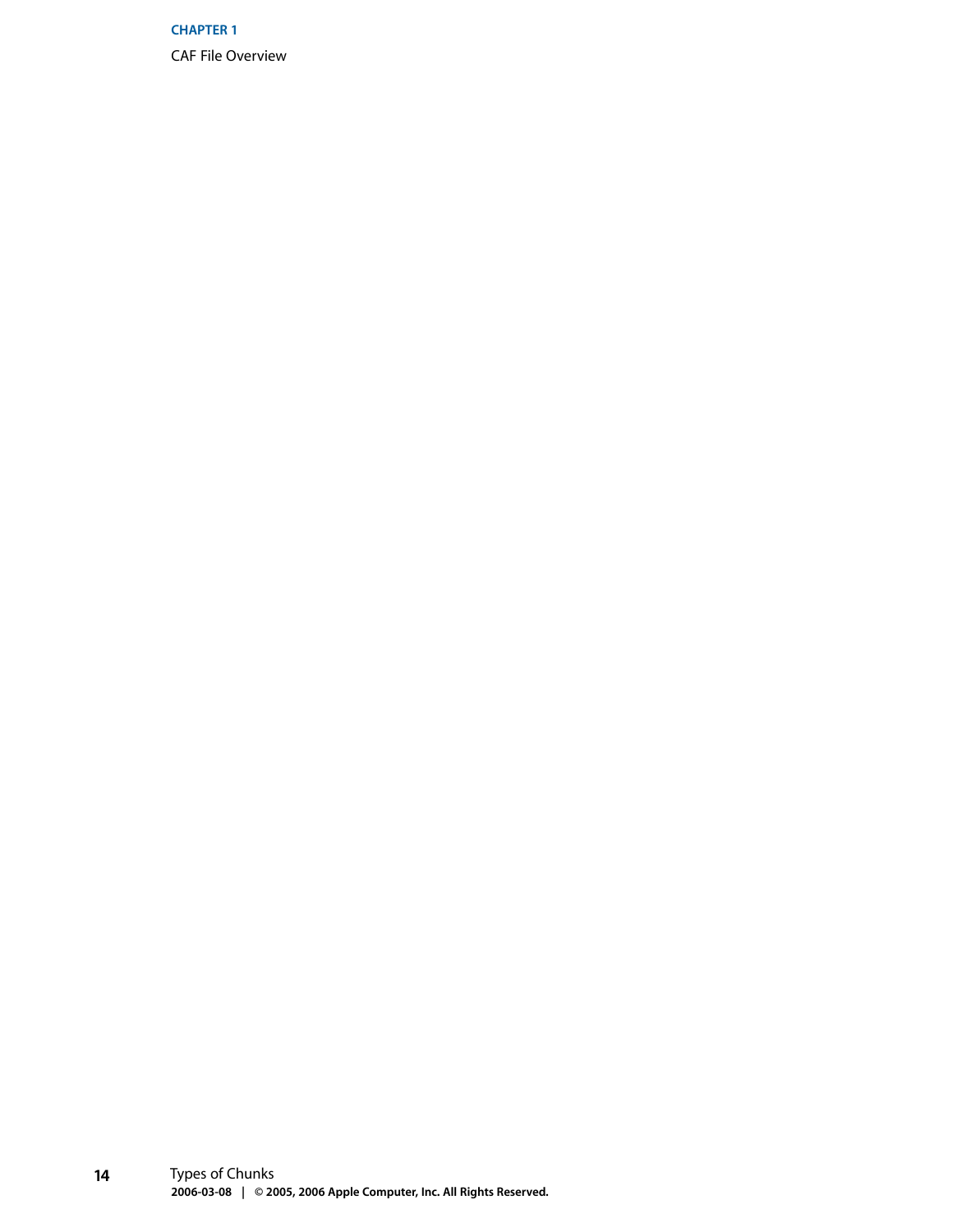# <span id="page-14-0"></span>Core Audio Format Specification

<span id="page-14-4"></span>This chapter describes and specifies Apple's Core Audio Format. Refer to "CAF File [Overview"](#page-8-2) (page 9) for an introduction to CAF, including information on CAF capabilities and file layout.

**Important:** This document uses standard C structure and enumeration declarations to specify the details of the CAF file header and CAF chunks. This is a notational convenience. The data in a CAF file is not parseable by a C compiler and does not constitute actual C structures or enumerations. For example, in a CAF file there are no pad fields to ensure correct byte alignment. Another deviation from C is that multiple "fields" in a "struct" can vary in length.

On the other hand, you can use C structures similar to those included in this document to hold the data parsed from a CAF file. The structure names (such as CAFAudioFormat) and the field names (such as mChunkSize) used in this specification are arbitrary, although many of them correspond to names used in AudioToolbox/CAFFile.h.

## <span id="page-14-1"></span>Data Types

All of the fields in a CAF file are in big-endian (network) byte order, with the exception of the audio data, which can be big- or little-endian depending on the data format. The format of the audio data is described by the Audio Description chunk.

All floating point fields in a CAF file must conform to the IEEE-754 specification. See [http://grouper.ieee.org/groups/754/.](http://grouper.ieee.org/groups/754/)

## <span id="page-14-2"></span>CAF File Header and Chunk Headers

<span id="page-14-3"></span>The CAF file header, and the chunk header in each chunk, are required elements in every CAF file. They serve to make the file and its chunks self-describing.

### CAF File Header

A CAF file begins with a simple header. The CAFFileHeader structure describes the file header.

```
struct CAFFileHeader
{
    UInt32 mFileType;
    UInt16 mFileVersion;
    UInt16 mFileFlags;
};
```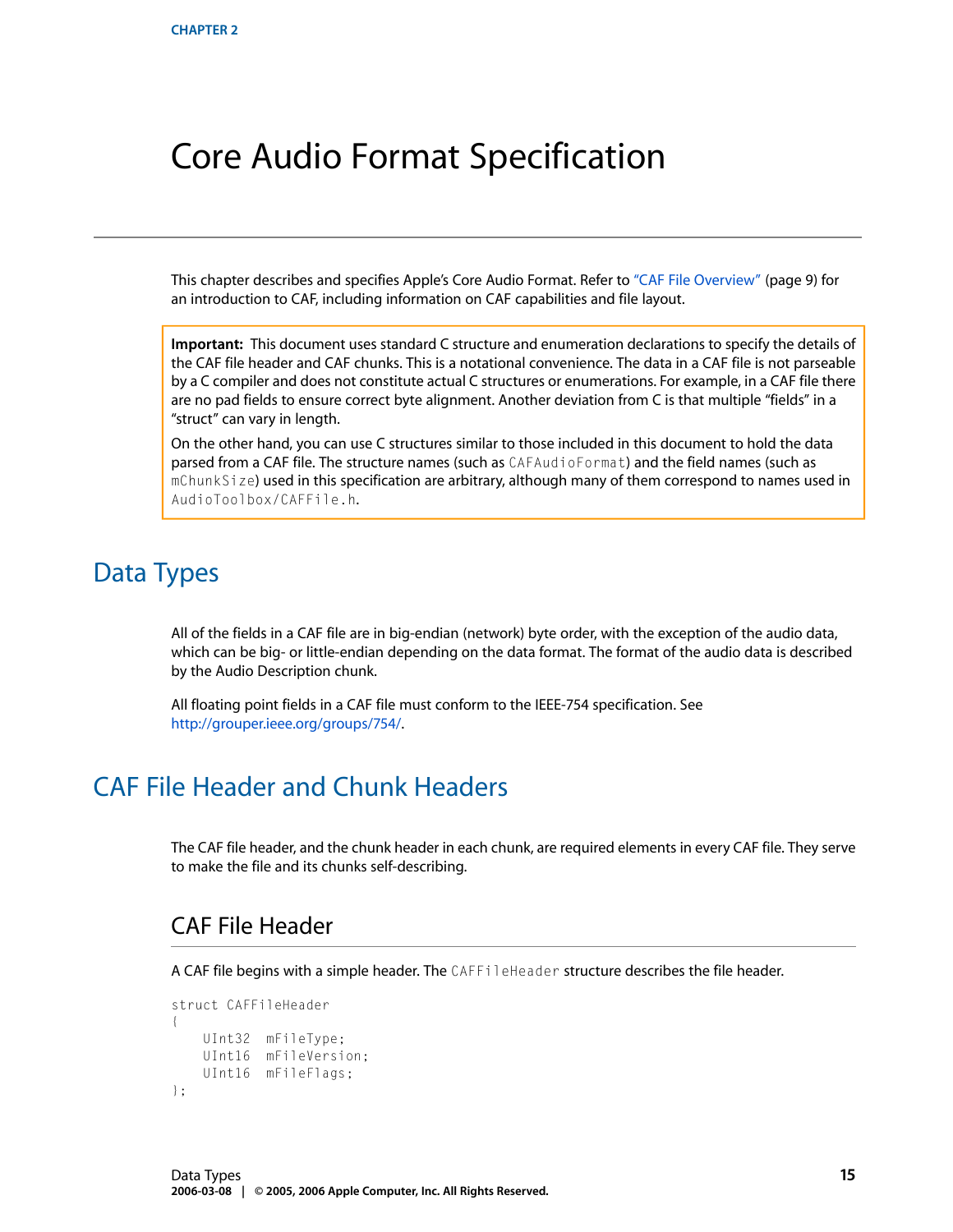#### Core Audio Format Specification

```
mFileType
```
The file type. This value must be set to 'caff'. You should consider only files with the mFileType field set to 'caff' to be valid CAF files.

```
mFileVersion
```
The file version. For CAF files conforming to this specification, the version must be set to 1. If Apple releases a substantial revision of this specification, files compliant with that revision will have their mFileVersion field set to a number greater than 1.

mFileFlags

Flags reserved by Apple for future use. For CAF v1 files, must be set to 0. You should ignore any value of this field you don't understand, and you should accept the file as a valid CAF file as long as the version and file type fields are valid.

## <span id="page-15-0"></span>CAF Chunk Header

Every chunk in a CAF file has a header, and each such header contains two required fields as shown in the CAFChunkHeader structure:

```
struct CAFChunkHeader
{
    UInt32 mChunkType;
     SInt64 mChunkSize;
};
```
mChunkType

The chunk type, described as a four-character code. Apple reserves all codes that use only lowercase alphabetic characters—that is, characters in the ASCII range of 'a'–'z' along with ' ' (space) and '.' (period). Application-defined chunk identifiers must include at least one character outside of this range (see ["User-Defined](#page-55-1) Chunk" (page 56).

#### mChunkSize

The size, in bytes, of the data section for the chunk. This is the size of the chunk not including the header. Unless noted otherwise for a particular chunk type, mChunkSize must always be valid.

The Audio Data chunk can use the special value for mChunkSize of  $-1$  when the data section size is not known. See "Audio Data [Chunk"](#page-23-0) (page 24).

CAF files can contain chunks that contain a series of entries—notably the Strings chunk, the Marker chunk, the Region chunk, and the Information chunk. The headers of these chunks can specify a data section size that is larger than the chunk's current meaningful content in order to reserve room for additional data. The data sections of such chunks begin with a specifier for the current number of valid entries in the chunk.

<span id="page-15-1"></span>CAF files can also have an optional Free chunk, used to reserve additional space for the file as a whole.

See "Free [Chunk"](#page-56-1) (page 57), ["Strings](#page-36-2) Chunk" (page 37), ["Marker](#page-41-0) Chunk" (page 42), ["Region](#page-43-0) Chunk" (page 44), and ["Information](#page-51-0) Chunk" (page 52).

## Required Chunks

Every CAF file must have an Audio Description chunk and an Audio Data chunk. CAF files containing variable bit rate or variable frame rate audio data must also have a Packet Table chunk.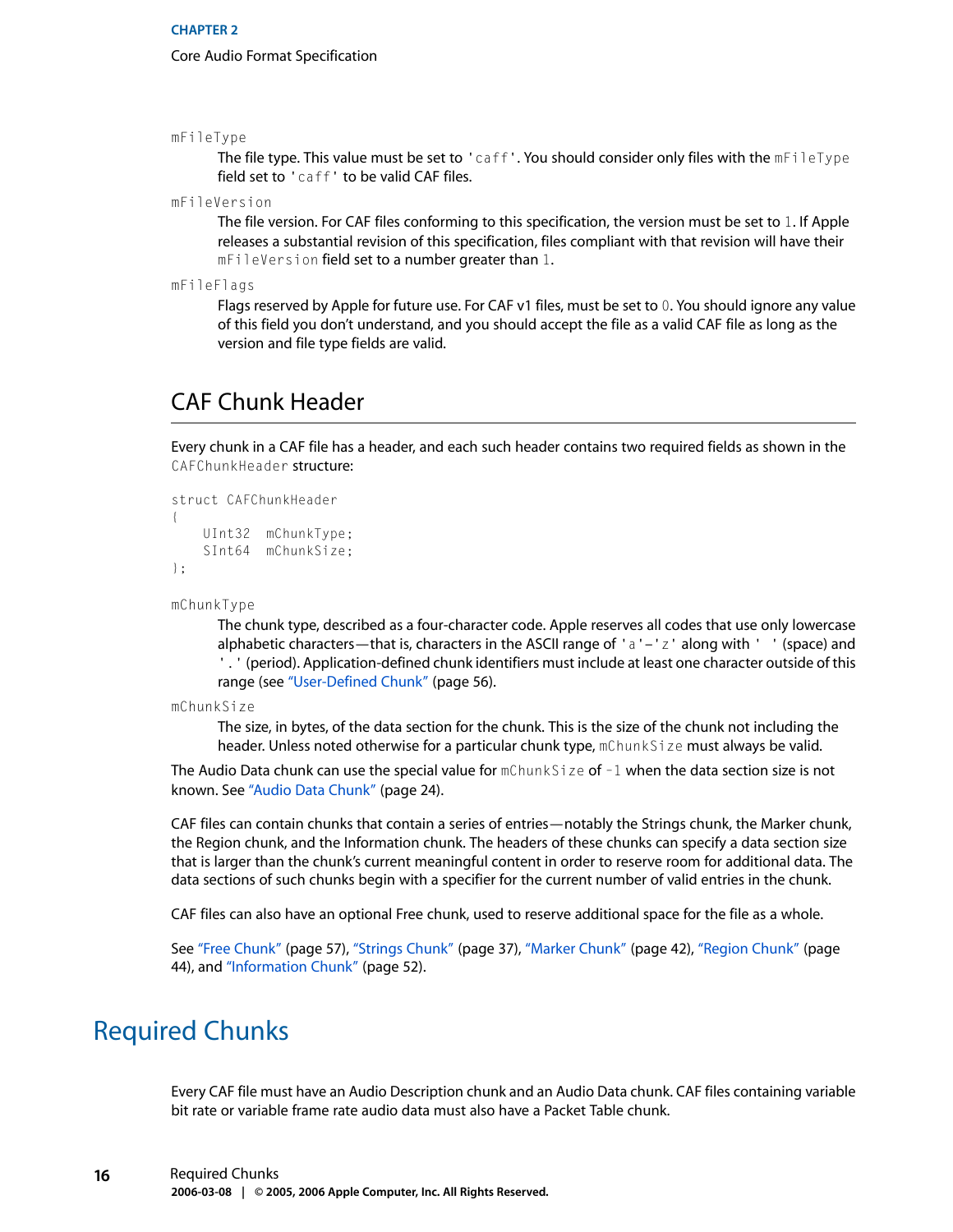## <span id="page-16-0"></span>Audio Description Chunk

The Audio Description chunk is required and must appear in a CAF file immediately following the file header. It describes the format of the audio data in the Audio Data chunk.

### Audio Description Chunk Header

<span id="page-16-1"></span>Table 3-1 shows the values for the fields in the Audio Description chunk header.

| Table 2-1 |  | Audio Description chunk header fields |
|-----------|--|---------------------------------------|
|-----------|--|---------------------------------------|

| Field               | Value                               |
|---------------------|-------------------------------------|
| mChunkType   'desc' |                                     |
|                     | $mChunkSize$ sizeof(CAFAudioFormat) |

<span id="page-16-2"></span>The chunk size is fixed at  $mChunkSize = sizeOf(CAFAudioFormat)$  to accommodate the information in the Audio Description chunk's data section.

### Audio Description Chunk Data Section

The data section in the Audio Description chunk describes the format of the audio data contained within the Audio Data chunk. See "Audio Data [Chunk"](#page-23-0) (page 24). For definitions needed to interpret these fields, see "Packets, Frames, and [Samples"](#page-9-2) (page 10).

```
struct CAFAudioFormat
{
         Float64 mSampleRate;
        UInt32 mFormatID;
         UInt32 mFormatFlags;
        UInt32 mBytesPerPacket;
        UInt32 mFramesPerPacket;
         UInt32 mChannelsPerFrame;
        UInt32 mBitsPerChannel;
};
```

```
mSampleRate
```
The number of sample frames per second of the data. You can combine this value with the frames per packet to determine the amount of time represented by a packet. This value must be nonzero.

mFormatID

A four-character code indicating the general kind of data in the stream. See ["mFormatID](#page-17-0) Field" (page 18). This value must be nonzero.

```
mFormatFlags
```
Flags specific to each format. May be set to 0 to indicate no format flags. See ["mFormatFlags](#page-18-0) [Field"](#page-18-0) (page 19).

mBytesPerPacket

The number of bytes in a packet of data. For formats with a variable packet size, this field is set to 0. In that case, the file must include a Packet Table chunk ["Packet](#page-24-0) Table Chunk" (page 25). Packets are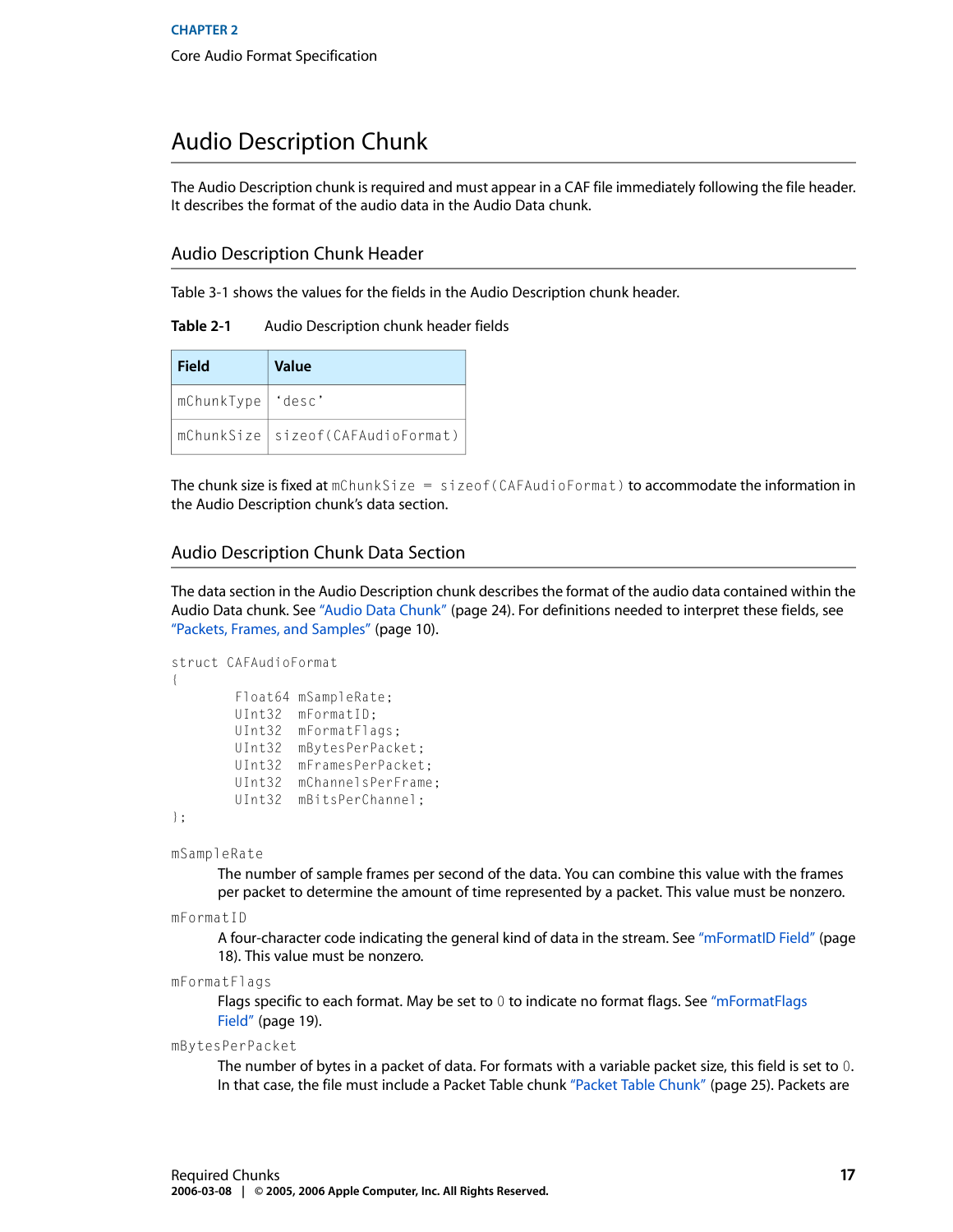always aligned to a byte boundary. For an example of an Audio Description chunk for a format with a variable packet size, see ["Compressed](#page-21-1) Audio Formats" (page 22).

```
mFramesPerPacket
```
The number of sample frames in each packet of data. For compressed formats, this field indicates the number of frames encoded in each packet. For formats with a variable number of frames per packet, this field is set to 0 and the file must include a Packet Table chunk ["Packet](#page-24-0) Table Chunk" (page 25).

```
mChannelsPerFrame
```
The number of channels in each frame of data. This value must be nonzero.

mBitsPerChannel

The number of bits of sample data for each channel in a frame of data. This field must be set to 0 if the data format (for instance any compressed format) does not contain separate samples for each channel (see ["Compressed](#page-21-1) Audio Formats" (page 22)).

The Audio Description chunk can fully describe any constant-bit-rate format that has one or more channels of the same size. For variable bit rate data, a CAF file also requires a Packet Table chunk. See ["Packet](#page-24-0) Table [Chunk"](#page-24-0) (page 25).

A CAF file can store any number of audio channels. The mChannelsPerFrame field specifies the number of channels in the data (or encoded in the data for compressed formats). For noncompressed formats, the mBitsPerChannel field specifies how many bits are assigned to each channel (for compressed formats, this field is 0). The layout of the channels is described by the Channel Layout chunk (["Channel](#page-28-1) Layout Chunk" (page 29)).

### <span id="page-17-0"></span>mFormatID Field

The following enumeration lists some of the currently defined values for the mFormatID field. This list is not exhaustive.

```
enum
{
```

```
 kAudioFormatLinearPCM = 'lpcm',
 kAudioFormatAppleIMA4 = 'ima4',
kAudioFormatMPEG4AAC
 kAudioFormatMACE3 = 'MAC3',
kAudioFormatMACE6 = 'MAC6',
 kAudioFormatULaw = 'ulaw',
 kAudioFormatALaw = 'alaw',
kAudioFormatMPEGLayer1 = '.mp1',<br>kAudioFormatMPEGLayer2 = '.mp2',
kAudioFormatMPEGLayer2
 kAudioFormatMPEGLayer3 = '.mp3',
 kAudioFormatAppleLossless = 'alac'
```

```
};
```
kAudioFormatLinearPCM

Linear PCM. Uses the PCM-related format flags discussed in ["mFormatFlags](#page-18-0) Field" (page 19). See ["Linear](#page-19-2) PCM" (page 20) for more information about linear PCM formats.

kAudioFormatAppleIMA4

Apple'simplementation of IMA 4:1 ADPCM. Has no format flags. See ["Compressed](#page-21-1) Audio Formats" (page 22) for more information about this and other compressed audio formats.

kAudioFormatMPEG4AAC

MPEG-4 AAC. The mFormatFlags field must contain the MPEG-4 audio object type constant indicating the specific kind of data.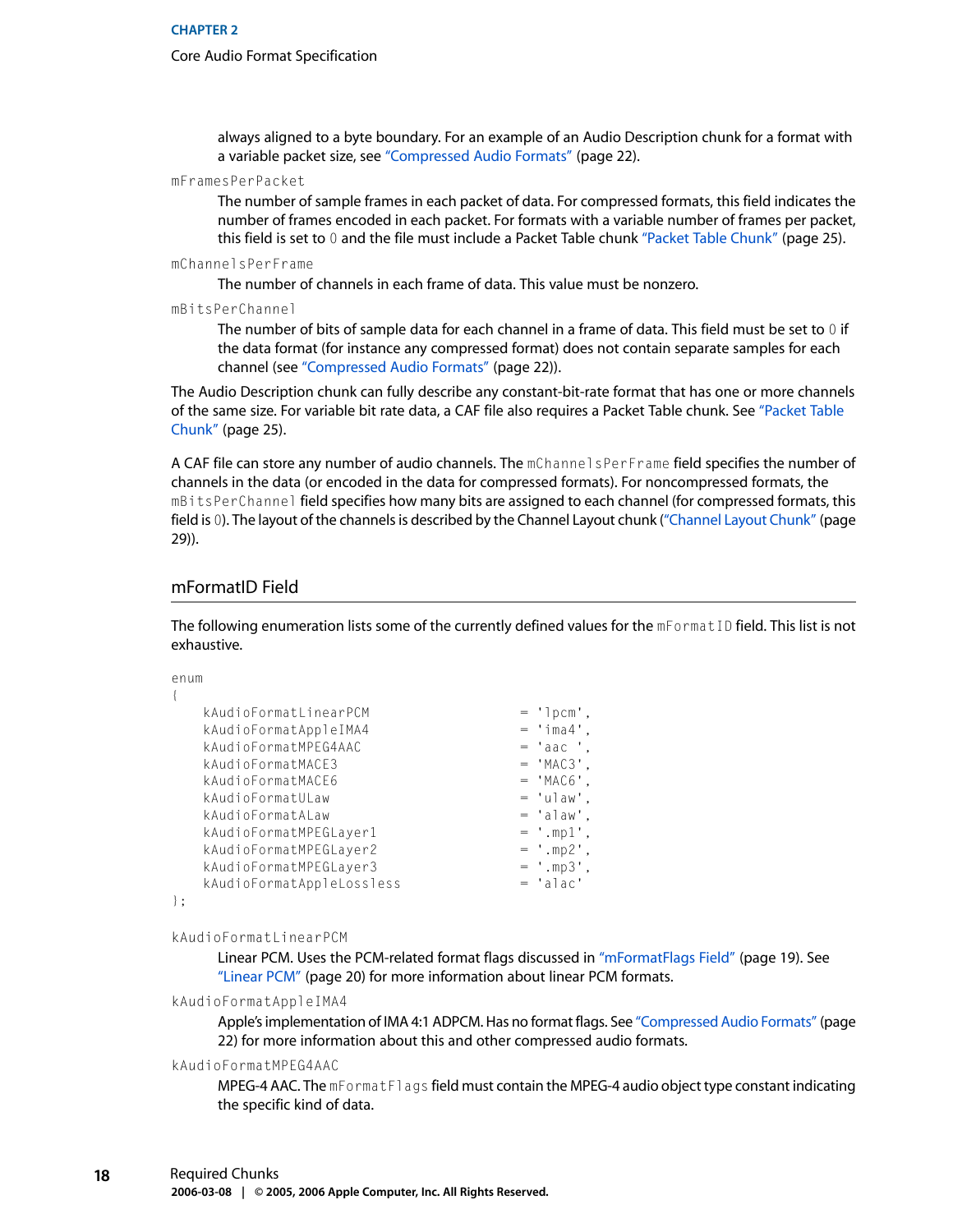#### **CHAPTER 2**

#### Core Audio Format Specification

kAudioFormatMACE3 MACE 3:1; has no format flags. kAudioFormatMACE6 MACE 6:1; has no format flags. kAudioFormatULaw μLaw 2:1; has no format flags. kAudioFormatALaw aLaw 2:1; has no format flags. kAudioFormatMPEGLayer1 MPEG-1 or 2, Layer 1 audio. Has no format flags. kAudioFormatMPEGLayer2 MPEG-1 or 2, Layer 2 audio. Has no format flags. kAudioFormatMPEGLayer3 MPEG-1 or 2, Layer 3 audio (that is, MP3). Has no format flags.

<span id="page-18-0"></span>kAudioFormatAppleLossless

Apple Lossless; has no format flags.

#### mFormatFlags Field

The mFormatFlags field provides detailed specification for audio data formats that require it. These include linear PCM, MPEG-4 AAC, and AC-3. For audio formats that don't use formatting flags, this field must be set to 0.

Flag bits not specified for any published format are reserved for future use. For compatibility, those flag bits should be set to 0.

Linear PCM formatting flags can have the following values:

enum

```
{
    kCAFLinearPCMFormatFlagIsFload = (1L \langle\langle 0 \rangle,
    kCAFLinearPCMFormatFlagIsLittleEndian = (1L << 1)};
```
kCAFLinearPCMFormatFlagIsFloat

1 for floating point, 0 for signed integer.

kCAFLinearPCMFormatFlagIsLittleEndian 1 for little endian, 0 for big endian.

MPEG-4 AAC formatting flags use the MPEG-4 Audio Object types defined for AAC. These values are subject to revision by the MPEG-4 standards bodies.

```
enum
{
    kMP4Audio_AAC_LC_ObjectType = 2
};
```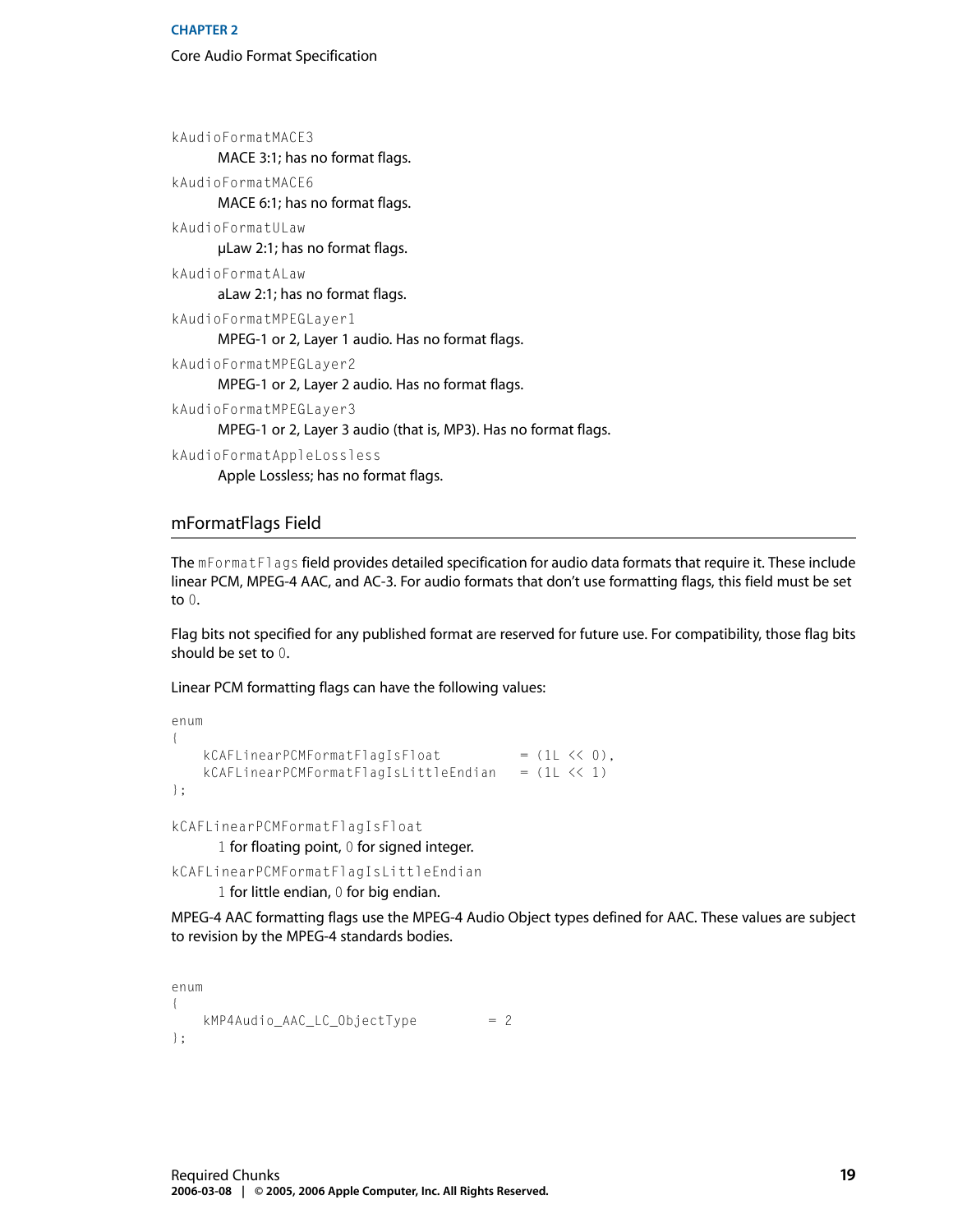### <span id="page-19-2"></span>Linear PCM

Linear PCM (pulse-code modulated) data is the most common noncompressed audio data format. For all linear PCM formats, the mFramesPerPacket field equals 1 by definition. The mBytesPerPacket field is then equal to the number of bytes per frame. All packets are byte aligned.

The following variations of linear PCM audio should be supported by all CAF parsers:

- Any sample rate.
- Samples of 16-, 24-, and 32-bit signed integer, both big and little endian.
- Samples of 32- and 64-bit floating point, both big and little endian.

Samples of 24 bits are commonly stored within PCM CAF files in either 3 bytes per sample (packed) or 4 bytes persample (unpacked) formats. To conform to the CAF specification, you mustsupport both storage methods.

<span id="page-19-0"></span>As an example of unpacked data, to describe 16 bit, big-endian stereo, with a sample rate of 44,100 frames per second, you would use the Audio Description field values in Table 3-2.

| Field             | Value                  |
|-------------------|------------------------|
| mSampleRate       | 44100.                 |
| $m$ FormatID      | kAudioFormatLinearPCM  |
| mFormatFlags      | 0 (big-endian integer) |
| mChannelsPerFrame | $\mathcal{P}$          |
| mBitsPerChannel   | 16                     |
| mFramesPerPacket  | 1                      |
| mBytesPerPacket   | 4                      |

**Table 2-2** Audio Description field values for big-endian unpacked 16-bit PCM

<span id="page-19-1"></span>In the packed case, each 24 bit sample takes up 3 bytes in the file. For example, to describe 24 bit, little-endian stereo, with a sample rate of 48,000 frames per second, you would use the Audio Description field values in Table 3-3.

**Table 2-3** Audio Description field values for little-endian packed 24-bit PCM

| <b>Field</b>      | <b>Value</b>                          |
|-------------------|---------------------------------------|
| mSampleRate       | 48000.                                |
| $m$ FormatID      | kAudioFormatLinearPCM                 |
| mFormatFlags      | kCAFLinearPCMFormatFlagIsLittleEndian |
| mChannelsPerFrame | 2                                     |
| mBitsPerChannel   | 24                                    |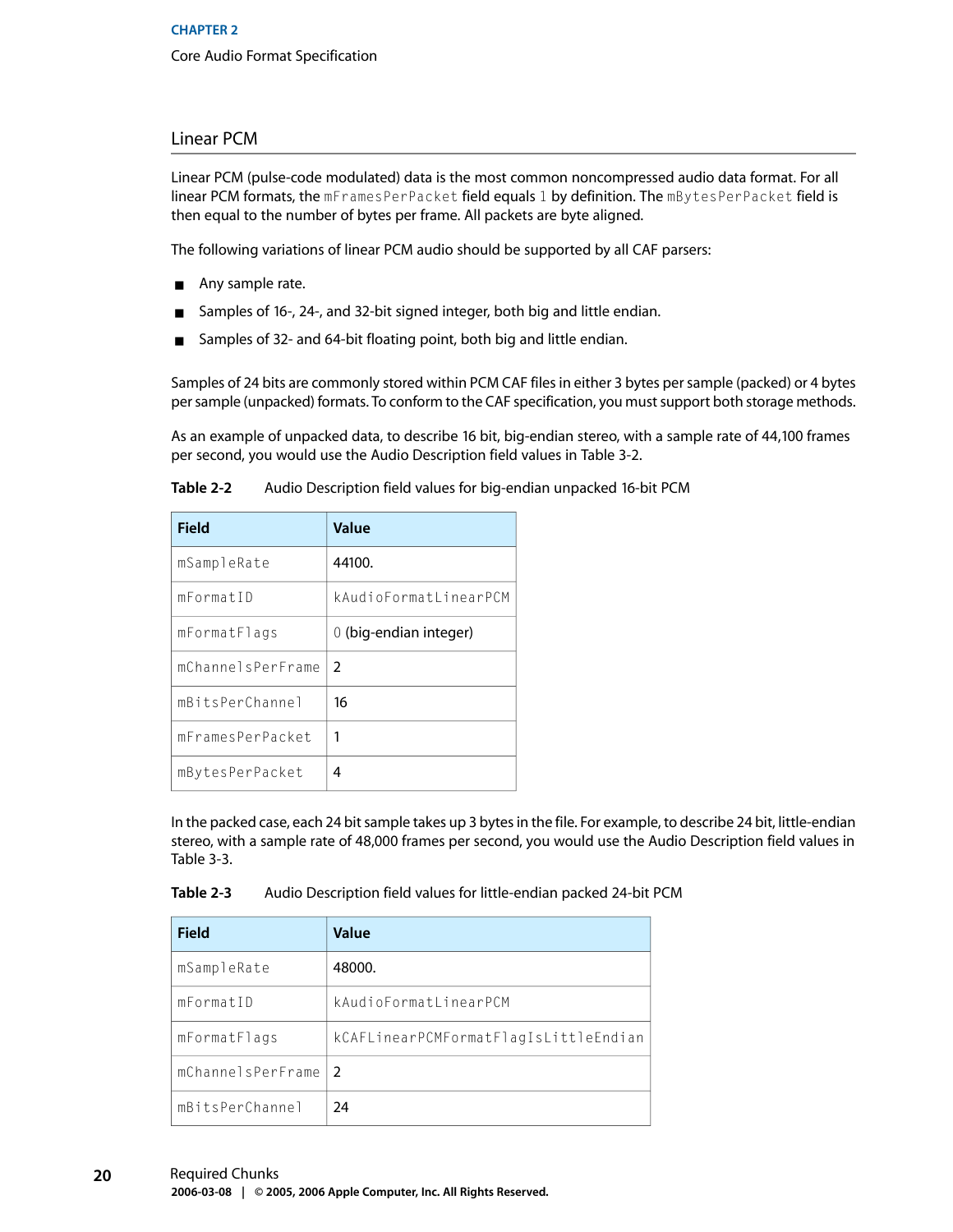#### **CHAPTER 2**

Core Audio Format Specification

| <b>Field</b>     | <b>Value</b> |
|------------------|--------------|
| mFramesPerPacket |              |
| mBytesPerPacket  | 6            |

In the unpacked case, the 24 bits are aligned high within the 4 byte field so that a parser can treat the value as if it were 32 bit integer with the lowest (or least significant) 8 bits all zero). On disk, the little-endian version of this data format looks like this:

00 LL XX MM

where MM is the most significant byte and LL is the least significant.

A big-endian version of 24-bit PCM audio in 4 bytes looks like this:

MM XX LL 00

The Audio Description chunk for this format is the same as for the packed version (Table 3-3), except that the mBytesPerPacket field is set to 8 rather than 6.

<span id="page-20-0"></span>To describe floating point samples, you have to add the kCAFLinearPCMFormatFlagIsFloat flag to the mFormatFlags field. For example, to describe 4 channels of little-endian 64-bit floating point samples with a sample rate of 96,000 frames per second, you would use the Audio Description chunk field values in Table 3-4.

| <b>Field</b>      | <b>Value</b>                                                            |
|-------------------|-------------------------------------------------------------------------|
| mSampleRate       | 96000.                                                                  |
| $m$ FormatID      | kAudioFormatLinearPCM                                                   |
| mFormatFlags      | kCAFLinearPCMFormatFlagIsFloat<br>kCAFLinearPCMFormatFlagIsLittleEndian |
| mChannelsPerFrame | $\overline{4}$                                                          |
| mBitsPerChannel   | 64                                                                      |
| mFramesPerPacket  | 1                                                                       |
| mBytesPerPacket   | 32                                                                      |

**Table 2-4** Audio Description field values for floating-point 64-bit PCM

You can also use CAF files to store non-byte-aligned PCM formats, such as 12-bit or 18-bit PCM. To do so, you should

- **1.** Pack the data within a byte-aligned sample width.
- **2.** High-align the samples within the enclosing byte-aligned width.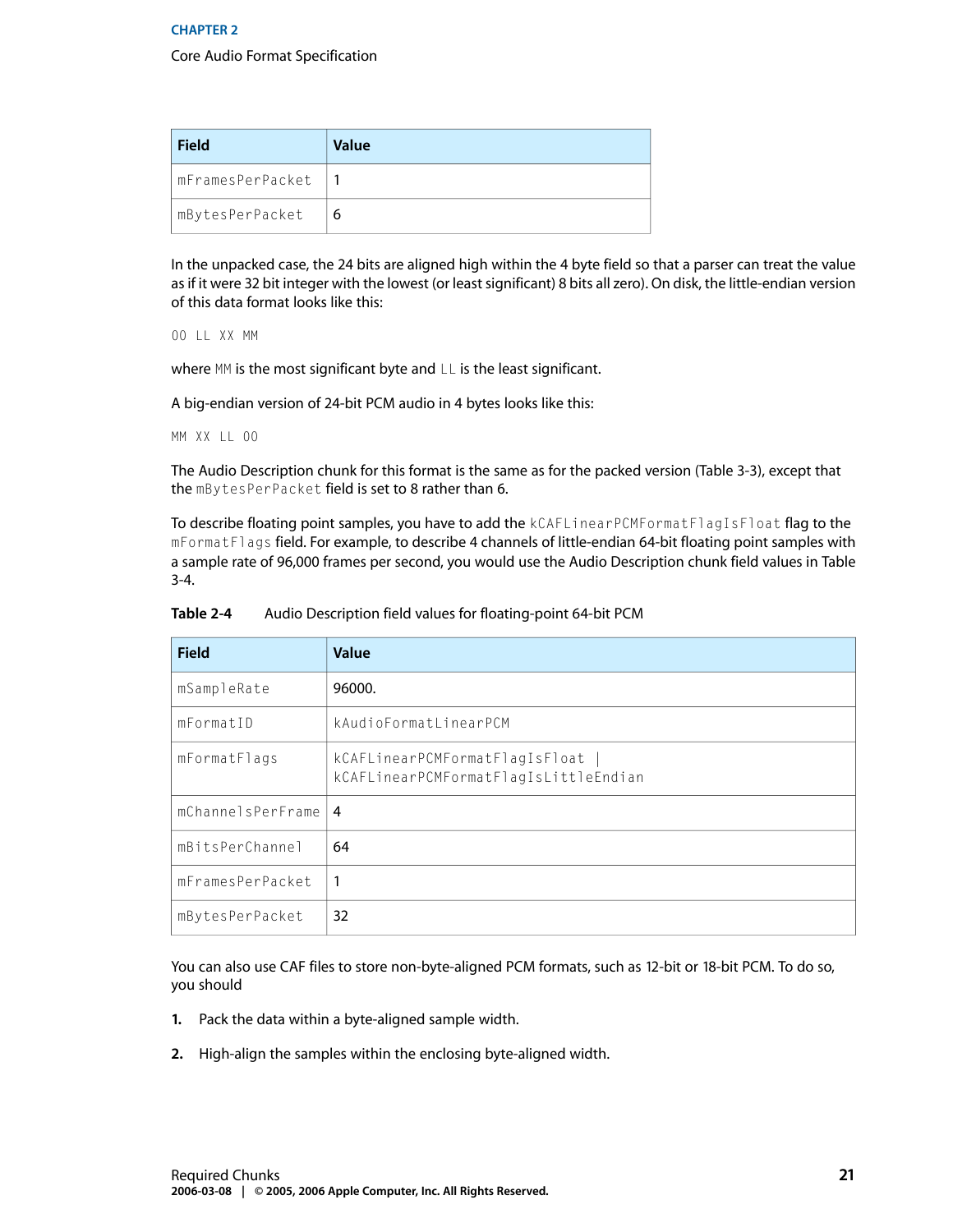For example, 12-bit PCM data should be packed (high-aligned) within a 2-byte (16-bit) word, allowing the CAF parser to parse the sample data using the same algorithms as used for 16-bit data.

In this case the Audio Description chunk for the 12-bit data would be identical to a chunk for 16-bit data, except that the mBitsPerChannel field would be set to 12 rather than 16.

### Pulse Width Modulation

In the Pulse Width Modulation (PWM) format (also known as 1-bit audio), each sample is one bit. This is the data format used for Super Audio CD (SA-CD; see [http://www.superaudio-cd.com/\)](http://www.superaudio-cd.com/). Although CAF does not define a format ID constant for a PWM format, it is instructive to look at how PWM data would be stored.

The sample rate for a Super Audio CD bit stream is 2,822,400 frames per second. In a CAF file with PWM data there would be no format flags, 1 bit per channel, and 8 frames per packet. Therefore, for two channels (stereo), there would be 2 bytes per packet (1 byte for each channel in the file).

Stereo PWM is packed as follows (in binary):

#### LLLLLLLL RRRRRRRR

where L is a bit for the left channel and R is a bit for the right channel. Therefore, the first L bit together with the first R bit constitute the first frame.

Similarly, for 6 channels there would be 6 bytes per packet and 8 frames per packet, packed as follows:

<span id="page-21-1"></span>11111111 22222222 33333333 44444444 55555555 66666666

As is true for the data in all CAF files, the PWM data is byte aligned.

### Compressed Audio Formats

In compressed audio formats, the packets are opaque and cannot be parsed without first being decompressed by a codec. For such formats, the mSampleRate field indicates the number of sample frames per second of the decompressed data and the mFramesPerPacket field indicates the number of frames encoded in each compressed packet. In addition, for compressed formats the mBitsPerChannel field is always 0. All packets in CAF files must be byte aligned.

<span id="page-21-0"></span>For example, the IMA4 data format encodes 64-sample frames into a single packet with a constant bit rate of 34 bytes per channel. To describe a CAF file of 2 channel IMA4 data with a sampling rate of 44,100 frames per second, you would use the Audio Description field values in Table 3-5.

| <b>Field</b>      | Value                 |
|-------------------|-----------------------|
| mSampleRate       | 44100.                |
| $m$ FormatID      | kAudioFormatAppleIMA4 |
| mFormatFlags      | 0                     |
| mChannelsPerFrame | $\vert$ 2             |
| mBitsPerChannel   | O)                    |

| Table 2-5 | Audio Description field values for 2 channel IMA4 |
|-----------|---------------------------------------------------|
|-----------|---------------------------------------------------|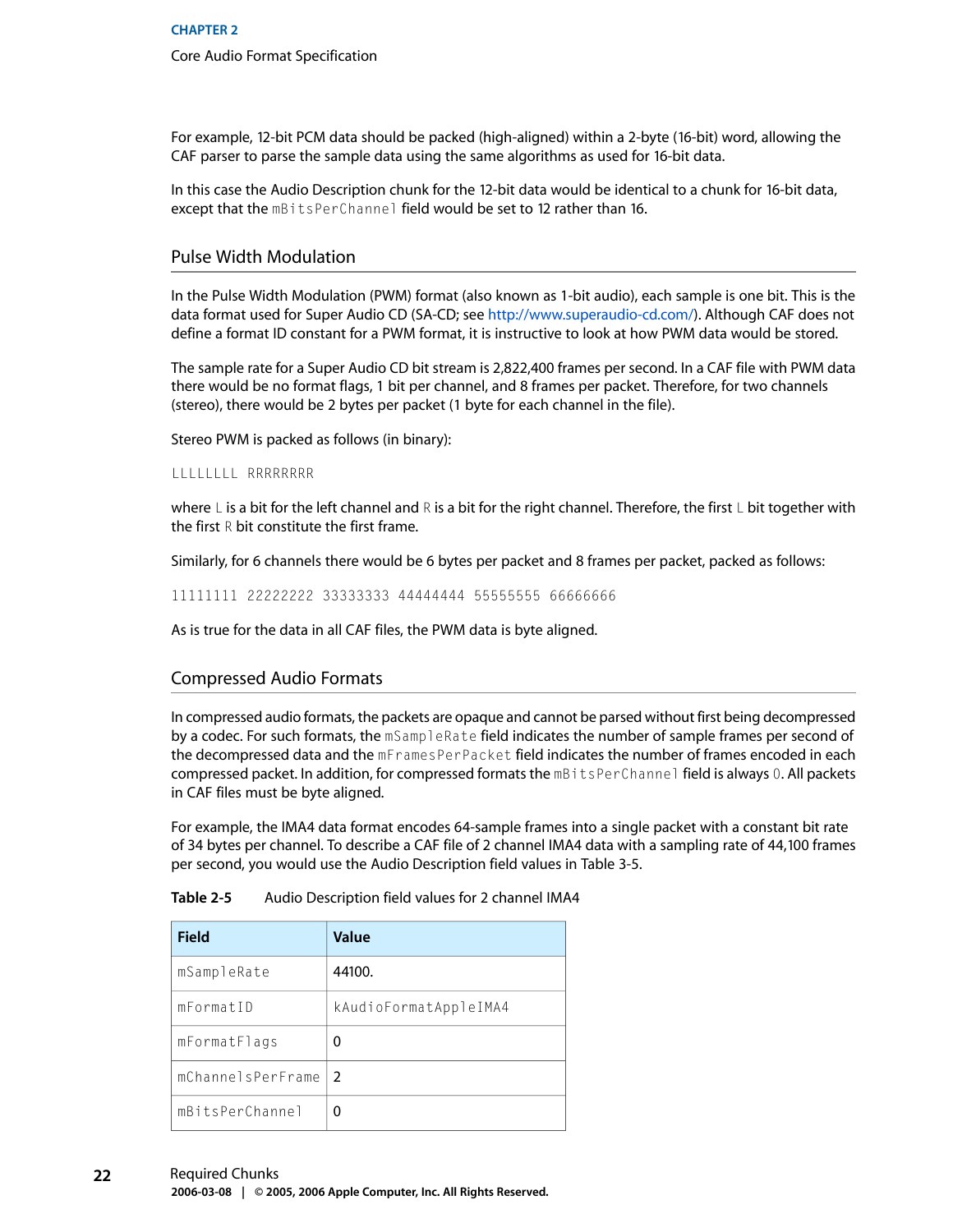| Field            | <b>Value</b>                        |
|------------------|-------------------------------------|
| mFramesPerPacket | 64                                  |
| mBytesPerPacket  | 68 (= mChannelsPerFrame $\star$ 34) |

In this example, the mBitsPerChannel field is 0, indicating that this is a compressed format. The mBytesPerPacket field reflects the constant number of bytes per channel (34) and the number of frames per packet (64 in this case).

For a compressed audio format with a variable bit rate, the mBytesPerPacket field is 0, indicating that the number of bytes per packet is variable. In this case, a Packet Table chunk [\("Packet](#page-24-0) Table Chunk" (page 25)) is required.

<span id="page-22-0"></span>For example, the MPEG-4 Advanced Audio Coding (AAC) data format uses a variable bit rate but a constant number of frames per packet. To describe a CAF file of 2 channel Low Complexity Audio Object format AAC data with a sampling rate of 44,100 frames persecond (for the decompressed data), you would use the Audio Description field values in Table 3-6.

| <b>Field</b>      | Value                       |
|-------------------|-----------------------------|
| mSampleRate       | 44100.                      |
| $m$ FormatID      | kAudioFormatMPFG4AAC        |
| mFormatFlags      | kMP4Audio_AAC_LC_ObjectType |
| mChannelsPerFrame | $\mathfrak{p}$              |
| mBitsPerChannel   | 0                           |
| mFramesPerPacket  | 1024                        |
| mBytesPerPacket   | 0                           |

In this example, the  $mBitsPerChannel$  field is 0, indicating that this is a compressed format, and the mBytesPerPacket field is 0, indicating a variable bit rate.

Note that, as long as the format has a constant number of frames per packet, you can calculate the duration of each packet by dividing the mSampleRate value by the mFramesPerPacket value.

Some compressed formats vary the number of frames per packet. In this case, you must set the mFramesPerPacket field to 0 (in addition to the mBitsPerChannel field, which is 0 for all compressed formats).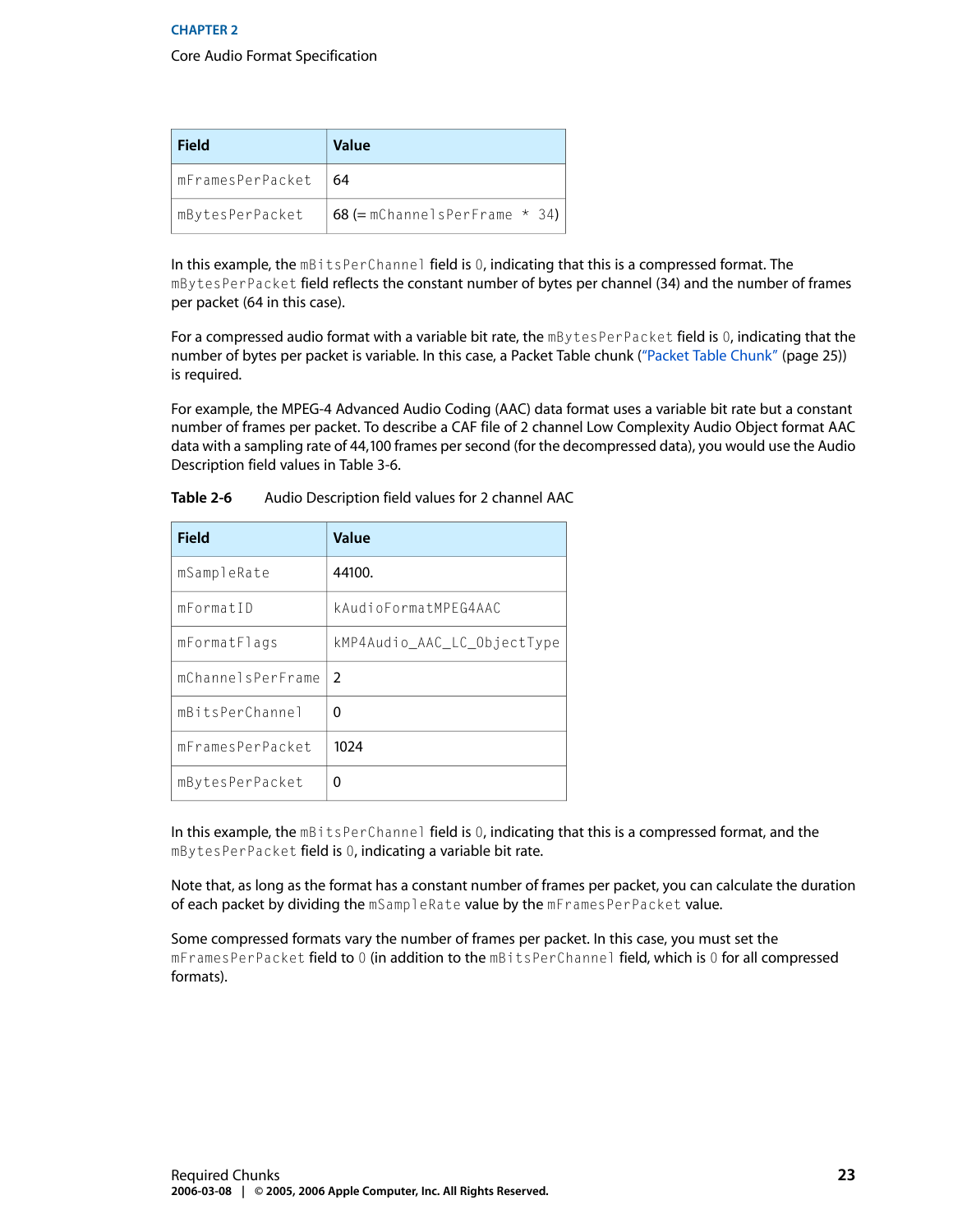## <span id="page-23-0"></span>Audio Data Chunk

Every CAF file must have exactly one Audio Data chunk. Whereas other chunks contain data that help to characterize or interpret the audio, this is the chunk in a CAF file that contains the actual audio data. If its size is specified, this chunk can be placed anywhere following the Audio Description chunk. If its size is not specified, the Audio Data chunk must be last in the file.

### Audio Data Chunk Header

<span id="page-23-1"></span>Table 3-7 shows the values for the fields in the Audio Data chunk header.

**Table 2-7** Audio Data chunk header fields

| <b>Field</b>         | <b>Value</b>                                                                                               |
|----------------------|------------------------------------------------------------------------------------------------------------|
| ImChunkType   'data' |                                                                                                            |
|                      | <code>nChunkSize</code> $ $ Size of data section in bytes, or <code>-1</code> if <code>unknown.</code> $ $ |

An mChunkSize value of -1 indicates that the size of the data section for this chunk is unknown. In this case, the Audio Data chunk must appear last in the file so that the end of the Audio Data chunk is the same as the end of the file. This placement allows you to determine the data section size.

It is highly recommended that, after recording or modifying the audio data, you finalize the CAF file by updating the mChunkSize field to reflect the size of the Audio Data chunk's data section. When you read a CAF file whose audio data section size is not specified, you should determine the size and update the mChunkSize value for the Audio Data chunk.

If the Audio Data chunk is not the last chunk in a CAF file, the mChunkSize field must contain the size of the chunk's data section for the file to be valid.

Immediately following the Audio Data chunk's header is the audio data section.

### Audio Data Chunk Data Section

The data section in an Audio Data chunk contains audio data in the format specified by the Audio Description chunk. See "Audio [Description](#page-16-0) Chunk" (page 17).

The Audio Data chunk's data section has an edit count field followed by the audio data for the file. The CAFData structure describes the data section for this chunk.

```
struct CAFData
{
   UInt32 mEditCount; //initially set to 0 UInt8 mData [kVariableLengthArray];
};
```
### mEditCount

The modification status of the data section. You should initially set this field to  $0$ , and should increment it each time the audio data in the file is modified.

mData

The audio data for the CAF file, in the format specified by the Audio Description chunk.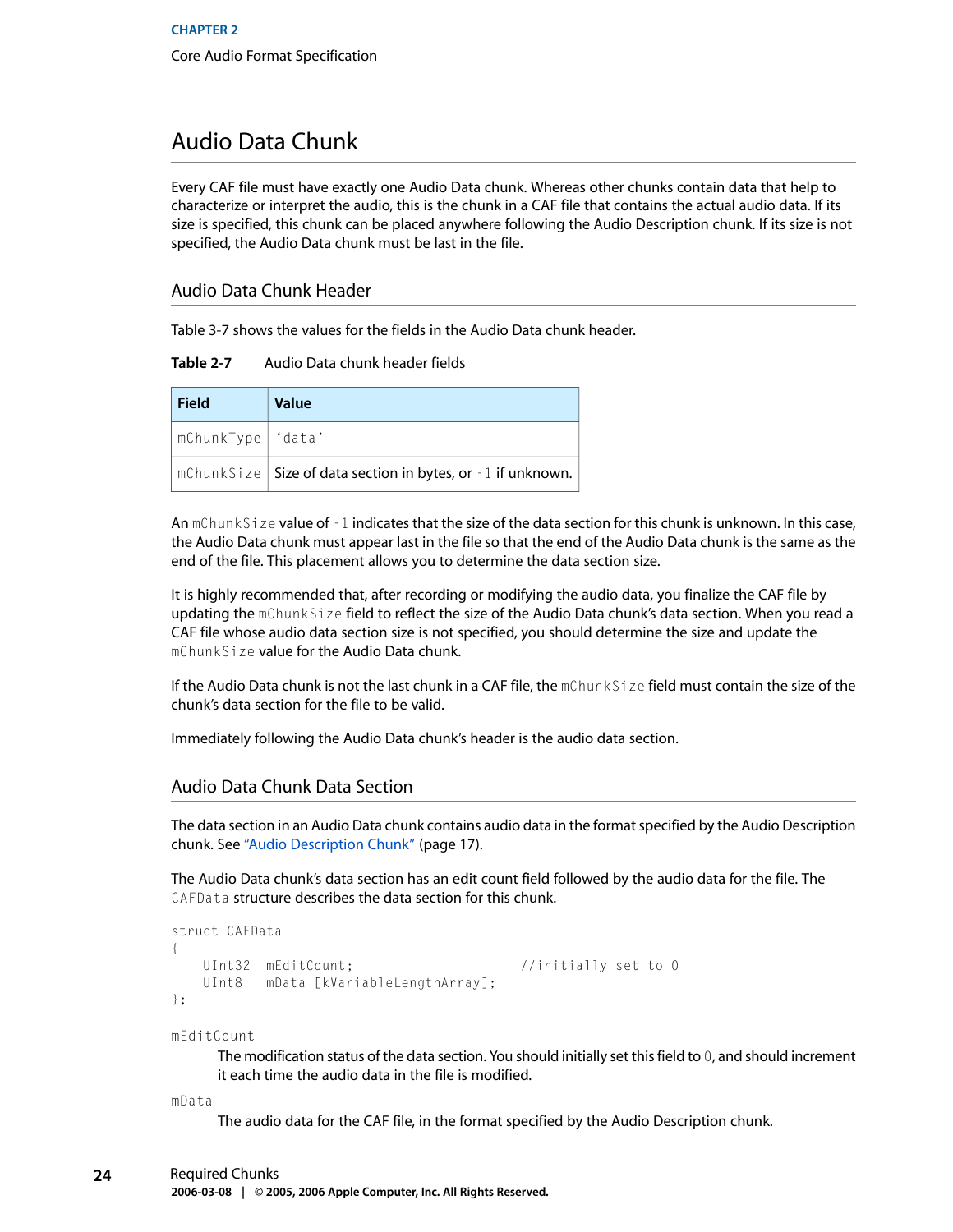You can compare the value of mEditCount to the corresponding value in a dependent chunk, such as the ["Overview](#page-47-1) Chunk" (page 48) or "Peak [Chunk"](#page-49-0) (page 50).

This document does not address the specifics of the data formats specified by the Audio Description chunk. Refer to specifications issued by the appropriate standards body or industry entity for information on a specific audio data format.

## <span id="page-24-0"></span>Packet Table Chunk

CAF files that contain variable bit-rate (VBR) or variable frame-rate (VFR) audio data contain audio packets of varying size. Such files must have exactly one Packet Table chunk to specify the size of each packet.

You can identify CAF files containing VBR or VFR audio by their Audio Description chunk. In such files, one or both of the mBytesPerPacket and mFramesPerPacket fields in the Audio Description chunk has a value of 0. See "Audio [Description](#page-16-0) Chunk" (page 17).

The content of the Packet Table chunk describes, and therefore depends on, the content of the Audio Data chunk. See "Audio Data [Chunk"](#page-23-0) (page 24). The packet table must always reflect current state of the audio data in a CAF file.

A CAF file with constant packet size can still include a Packet Table chunk in order to record certain information about frames (see "Packet Table [Description"](#page-24-2) (page 25)).

### <span id="page-24-1"></span>Packet Table Chunk Header

Table 3-8 shows the values for the fields in the Packet Table chunk header.

**Table 2-8** Packet Table chunk header fields

| Field               | Value                             |
|---------------------|-----------------------------------|
| mChunkType   'pakt' |                                   |
|                     | mChunkSize   Must always be valid |

<span id="page-24-2"></span>For a CAF file with variable packet sizes, the value for mChunkSize can be greater than the actual valid content of the packet table chunk. The Packet Table description indicates the number of valid entries in the Packet Table (see "Packet Table [Description"](#page-24-2) (page 25)). In the case of a CAF file with constant packet size, the value for mChunkSize should be 24 bytes—just enough to contain the Packet Table description itself.

### Packet Table Description

This chunk has a descriptive section for the packet table itself. It appearsimmediately after the chunk header. The CAFPacketTableHeader structure describes it:

```
struct CAFPacketTableHeader
{
    SInt64 mNumberPackets;
   SInt64 mNumberValidFrames;
     SInt32 mPrimingFrames;
     SInt32 mRemainderFrames;
```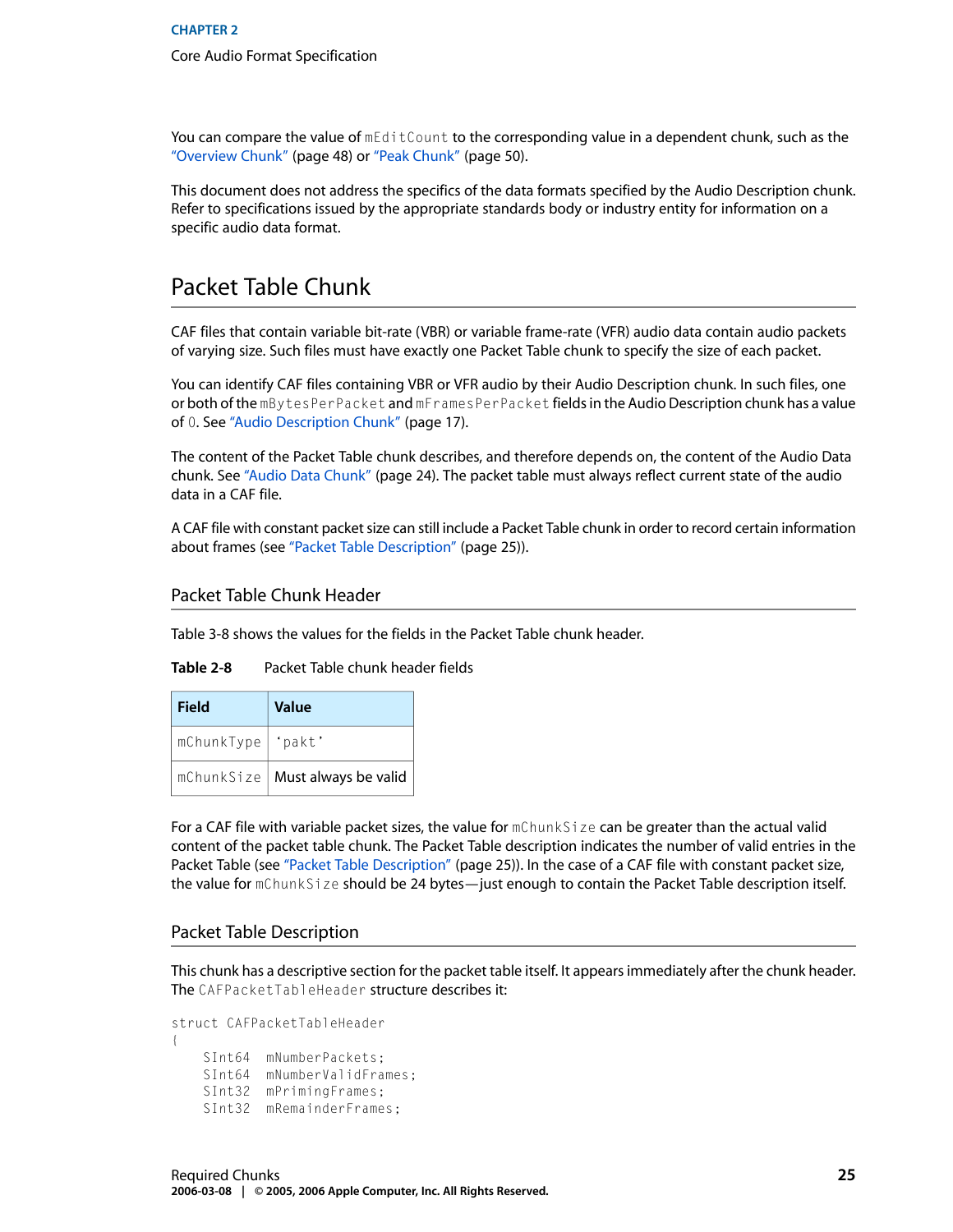#### Core Audio Format Specification

#### };

#### mNumberPackets

The total number of packets of audio data described in the packet table. This value must always be valid.

For a CAF file with variable packet sizes, this value should reflect the actual number of packets in the Audio Data chunk. In a CAF file with constant packet size, and therefore no packet table, this field should be set to 0.

#### mNumberValidFrames

The total number of audio frames encoded in the file. The duration of the audio in the file is this value divided by the sample rate specified in the file's Audio Description chunk. See "Audio [Description](#page-16-0) [Chunk"](#page-16-0) (page 17). The value of this field must always be valid.

mPrimingFrames

The number of frames for priming or processing latency for a compressed audio format. For example, MPEG-AAC codecs typically have a latency of 2112 frames. The number of priming frames can be useful for any CAF file containing compressed audio, whether or not the packets vary in size.

#### mRemainderFrames

The number of unused frames in the CAF file's final packet; that is, the number of frames that should be trimmed from the output of the last packet when decoding.

For example, an AAC file may have only 313 frames containing audio data in its final packet. AAC files hold 1024 frames per packet. The value for mRemainderFrames is then 1024 – 313 = 711.

<span id="page-25-0"></span>The mNumberPackets value is specified only when the chunk contains a packet table—that is, when the CAF file contains variable-sized packets. On the other hand, regardless of whether its packets vary in size or not, any CAF file can use the mNumberValildFrames, mPrimingFrames, and mRemainderFrames fields.

### Packet Table Chunk Data Section

The Packet Table chunk's data section lists information about variable-sized packets in the file's Audio Data chunk. See "Audio Data [Chunk"](#page-23-0) (page 24).

For a given CAF file, depending on the file's audio format, packets can vary in size because of a variable bit rate (variable bytes per packet), a variable number of frames per packet, or both.

The following list of these three audio format types includes the corresponding values for mBytesPerPacket and mFramesPerPacket present in the Audio [Description](#page-16-0) chunk. See "Audio Description Chunk" (page 17):

■ Variable bit rate, constant number of frames per packet (such as AAC and variable-bit-rate MP3): mBytesPerPacket is zero, mFramesPerPacket is nonzero.

The Packet Table chunk data section contains single-number entries that describe the size, in bytes, of each packet in the Audio Data chunk.

■ Variable number of frames per packet, constant bit rate: mBytesPerPacket is nonzero; mFramesPerPacket is zero.

The Packet Table chunk data section contains single-number entries that describe the number of frames represented by each packet in the Audio Data chunk.

■ Variable bit rate, variable number of frames per packet (such as Ogg Vorbis): mBytesPerPacket is zero, mFramesPerPacket is zero.

The Packet Table chunk data section contains ordered-pair entries. The first number in each pair is the packet size, in bytes; the second is the number of frames per packet.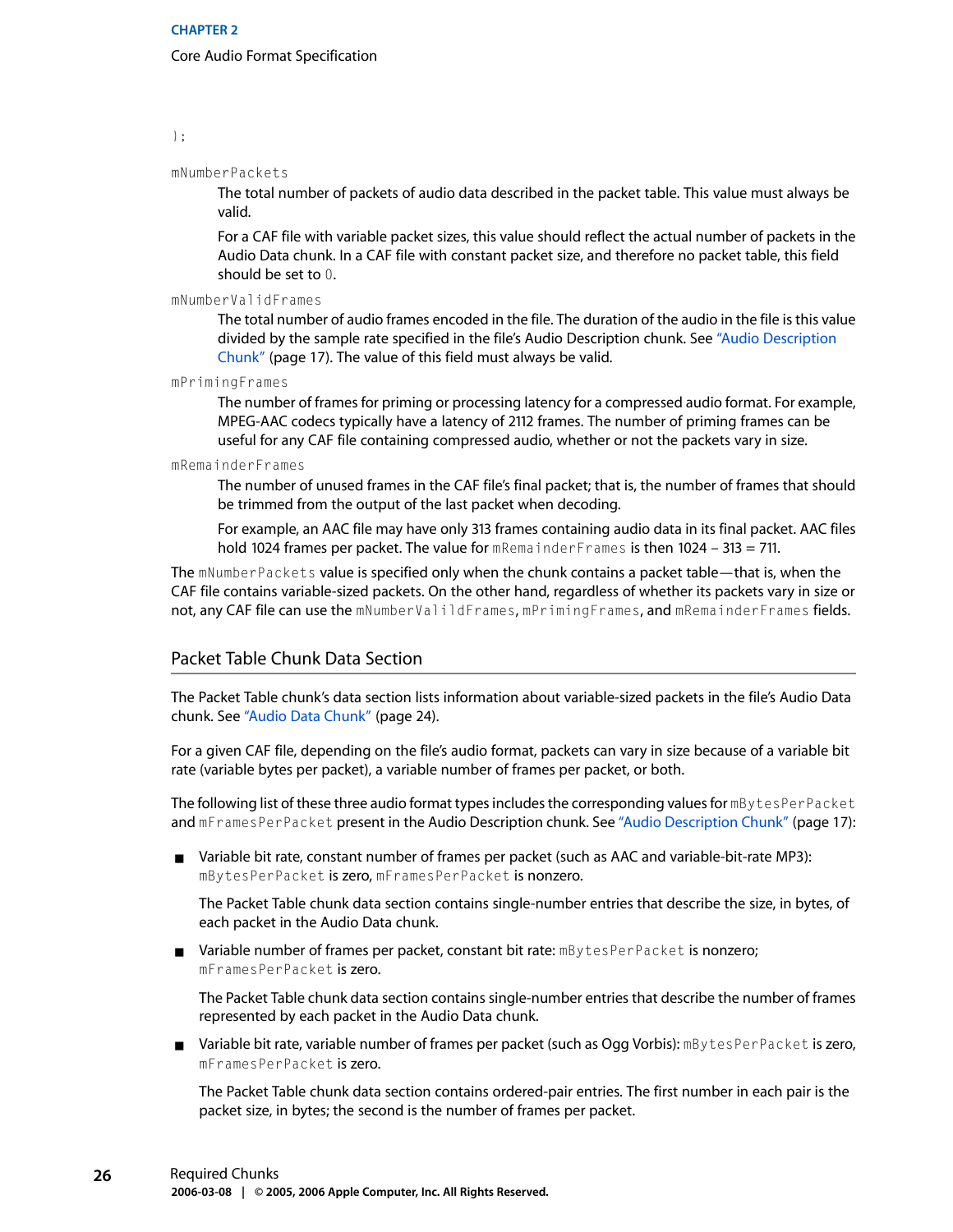The numbers describing the size of packets or frames per packet are encoded as variable-length integers. In this encoding scheme, each byte contains 7 bits of the binary integer and a 1-bit continuation flag—the high-order bit in each byte is used to indicate whether the number is continued in the next byte. The lowest-order byte in any given integer is therefore the first one for which the high-order bit is not set; that is, the first byte that has a value less than 128 holds the last 7 bits in the integer. Table 3-9 gives some examples of encoded integers.

| <b>Packet size</b> | Integer encoding (hexadecimal)   Integer encoding (binary) |                               |
|--------------------|------------------------------------------------------------|-------------------------------|
| 1                  | $0 \times 01$                                              | 0000 0001                     |
| 17                 | 0x11                                                       | 0001 0001                     |
| 127                | 0x7F                                                       | 0111 1111                     |
| 128                | $0 \times 81$ $0 \times 00$                                | 1000 0001 0000 0000           |
| 130                | $0x81$ $0x02$                                              | 1000 0001 0000 0010           |
| 257                | 0x820x01                                                   | 1000 0010 0000 0001           |
| 16383              | $0xFF$ $0x7F$                                              | 1111 1111 0111 1111           |
| 16384              | $0 \times 81$ $0 \times 80$ $0 \times 00$                  | 1000 0001 1000 0000 0000 0000 |

<span id="page-26-0"></span>

| Table 2-9 | Sample variable-length encoded integers |  |
|-----------|-----------------------------------------|--|
|-----------|-----------------------------------------|--|

Thus, the data section contains a simple list of numbers or a list of ordered pairs of numbers. In all cases, variable-length integers are used to describe each packet.

### Constant Bit Rate Format

A Packet Table chunk may be used with a constant bit rate (constant frames per packet and constant bytes per packet) format to provide information about either of the following:

- Any latency due to the nature of the codec (see the discussion of the mPrimingFrames field in ["Packet](#page-24-2) Table [Description"](#page-24-2) (page 25)).
- Any remainder frames. Remainder frames occur when the total number of frames in the audio data is not evenly divisible by the frames per packet specified for the file. See the discussion of the mFramesPerPacket field in "Audio [Description](#page-16-2) Chunk Data Section" (page 17) and the discussion of the mRemainderFrames field in "Packet Table [Description"](#page-24-2) (page 25).

For either of these cases, no packet table data is needed, so set the mNumberPackets field to 0. The size of the packet table is therefore the size of the packet table header structure.

As an example of the second use, the IMA format encodes samples into packets containing 64 sample frames each. If the audio data is not equally divisible by 64 frames, then the last packet of IMA content decodes to less samples than the 64 that are presented by the packet. In this case, the Packet Table header is used to indicate the total number of frames in the file and the number of remainder frames. For example, if there are 5 remainder frames, you would set the fields of the Packet Table header as shown in Table 3-10.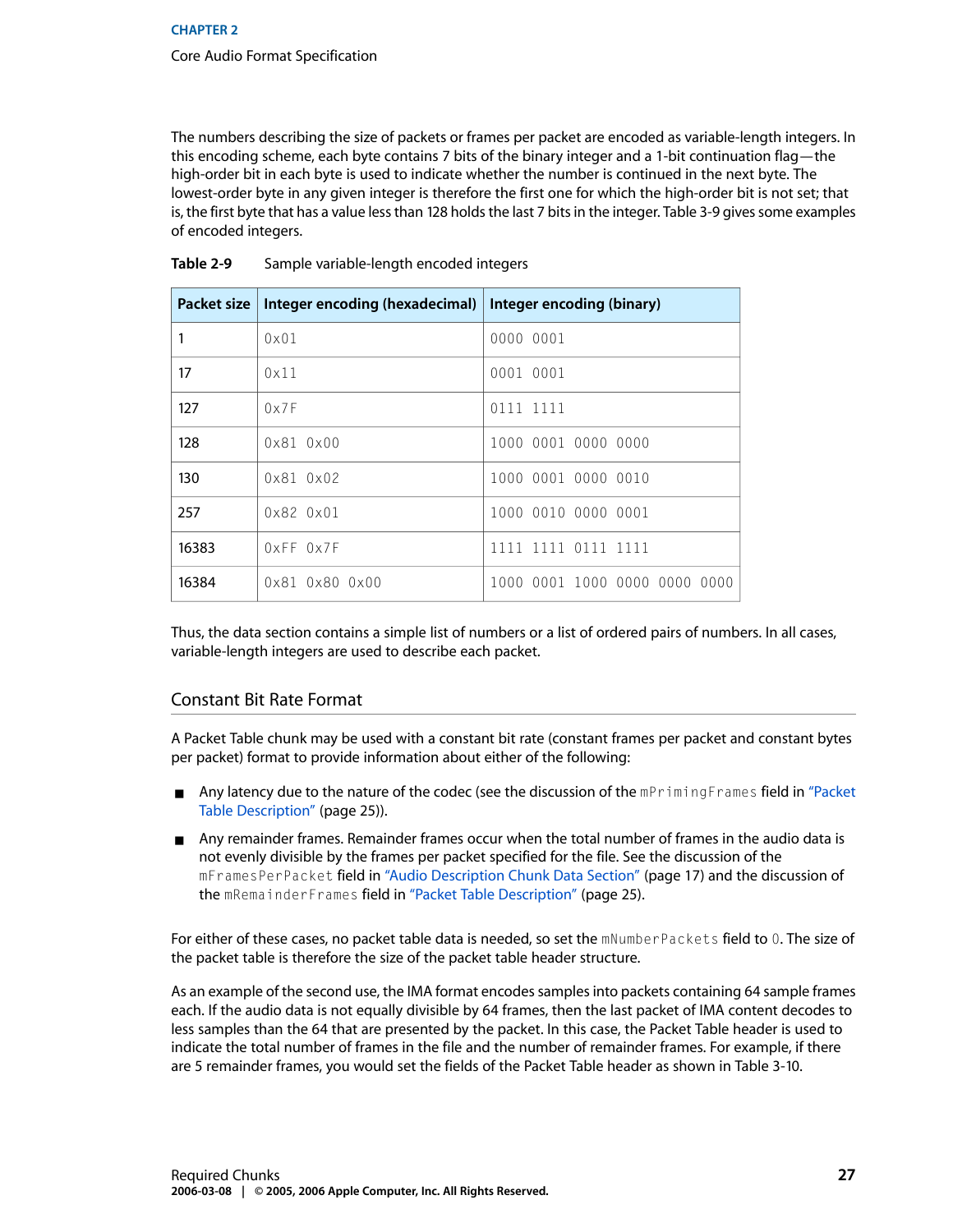| <b>Field</b>     | <b>Value</b>                                                                                                     |
|------------------|------------------------------------------------------------------------------------------------------------------|
| mNumberPackets   | 0                                                                                                                |
|                  | $m$ NumberValidFrames   numFramesInFile (= (mFramesPerPacket $*$ (sizeOfAudioData) /<br>$mBytesPerPacket) - 5$ ) |
| mPrimingFrames   | 0                                                                                                                |
| mRemainderFrames | $59 (= m$ FramesPerPacket - 5)                                                                                   |

### <span id="page-27-0"></span>**Table 2-10** Packet Table header for an IMA file with 5 remainder frames

### Variable Bit Rate, Constant Frames per Packet

The Packet Table chunk is required for compressed data formats with a variable bit rate (mBytesPerPacket is set to 0) and a constant number of frames per packet (mFramesPerPacket is nonzero). (See ["Audio](#page-16-2) [Description](#page-16-2) Chunk Data Section" (page 17) for more information about these header fields.)

In this case, the packet table data contains one variable-length integer for each packet specifying the packet's size in bytes. See "Packet Table Chunk Data [Section"](#page-25-0) (page 26) for an explanation of variable-length integers.

<span id="page-27-1"></span>For example, because AAC has a latency of 2112 frames, an AAC encoding of 3074 sample frames requires a total of 6 packets (AAC has 1024 frames per packet). The fields of the Packet Table header for this example are as shown in Table 3-11.

| <b>Field</b>       | <b>Value</b>                           |
|--------------------|----------------------------------------|
| mNumberPackets     | 6                                      |
| mNumberValidFrames | 3074                                   |
| mPrimingFrames     | 2112                                   |
| mRemainderFrames   | $958 (= 1024$ (mFramesPerPacket) - 66) |

#### **Table 2-11** Packet Table header for an AAC file

<span id="page-27-2"></span>As shown in Table 3-12, the first two packets contain only priming frames; these frames do not output any valid audio data. The third packet contains the final 64 priming frames and then outputs 960 frames of audio data. The following two packets contain 1024 sample frames of valid audio data apiece. (There would normally be many more 1024-frame packets than the two in this example.) The last packet contains the final 66 sample frames of audio data followed by 958 remainder frames (which should be trimmed from the output).

**Table 2-12** Frames of valid audio data per packet for an AAC file of 3074 frames

| Packet                                                 |   |     |                    |  |
|--------------------------------------------------------|---|-----|--------------------|--|
| Valid Frames   0                                       | 0 | 960 | $1024$   1024   66 |  |
| Total Frames   1024   1024   1024   1024   1024   1024 |   |     |                    |  |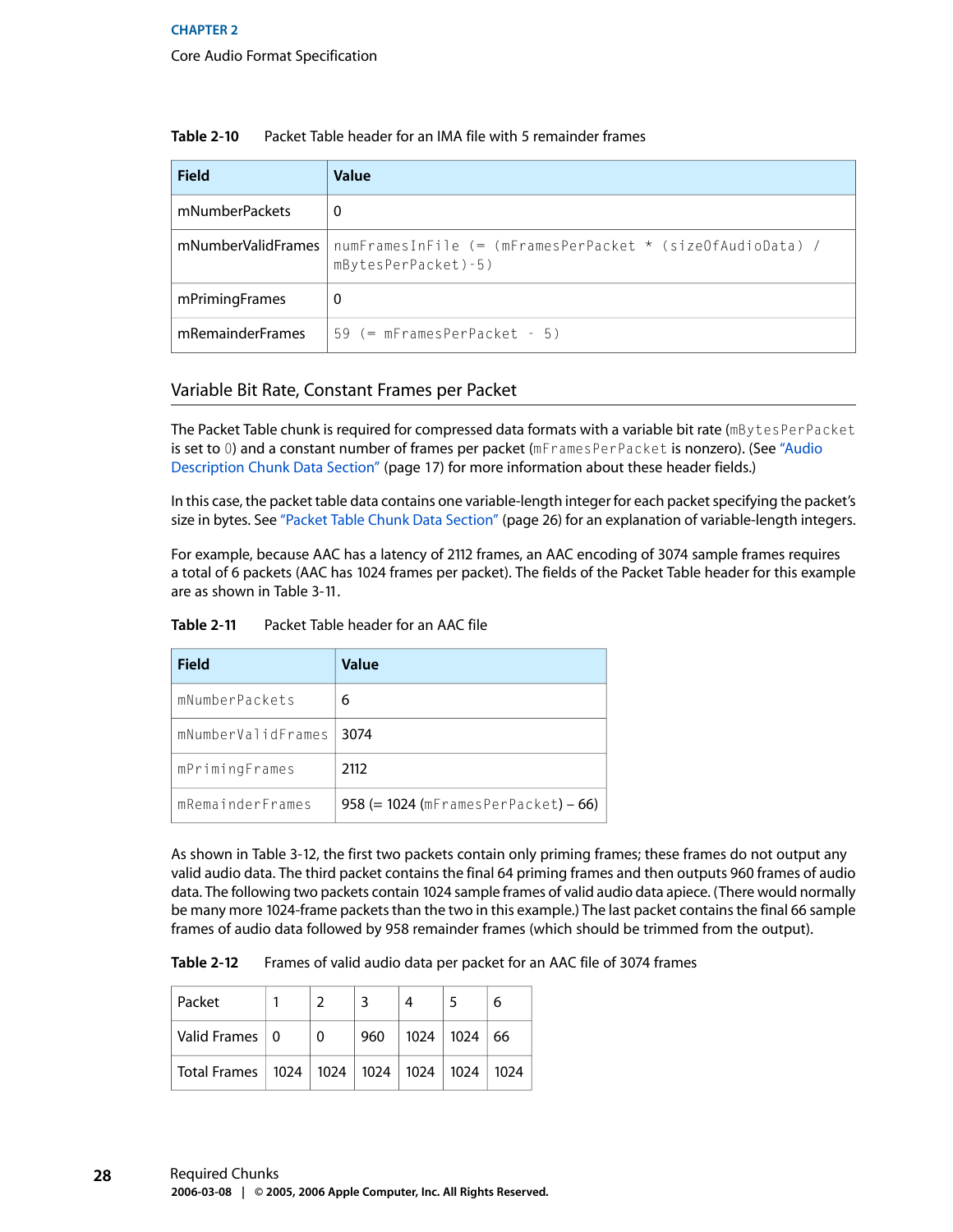Note that the Audio Description chunk would specify this file as having a constant 1024 frames per packet. The priming and trailing frame counts can be used to determine how to trim the audio output of the file when the data is decoded.

Following this packet table header is the packet table itself, which in this example would consist of 6 variable sized integers that describe the number of bytes for each of the 6 packets.

## <span id="page-28-0"></span>Channel Layout

The channel layout chunk is required for all CAF files that have more than two channels (unless there is no meaning or ordering of the channels in the file). There is no default assumed ordering of channels in a file with more than two channels. The channel layout chunk is optional for a CAF file with one or two channels. For a CAF file with one or two channels and no channel layout chunk, you can assume that a one-channel file represents monaural data and a two-channel file represents stereo with the left-channel sample first in each frame.

## <span id="page-28-1"></span>Channel Layout Chunk

The Channel Layout chunk describes the order and role of each channel in a CAF file. It is especially useful for any CAF file with more than two audio channels but can also provide important information for one- and two-channel files. For example, when a user converts a stereo or multichannel audio file to a set of one-channel files, the Channel Layout chunk can indicate the role of each one-channel file.

In the Audio Data chunk ("Audio Data [Chunk"](#page-23-0) (page 24)) of an uncompressed audio CAF file, a sample for each channel appears in sequence in each frame. The number of channels per frame and the number of bits per channel are specified in the Audio Description chunk (see "Audio [Description](#page-16-2) Chunk Data Section" (page 17)). The Channel Description chunk specifies the order in which the channel data appears in the audio data chunk.

### <span id="page-28-2"></span>Channel Layout Chunk Header

Table 3-13 shows the values for the fields in the Channel Layout chunk header.

| Field               | Value                             |
|---------------------|-----------------------------------|
| mChunkType   'chan' |                                   |
|                     | mChunkSize   Must always be valid |

**Table 2-13** Channel Layout chunk header fields

The mChunkSize field must be set to the size of the chunk's data section and must always be valid.

### Channel Layout Chunk Data Section

The Channel Layout chunk data section begins with a tag that indicates the nature of the data in the chunk, followed by the data, as shown in the CAFChannel Layout structure.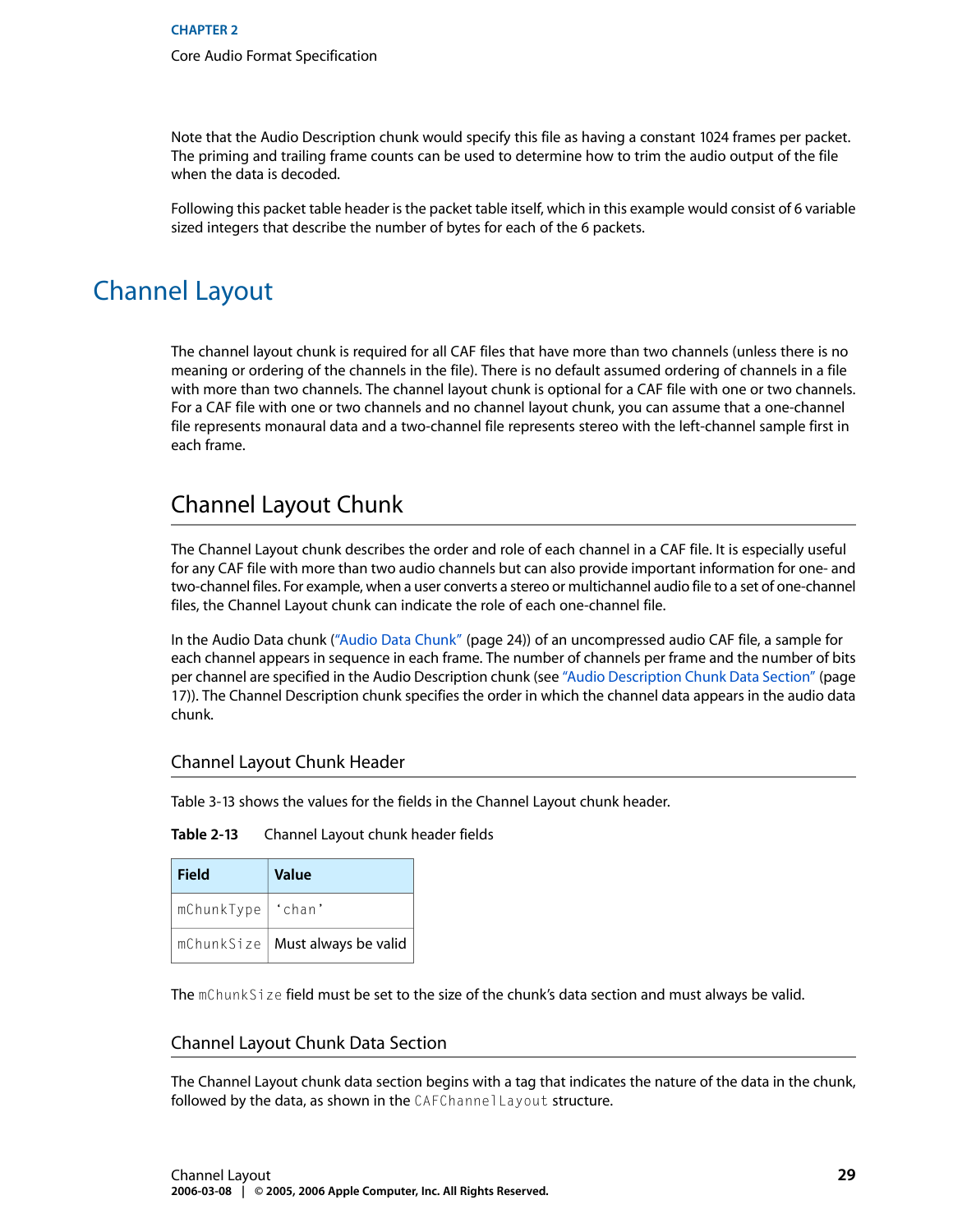### **CHAPTER 2** Core Audio Format Specification

```
struct CAFChannelLayout
{
  UInt32 mChannelLayoutTag;
  UInt32 mChannelBitmap;
  UInt32 mNumberChannelDescriptions;
    CAFChannelDescription mChannelDescriptions[kVariableLengthArray];
};
```
#### mChannelLayoutTag

A tag that indicates the type of layout used, as described in ["Channel](#page-29-0) Layout Tags" (page 30).

mChannelBitmap

A bitmap that describes which channels are present. The order of the channels is the same as the order of the bits; that is, the lowest-order bit that is set corresponds to the first channel of the file, and so on. The number of set bits is the number of channels, which must equal the number of channels in the file. This bit-field technique is used both in WAV files and in the USB Audio Specification. See ["Channel](#page-29-1) Bitmaps" (page 30) for bit assignments.

mNumberChannelDescriptions

The number of channel descriptions in the mChannelDescriptions array. If this number is 0, then this is the last field in the structure.

<span id="page-29-1"></span>mChannelDescriptions

An array of CAFChannelDescription structures ("Channel [Description"](#page-33-0) (page 34)) that describe the layout of the channels. This field is not present if the mNumberChannelDescriptions field is 0.

#### Channel Bitmaps

The significance of the bits in the mChannelBitmap field is specified in the following enumeration:

```
enum
{
```

| kCAFChannelBit Left                                                                        | $= (1 \langle 0 \rangle)$ ,                                     |  |  |  |
|--------------------------------------------------------------------------------------------|-----------------------------------------------------------------|--|--|--|
| kCAFChannelBit Right                                                                       | $= (1 \leq \leq 1)$ ,                                           |  |  |  |
| kCAFChannelBit Center                                                                      | $= (1 \langle \langle 2 \rangle)$ .                             |  |  |  |
| kCAFChannelBit LFEScreen                                                                   | $= (1 \langle \langle 3 \rangle)$ .                             |  |  |  |
| kCAFChannelBit LeftSurround                                                                | $= (1 \le 4)$ , // WAVE: "Back Left"                            |  |  |  |
| kCAFChannelBit RightSurround                                                               | $= (1 \le 5)$ , // WAVE: "Back Right"                           |  |  |  |
| kCAFChannelBit LeftCenter                                                                  | $= (1 \langle \langle 6 \rangle,$                               |  |  |  |
| kCAFChannelBit RightCenter                                                                 | $= (1 \langle \langle 7 \rangle)$ ,                             |  |  |  |
| kCAFChannelBit CenterSurround                                                              | $= (1 \langle \langle 8 \rangle, \angle) /$ WAVE: "Back Center" |  |  |  |
| kCAFChannelBit LeftSurroundDirect                                                          | $= (1 \le 9)$ , // WAVE: "Side Left"                            |  |  |  |
| kCAFChannelBit_RightSurroundDirect                                                         | = $(1 \le 10)$ , // WAVE: "Side Right"                          |  |  |  |
| kCAFChannelBit_TopCenterSurround                                                           | $= (1 \le 11)$ .                                                |  |  |  |
| kCAFChannelBit VerticalHeightLeft                                                          | $= (1 \times 12)$ , // WAVE: "Top Front Left"                   |  |  |  |
| kCAFChannelBit VerticalHeightCenter = $(1\langle 13 \rangle, 77)$ WAVE: "Top Front Center" |                                                                 |  |  |  |
| kCAFChannelBit_VerticalHeightRight                                                         | $= (1 \times 14)$ , // WAVE: "Top Front Right"                  |  |  |  |
| kCAFChannelBit_TopBackLeft                                                                 | $= (1 \langle \langle 15 \rangle)$ .                            |  |  |  |
| kCAFChannelBit_TopBackCenter                                                               | $= (1 \langle \langle 16 \rangle)$ .                            |  |  |  |
| kCAFChannelBit_TopBackRight                                                                | $= (1 \times 17)$                                               |  |  |  |
|                                                                                            |                                                                 |  |  |  |

#### <span id="page-29-0"></span>Channel Layout Tags

Channel layouts can be described by a code in the mChannel Layout Tag field.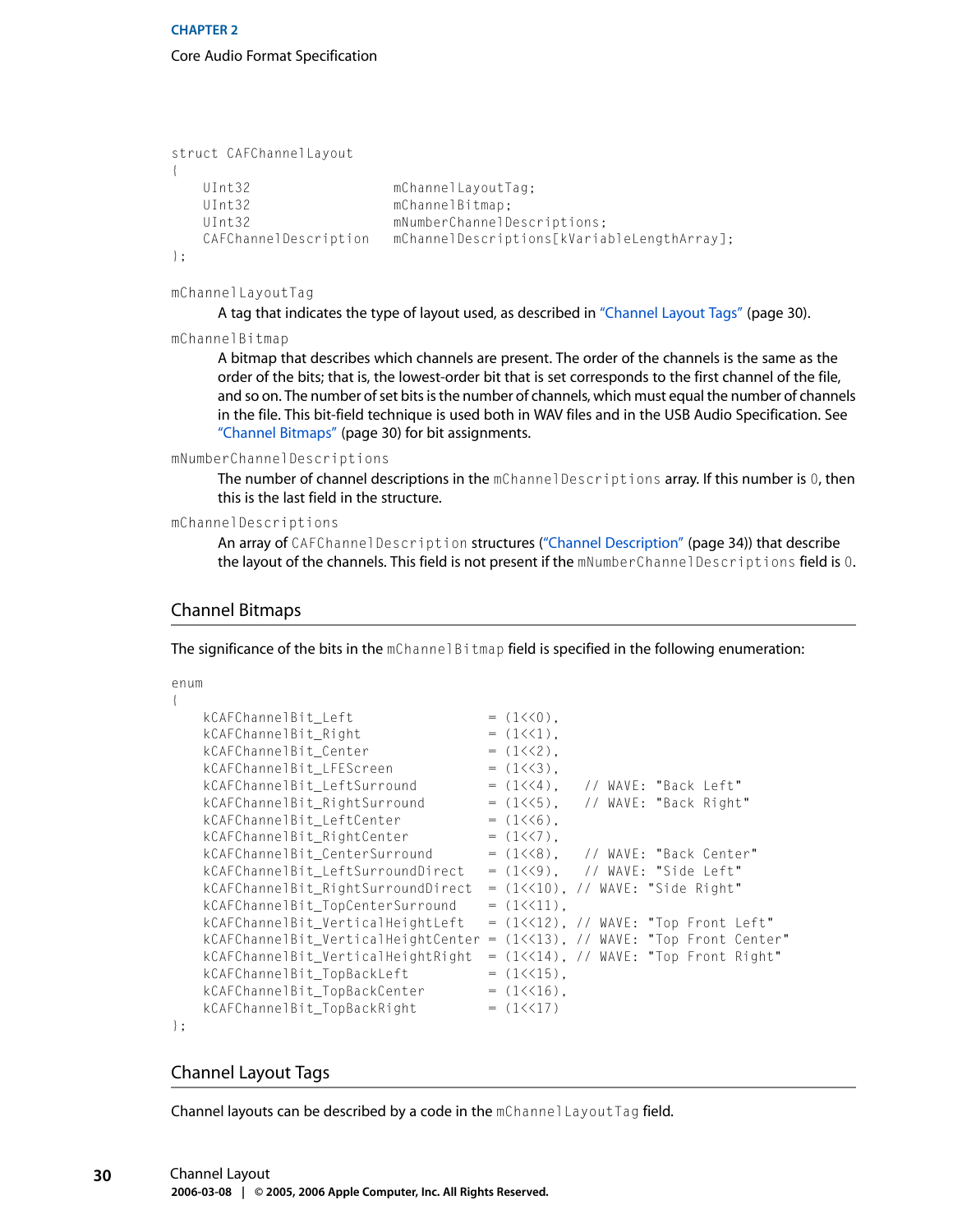A value of kCAFChannelLayoutTag\_UseChannelDescriptions (== 0) indicates there is no standard description for the ordering or use of channels in the file, so that channel descriptions are used instead. In this case, the number of channel descriptions (mNumberChannelDescriptions) must equal the number of channels contained in the file. The channel descriptions follow the mNumberChannel Descriptions field; see "Channel [Description"](#page-33-0) (page 34).

A value of kCAFChannelLayoutTag\_UseChannelBitmap (== 0x10000) indicates that the Channel Layout chunk uses a bitmap (in the mChannelBitmap field) to describe which channels are present.

A value greater than 0x10000 indicates one of the layout tags listed below in this section. Each channel layout tag has two parts:

- The low 16 bits represents the number of channels described by the tag.
- The high 16 bits indicates a specific ordering of the channels.

For example, the tag kCAFChannelLayoutTag\_Stereo is defined as ((101<<16) | 2 ) and indicates a two-channel stereo, ordered left as the first channel, right as the second.

Current values for this code are listed in the following enumeration:

```
enum {
   kCAFChannelLayoutTag UseChannelDescriptions = (0\le 16) | 0,
        // use the array of AudioChannelDescriptions to define the mapping.
   kCAFChannelLayoutTag UseChannelBitmap = (1\langle 16 \rangle | 0, // use the bitmap to define the mapping.
// 1 Channel Layout
   kCAFChamnelLayoutTag_Mono = (100 < 16) | 1,
        // a standard mono stream
// 2 Channel layouts
   kCAFC channelLayoutTag_Stereo = (101<<16) | 2,
        // a standard stereo stream (L R)
   kCAFChamnelLayoutTag_StereoHeadphones = (102 < 16) | 2,
        // a standard stereo stream (L R) - implied headphone playback
   kCAFChamnelLayoutTag_MatrixStorece = (103 < 16) | 2,
        // a matrix encoded stereo stream (Lt, Rt)
   kCAFChamnelLayoutTag_Midside = (104<<16) | 2,
        // mid/side recording
   kCAFChamnelLayoutTag_XY = (105 \leq 16) | 2, // coincident mic pair (often 2 figure 8's)
   kCAFChamnelLayoutTag_Binaural = (106 < 16) | 2,
        // binaural stereo (left, right)
// Symmetric arrangements - same distance between speaker locations
   kCAFC channelLayoutTag_Ambisonic_B_Format = (107\le 16) | 4,
        // W, X, Y, Z
   kCAFC channelLayoutTag_Quadraphonic = (108\le 16) | 4,
        // front left, front right, back left, back right
```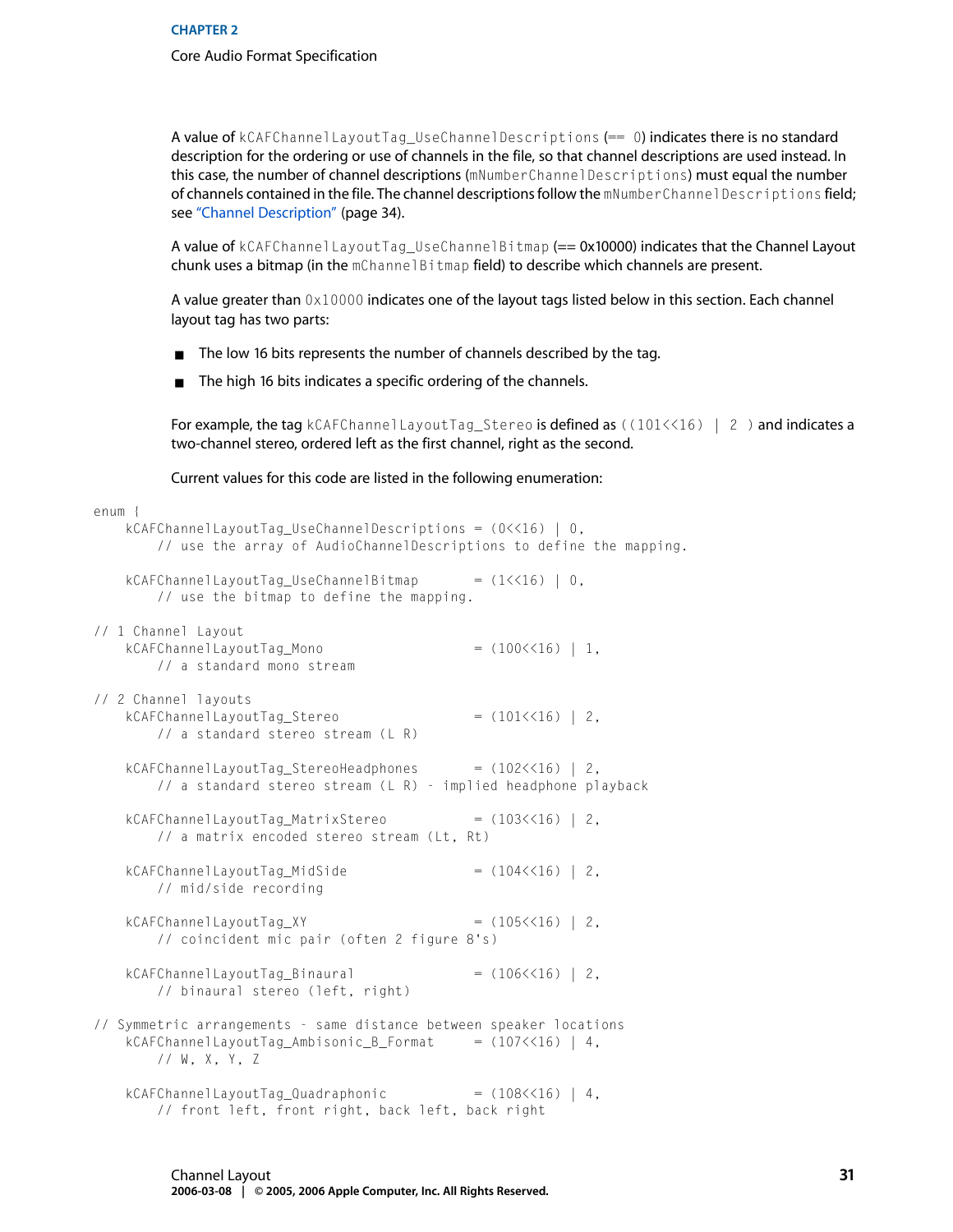#### Core Audio Format Specification

 $kCAFC channel$ LayoutTag\_Pentagonal =  $(109\le16)$  5, // left, right, rear left, rear right, center  $kCAFC channel$ LayoutTag\_Hexagonal =  $(110\le 16)$  6, // left, right, rear left, rear right, center, rear  $kCAFC channel$ LayoutTag\_Octagonal =  $(111 \leq 16)$  8, // front left, front right, rear left, rear right, // front center, rear center, side left, side right  $kCAFChannelLayoutTag Cube$  = (112 < 16) | 8, // left, right, rear left, rear right // top left, top right, top rear left, top rear right // MPEG defined layouts kCAFChannelLayoutTag\_MPEG\_1\_0 = kCAFChannelLayoutTag\_Mono, // C kCAFChannelLayoutTag\_MPEG\_2\_0 = kCAFChannelLayoutTag\_Stereo, // L R kCAFChannelLayoutTag\_MPEG\_3\_0\_A =  $(113\langle\langle 16 \rangle | 3, \angle)$  // L R C kCAFChannelLayoutTag\_MPEG\_3\_0\_B =  $(114\le16)$  | 3,  $\angle$  // C L R<br>kCAFChannelLayoutTag MPEG 4 0 A =  $(115\le16)$  | 4,  $\angle$  // L R C Cs  $kCAFChamnelLayoutTag_MPEG_4_0_A = (115 \times 16) | 4,$ kCAFChannelLayoutTag\_MPEG\_4\_0\_B =  $(116 \times 16)$  | 4, // C L R Cs kCAFChannelLayoutTag\_MPEG\_5\_0\_A =  $(117 \le 16)$  | 5,  $\frac{1}{16}$  | R C Ls Rs kCAFChannelLayoutTag\_MPEG\_5\_0\_B =  $(118\langle\langle 16 \rangle | 5, \angle 7/2)$  | R Ls Rs C kCAFChannelLayoutTag\_MPEG\_5\_0\_C =  $(119\langle\langle16\rangle|)$  5, // L C R Ls Rs kCAFChannelLayoutTag\_MPEG\_5\_0\_D = (120<<16) | 5,  $\angle$  // C L R Ls Rs<br>kCAFChannelLayoutTag\_MPEG\_5\_1\_A = (121<<16) | 6,  $\angle$  // L R C LFE Ls Rs  $kCAFChannelLayoutTag_MPEG_5_1_A = (121 \leq 16)$  | 6, kCAFChannelLayoutTag\_MPEG\_5\_1\_B =  $(122 \times 16)$  | 6,  $\qquad$  // L R Ls Rs C LFE kCAFChannelLayoutTag\_MPEG\_5\_1\_C =  $(123\langle\langle 16 \rangle \mid 6, \cdot \rangle) / / C$  L C R Ls Rs LFE<br>kCAFChannelLayoutTag\_MPEG\_5\_1\_D =  $(124\langle\langle 16 \rangle \mid 6, \cdot \rangle) / C$  L R Ls Rs LFE  $kCAFChannelLayoutTag_MPEG_5_1_D = (124 \times 16)$  | 6, kCAFChannelLayoutTag\_MPEG\_6\_1\_A =  $(125\langle\langle 16 \rangle \mid 7, \cdot \cdot \cdot \cdot )/$  L R C LFE Ls Rs Cs kCAFChannelLayoutTag\_MPEG\_7\_1\_A =  $(126\le 16)$  | 8,  $\frac{1}{16}$  // L R C LFE Ls Rs Lc Rc kCAFChannelLayoutTag\_MPEG\_7\_1\_B =  $(127 < 16)$  | 8, // C Lc Rc L R Ls Rs LFE kCAFChannelLayoutTag\_MPEG\_7\_1\_C =  $(128\langle\langle 16 \rangle )$  | 8,  $\angle$  // L R C LFE Ls R Rls Rrs kCAFChannelLayoutTag\_Emagic\_Default\_7\_1 =  $(129\le16)$  | 8, // L R Ls Rs C LFE Lc Rc  $kCAFChamnelLayoutTag_SMPTE_DTV$  = (130 < 16) | 8, // L R C LFE Ls Rs Lt Rt // (kCAFChannelLayoutTag\_ITU\_5\_1 plus a matrix encoded stereo mix) // ITU defined layouts kCAFChannelLayoutTag\_ITU\_1\_0 = kCAFChannelLayoutTag\_Mono, // C kCAFChannelLayoutTag\_ITU\_2\_0 = kCAFChannelLayoutTag\_Stereo, // L R kCAFChannelLayoutTag\_ITU\_2\_1 =  $(131\langle\langle 16 \rangle + 3, \sqrt{2} / 2)$  // L R Cs kCAFChannelLayoutTag\_ITU\_2\_2 =  $(132 \times 16)$  | 4, // L R Ls Rs kCAFChannelLayoutTag\_ITU\_3\_0 = kCAFChannelLayoutTag\_MPEG\_3\_0\_A, // L R C  $kCAFChannelLayoutTag_IV_3_1 = kCAFChannelLayoutTag_MPEG_4_0_A, // LR C Cs$  kCAFChannelLayoutTag\_ITU\_3\_2 = kCAFChannelLayoutTag\_MPEG\_5\_0\_A, // L R C Ls Rs kCAFChannelLayoutTag\_ITU\_3\_2\_1 = kCAFChannelLayoutTag\_MPEG\_5\_1\_A, // L R C LFE Ls Rs kCAFChannelLayoutTag\_ITU\_3\_4\_1 = kCAFChannelLayoutTag\_MPEG\_7\_1\_C, // L R C LFE Ls Rs Rls Rrs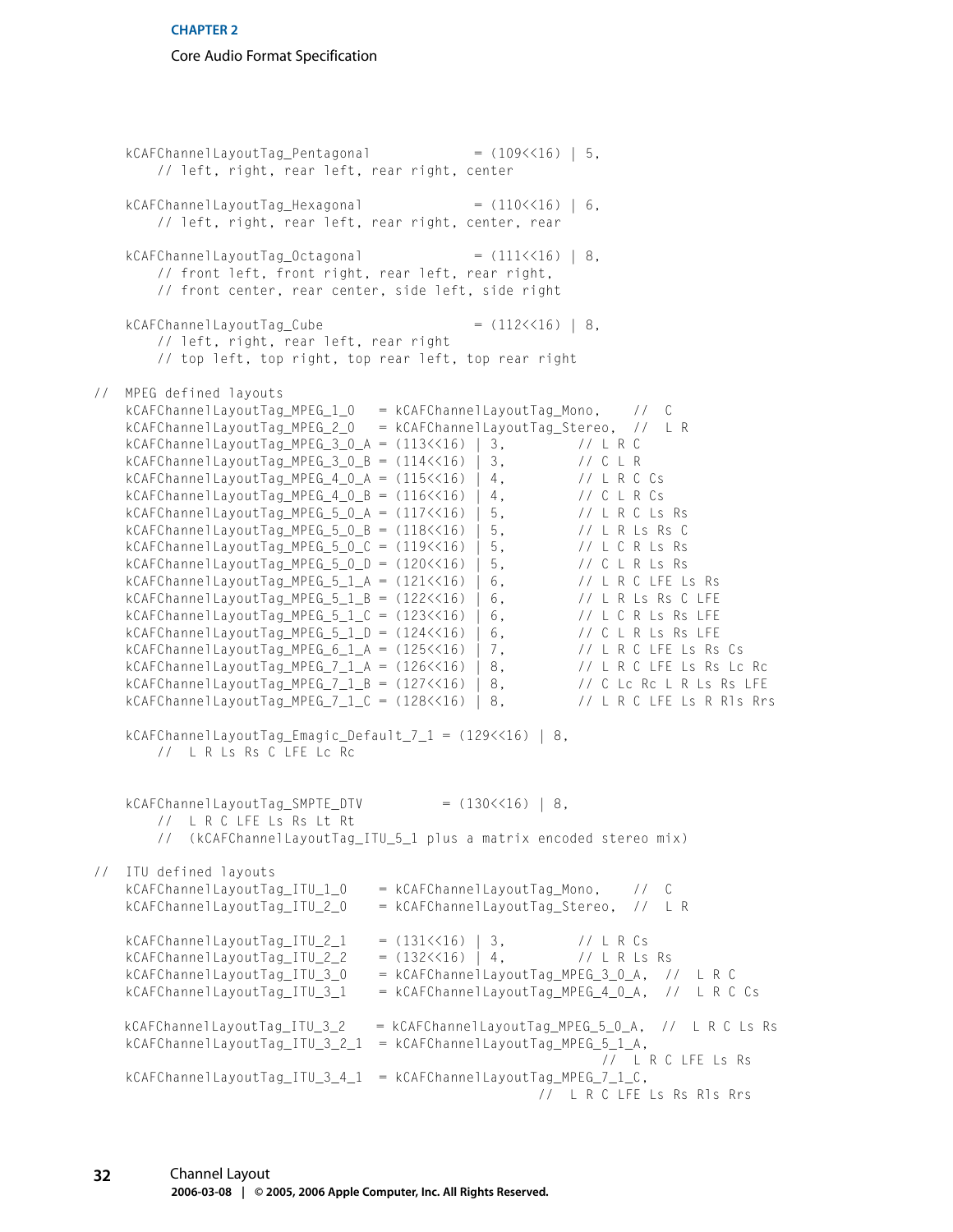#### Core Audio Format Specification

```
// DVD defined layouts
     kCAFChannelLayoutTag_DVD_0 = kCAFChannelLayoutTag_Mono, // C (mono)
     kCAFChannelLayoutTag_DVD_1 = kCAFChannelLayoutTag_Stereo, // L R
     kCAFChannelLayoutTag_DVD_2 = kCAFChannelLayoutTag_ITU_2_1, // L R Cs
     kCAFChannelLayoutTag_DVD_3 = kCAFChannelLayoutTag_ITU_2_2, // L R Ls Rs
    kCAFChannelLayoutTag_DVD_4 = (133\langle\langle 16 \rangle | 3, / \angle) // L R LFE
    kCAFChannelLayoutTag_DVD_5 = (134\langle\langle16\rangle)^2 | 4, \langle // L R LFE Cs
    kCAFChannelLayoutTag_DVD_6 = (135\langle\langle 16 \rangle ) | 5, \angle // L R LFE Ls Rs
    kCAFChannelLayoutTag_DVD_7 = kCAFChannelLayoutTag_MPEG_3_0_A, // L R C kCAFChannelLayoutTag_DVD_8 = kCAFChannelLayoutTag_MPEG_4_0_A,// L R C Cs
     kCAFChannelLayoutTag_DVD_9 = kCAFChannelLayoutTag_MPEG_5_0_A,// L R C Ls Rs
    kCAFChannelLayoutTag DVD 10 = (136 \times 16) | 4, // L R C LFE
    kCAFChannelLayoutTag_DVD_11 = (137 < 16) | 5, // L R C LFE Cs
     kCAFChannelLayoutTag_DVD_12 = kCAFChannelLayoutTag_MPEG_5_1_A,// L R C LFE Ls Rs
     // 13 through 17 are duplicates of 8 through 12.
     kCAFChannelLayoutTag_DVD_13 = kCAFChannelLayoutTag_DVD_8, // L R C Cs
     kCAFChannelLayoutTag_DVD_14 = kCAFChannelLayoutTag_DVD_9, // L R C Ls Rs
     kCAFChannelLayoutTag_DVD_15 = kCAFChannelLayoutTag_DVD_10, // L R C LFE
     kCAFChannelLayoutTag_DVD_16 = kCAFChannelLayoutTag_DVD_11, // L R C LFE Cs
     kCAFChannelLayoutTag_DVD_17 = kCAFChannelLayoutTag_DVD_12, // L R C LFE Ls Rs
    kCAFChannelLayoutTag_DVD_18 = (138\langle\langle16\rangle) | 5, \angle // L R Ls Rs LFE
     kCAFChannelLayoutTag_DVD_19 = kCAFChannelLayoutTag_MPEG_5_0_B,// L R Ls Rs C
     kCAFChannelLayoutTag_DVD_20 = kCAFChannelLayoutTag_MPEG_5_1_B,// L R Ls Rs C LFE
// These layouts are recommended for Mac OS X's AudioUnit use
         // These are the symmetrical layouts
     kCAFChannelLayoutTag_AudioUnit_4= kCAFChannelLayoutTag_Quadraphonic,
     kCAFChannelLayoutTag_AudioUnit_5= kCAFChannelLayoutTag_Pentagonal,
     kCAFChannelLayoutTag_AudioUnit_6= kCAFChannelLayoutTag_Hexagonal,
     kCAFChannelLayoutTag_AudioUnit_8= kCAFChannelLayoutTag_Octagonal,
         // These are the surround-based layouts
     kCAFChannelLayoutTag_AudioUnit_5_0 = kCAFChannelLayoutTag_MPEG_5_0_B,
                                                                  // L R Ls Rs C
    kCAFChannelLayoutTag_AudioUnit_6_0 = (139\le16) | 6, // L R Ls Rs C Cs
    kCAFChannelLayoutTag_AudioUnit_7_0 = (140\le16) | 7, // L R Ls Rs C Rls Rrs
    kCAFChannelLayoutTag AudioUnit 5\,1 = kCAFChannelLayoutTag MPEG 5\,1\,A,
                                                                    // L R C LFE Ls Rs
     kCAFChannelLayoutTag_AudioUnit_6_1 = kCAFChannelLayoutTag_MPEG_6_1_A,
                                                                  // L R C LFE Ls Rs Cs
     kCAFChannelLayoutTag_AudioUnit_7_1 = kCAFChannelLayoutTag_MPEG_7_1_C,
                                                            // L R C LFE Ls Rs Rls Rrs
// These layouts are used for AAC Encoding within the MPEG-4 Specification
     kCAFChannelLayoutTag_AAC_Quadraphonic = kCAFChannelLayoutTag_Quadraphonic,
                                                                       // L R Ls Rs
     kCAFChannelLayoutTag_AAC_4_0= kCAFChannelLayoutTag_MPEG_4_0_B, // C L R Cs
     kCAFChannelLayoutTag_AAC_5_0= kCAFChannelLayoutTag_MPEG_5_0_D, // C L R Ls Rs
     kCAFChannelLayoutTag_AAC_5_1= kCAFChannelLayoutTag_MPEG_5_1_D, // C L R Ls Rs Lfe
    kCAFChannelLayoutTag_AAC_6_0= (141<<16) | 6, // C L R Ls Rs Cs
    kCAFChannelLayoutTag_AAC_6_1= (142<<16) | 7, \angle // C L R Ls Rs Cs Lfe <br>kCAFChannelLayoutTag_AAC_7_0= (143<<16) | 7, \angle // C L R Ls Rs Rls Rrs
    kCAFChannelLayoutTag_AAC_7_0= (143\le16) | 7,
     kCAFChannelLayoutTag_AAC_7_1= kCAFChannelLayoutTag_MPEG_7_1_B,
                                                              // C Lc Rc L R Ls Rs Lfe
    kCAFChannelLayoutTag AAC Octagonal = (144<16) | 8, // C L R Ls Rs Rls Rrs Cs
    kCAFChannelLayoutTag_TMH_10_2\_std = (145<<16) | 16, // L R C Vhc Lsd Rsd Ls Rs Vhl Vhr Lw Rw Csd Cs LFE1 LFE2
```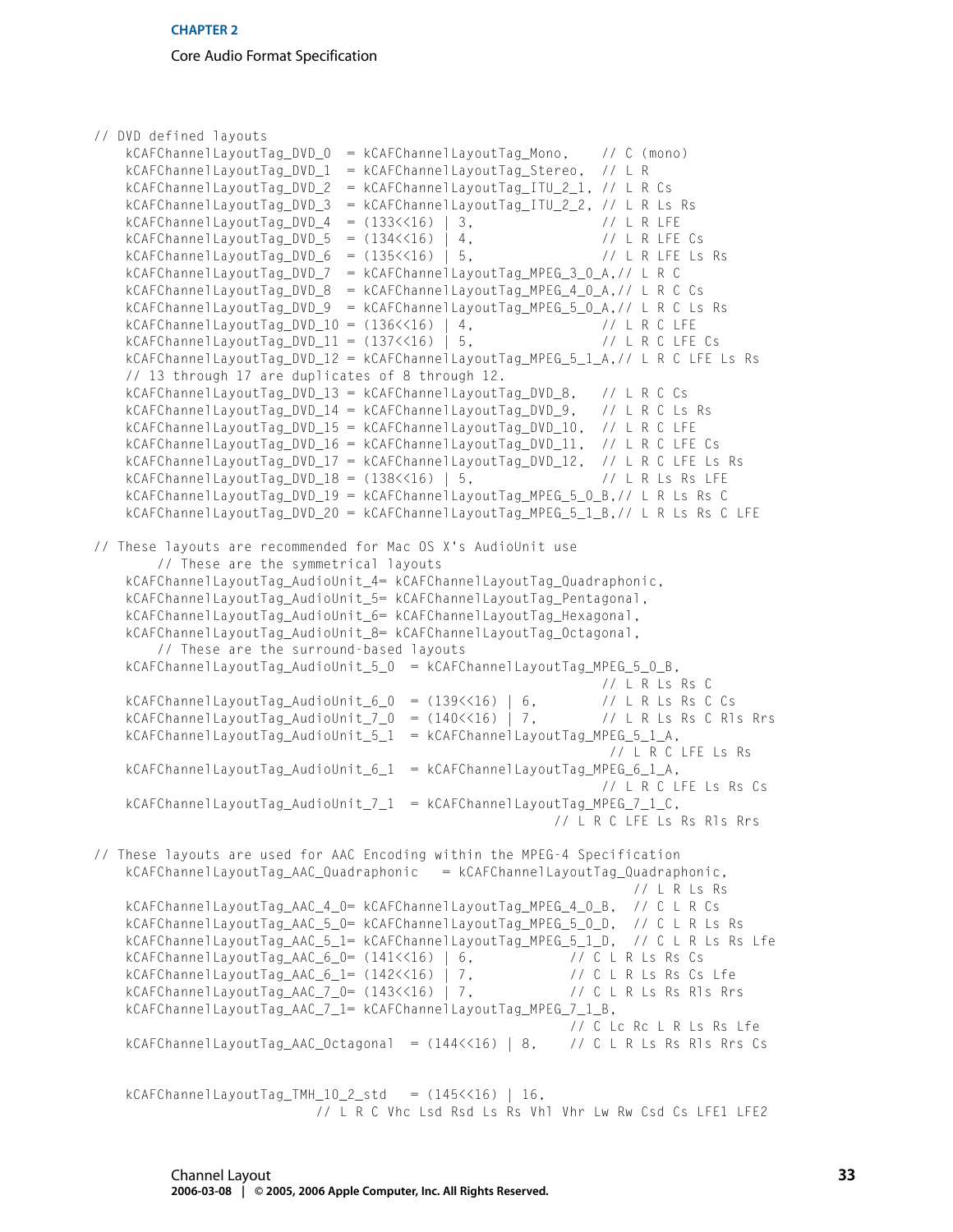#### **CHAPTER 2**

#### Core Audio Format Specification

```
kCAFChamnelLayoutTag_TMH_10_2_full = (146 \times 16) | 21, // TMH_10_2_std plus: Lc Rc HI VI Haptic
```

```
 kCAFChannelLayoutTag_RESERVED_DO_NOT_USE= (147<<16)
```
#### };

### <span id="page-33-0"></span>Channel Description

If the channel layout tag is set to kCAFChannel LayoutTag\_UseChannel Descriptions, there is no standard description for the ordering or use of channels in the file; channel descriptions are used instead. In this case, the number of channel descriptions (mNumberChannelDescriptions) must equal the number of channels contained in the file. Following the mNumberChannelDescriptions field is an array of channel descriptions, one for each channel, as specified by the CAFChannelDescription structure:

```
struct CAFChannelDescription
{
  UInt 32 mChannelLabel;
  UInt32 mChannelFlags;
  Float32 mCoordinates[3]:
```
};

#### mChannelLabel

A label that describes the role of the channel. In common cases, such as "Left" or "Right," role implies location. In such cases, mChannelFlags and mCoordinates can be set to 0. Refer to ["Label](#page-33-1) Codes for Channel [Layouts"](#page-33-1) (page 34).

#### mChannelFlags

Flags that indicate how to interpret the data in the mCoordinates field. Refer to ["Channel](#page-35-0) Flags for Channel [Layouts"](#page-35-0) (page 36). If the audio channel does not require this information, set this field to 0.

mCoordinates

A set of three coordinates that specify the placement of the sound source for the channel in three dimensions, according to the mChannel Flags information. If the audio channel does not require this information, set this field to 0.

The number of channel descriptions in this chunk's data section must match the number of channels specified in the mChannelsPerFrame field of the Audio Description chunk. In addition, the order of the channel descriptions must correspond to the order of the channels in the Audio Data chunk. See "Audio [Description](#page-16-0) [Chunk"](#page-16-0) (page 17) and "Audio Data [Chunk"](#page-23-0) (page 24).

<span id="page-33-1"></span>You can use the optional Information chunk (["Information](#page-51-0) Chunk" (page 52)) to supply user-presentable names for particular channel layouts. However, if there is any conflict between the channel assignments in the Information chunk and those in the Channel Layout chunk, the Channel Layout chunk always takes precedence.

### Label Codes for Channel Layouts

Label Codes indicate the role of a channel. CAF files specify this information in this chunk's mChannel Label field.

The following list includes most channel layouts in common use. Due to differences in channel labeling by various industry groups, there may be overlap or duplication. In every case, use the label that most clearly describes the role of the audio channel.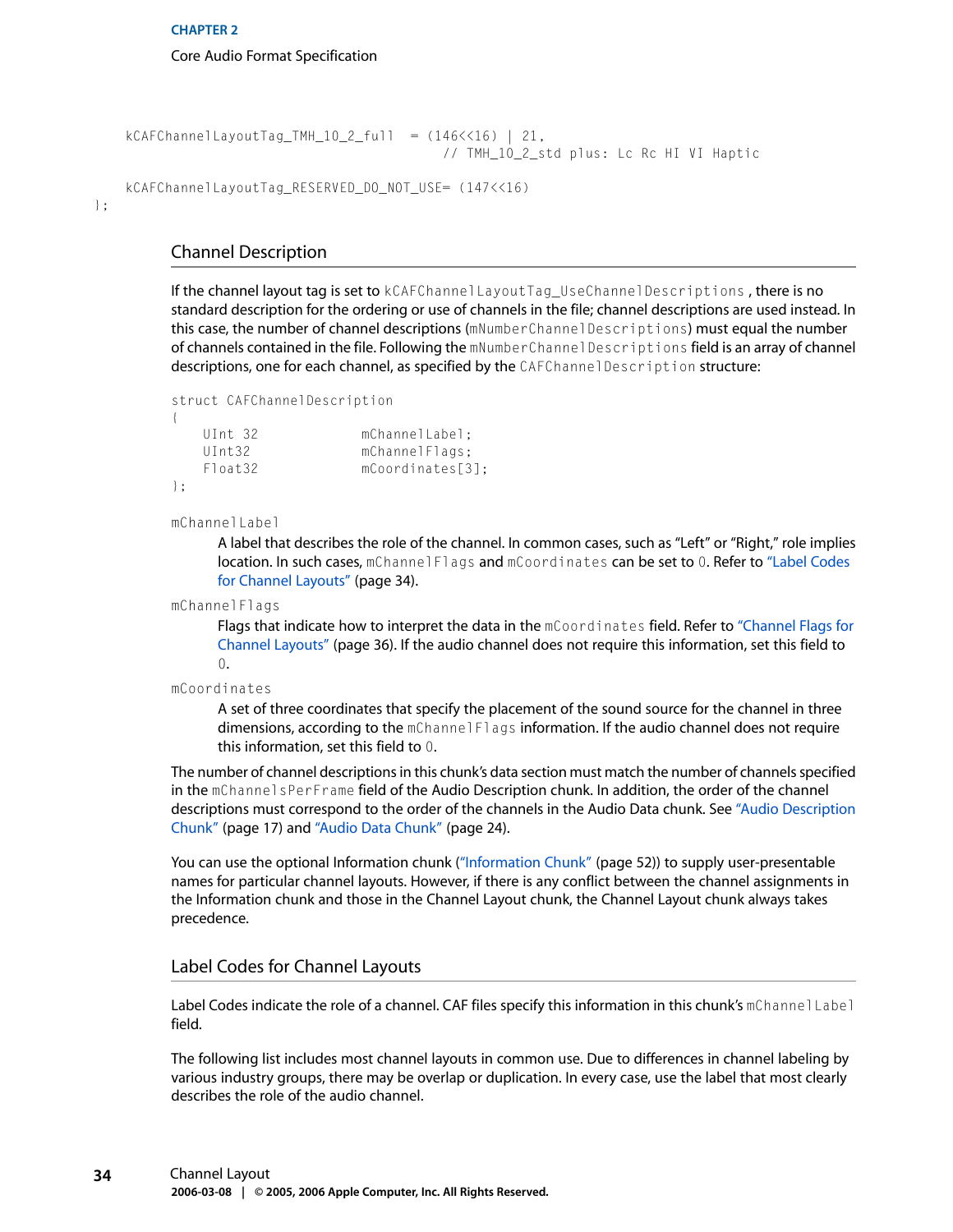### **CHAPTER 2**

### Core Audio Format Specification

| ×  | num |
|----|-----|
| ۰. |     |
|    |     |

| kCAFChannelLabel_Unknown              | = 0xFFFFFFFF, // unknown role or unspecified |  |
|---------------------------------------|----------------------------------------------|--|
|                                       | // other use for channel                     |  |
| $= 0,$<br>kCAFChannelLabel_Unused     | // channel is present, but                   |  |
|                                       | // has no intended role or destination       |  |
| kCAFChannelLabel_UseCoordinates       | $= 100$ , // channel is described            |  |
|                                       | // solely by the mCoordinates fields         |  |
|                                       |                                              |  |
| kCAFChannelLabel_Left                 | $= 1$ ,                                      |  |
| kCAFChannelLabel_Right                | $= 2,$                                       |  |
| kCAFChannelLabel_Center               | $= 3,$                                       |  |
| kCAFChannelLabel_LFEScreen            | $= 4,$                                       |  |
| kCAFChannelLabel_LeftSurround         | $= 5$ ,<br>// WAVE (.wav files): "Back Left" |  |
| kCAFChannelLabel_RightSurround        | $= 6,$<br>// WAVE: "Back Right"              |  |
| kCAFChannelLabel_LeftCenter           | $= 7,$                                       |  |
| kCAFChannelLabel_RightCenter          | $= 8,$                                       |  |
| kCAFChannelLabel_CenterSurround       | $= 9,$<br>// WAVE: "Back Center or           |  |
|                                       | // plain "Rear Surround"                     |  |
| kCAFChannelLabel_LeftSurroundDirect   | // WAVE: "Side Left"<br>$= 10$ ,             |  |
| kCAFChannelLabel_RightSurroundDirect  | // WAVE: "Side Right"<br>$= 11,$             |  |
| kCAFChannelLabel_TopCenterSurround    | $= 12$ ,                                     |  |
| kCAFChannelLabel_VerticalHeightLeft   | $= 13$ ,<br>// WAVE: "Top Front Left"        |  |
|                                       | // WAVE: "Top Front Center"<br>$= 14.$       |  |
| kCAFChannelLabel_VerticalHeightCenter |                                              |  |
| kCAFChannelLabel_VerticalHeightRight  | // WAVE: "Top Front Right"<br>$= 15$ ,       |  |
| kCAFChannelLabel_TopBackLeft          | $= 16$ .                                     |  |
| kCAFChannelLabel_TopBackCenter        | $= 17$ ,                                     |  |
| kCAFChannelLabel_TopBackRight         | $= 18$ ,                                     |  |
|                                       |                                              |  |
| kCAFChannelLabel_RearSurroundLeft     | $= 33$ ,                                     |  |
| kCAFChannelLabel_RearSurroundRight    | $= 34$ ,                                     |  |
| kCAFChannelLabel_LeftWide             | $= 35$ ,                                     |  |
| kCAFChannelLabel_RightWide            | $= 36$ ,                                     |  |
| kCAFChannelLabel_LFE2                 | $= 37,$                                      |  |
| kCAFChannelLabel_LeftTotal            | $= 38,$<br>// matrix encoded 4 channels      |  |
| kCAFChannelLabel_RightTotal           | $= 39,$<br>// matrix encoded 4 channels      |  |
| kCAFChannelLabel_HearingImpaired      | $= 40,$                                      |  |
| kCAFChannelLabel_Narration            | $= 41$ ,                                     |  |
| kCAFChannelLabel_Mono                 | $= 42$ ,                                     |  |
| kCAFChannelLabel_DialogCentricMix     | $= 43$ ,                                     |  |
|                                       |                                              |  |
| kCAFChannelLabel_CenterSurroundDirect | $= 44.$<br>// back center, non diffuse       |  |
| // first order ambisonic channels     |                                              |  |
| kCAFChannelLabel_Ambisonic_W          | $= 200,$                                     |  |
| kCAFChannelLabel_Ambisonic_X          | $= 201,$                                     |  |
|                                       |                                              |  |
| kCAFChannelLabel_Ambisonic_Y          | $= 202$ ,                                    |  |
| kCAFChannelLabel_Ambisonic_Z          | $= 203$ ,                                    |  |
|                                       |                                              |  |
| // Mid/Side Recording                 |                                              |  |
| kCAFChannelLabel_MS_Mid               | $= 204.$                                     |  |
| kCAFChannelLabel_MS_Side              | $= 205$ ,                                    |  |
|                                       |                                              |  |
| // X-Y Recording                      |                                              |  |
| kCAFChannelLabel_XY_X                 | $= 206.$                                     |  |
| kCAFChannelLabel_XY_Y                 | $= 207$ ,                                    |  |
|                                       |                                              |  |
| // other                              |                                              |  |
| kCAFChannelLabel_HeadphonesLeft       | $= 301,$                                     |  |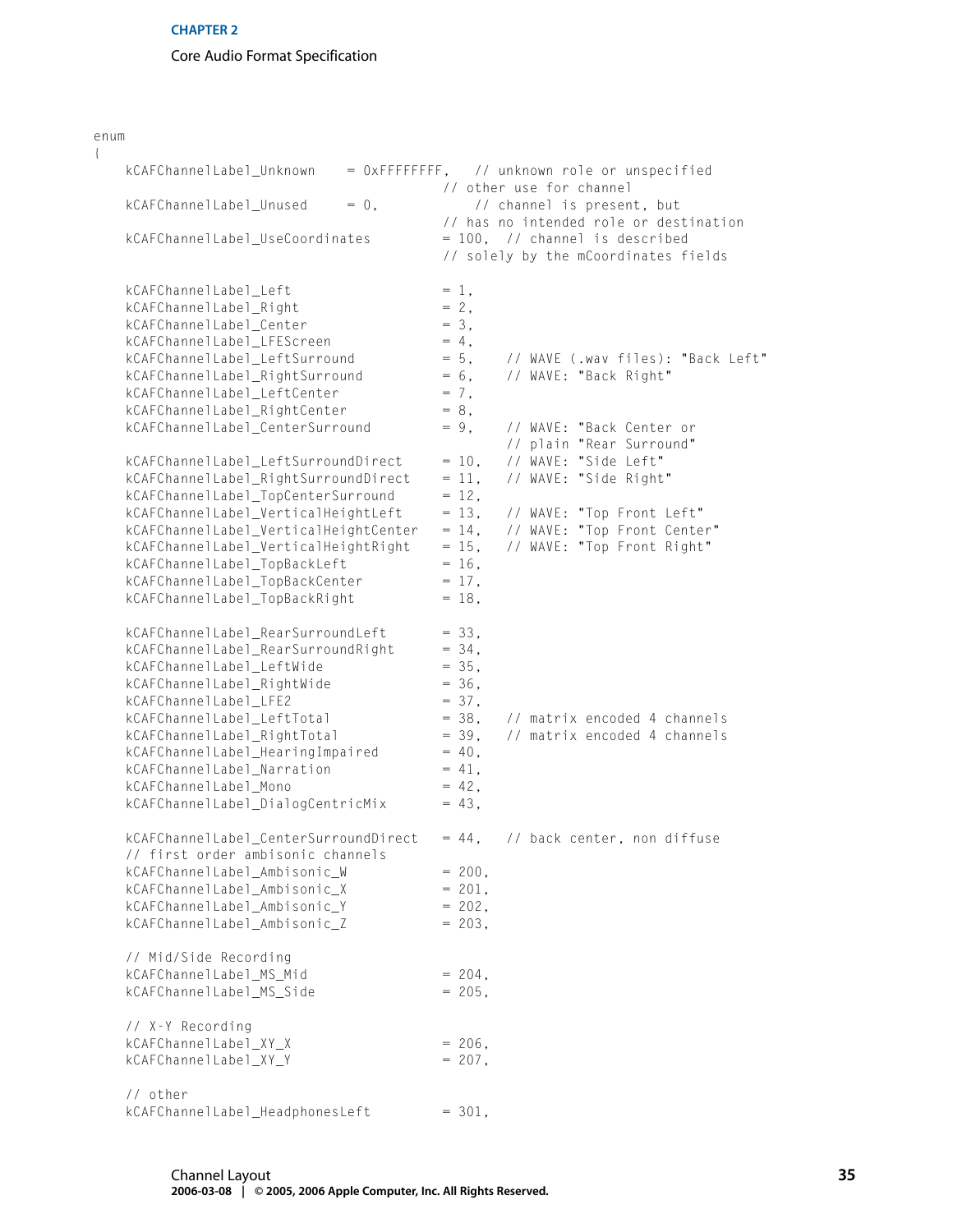#### Core Audio Format Specification

| kCAFChannelLabel_HeadphonesRight | $= 302.$ |
|----------------------------------|----------|
| kCAFChannelLabel ClickTrack      | $= 304.$ |
| kCAFChannelLabel ForeignLanguage | $= 305$  |

};

### <span id="page-35-0"></span>Channel Flags for Channel Layouts

Channel Flags specify whether a channel layout uses spherical or rectangular coordinates, and whether distances are absolute or relative. CAF files specify this information in this chunk's mChannelFlags field.

Here are the CAF conventions for rectangular coordinates:

- Negative is left, and positive is right.
- Negative is back, and positive is front.
- Negative is below ground level,  $0$  is ground level, and positive is above ground level.

In CAF files, spherical coordinates are measured in degrees. Here are the CAF conventions for spherical coordinates:

- 0 is front center, positive is right, negative is left.
- $+90$  is zenith, 0 is horizontal,  $-90$  is nadir.

These constants are used in the mChannel Flags field of the Channel Layout chunk:

```
enum
{
   kCAFChamnelFlags_A110ff = 0,
   kCAFChamnelFlags_RectangularCoordinates = <math>(1 \leq 0)</math>,kCAFChannelFlags_SphericalCoordinates = (1\leq 1),
   kCAFChamnelFlags_Meters = (1\lt\lt2)
};
```
kCAFChannelFlags\_AllOff

#### No flags are set.

kCAFChannelFlags\_RectangularCoordinates

The channel is specified by the cartesian coordinates of the speaker position. This flag is mutually exclusive with kCAFChannelFlags\_SphericalCoordinates.

#### kCAFChannelFlags\_SphericalCoordinates

The channel is specified by the spherical coordinates of the speaker position. This flag is mutually exclusive with kCAFChannelFlags\_RectangularCoordinates.

kCAFChannelFlags\_Meters

A flag that indicates whether the units are absolute or relative. Set to indicate the units are in meters, clear to indicate the units are relative to the unit cube or unit sphere. For relative units, the listener is assumed to be at the center of the cube or sphere and the maximum radius of the sphere or the distance from the center to the midpoint of the side of the cube is 1.

If the channel description provides no coordinate information, then the mChannel Flags field is set to 0.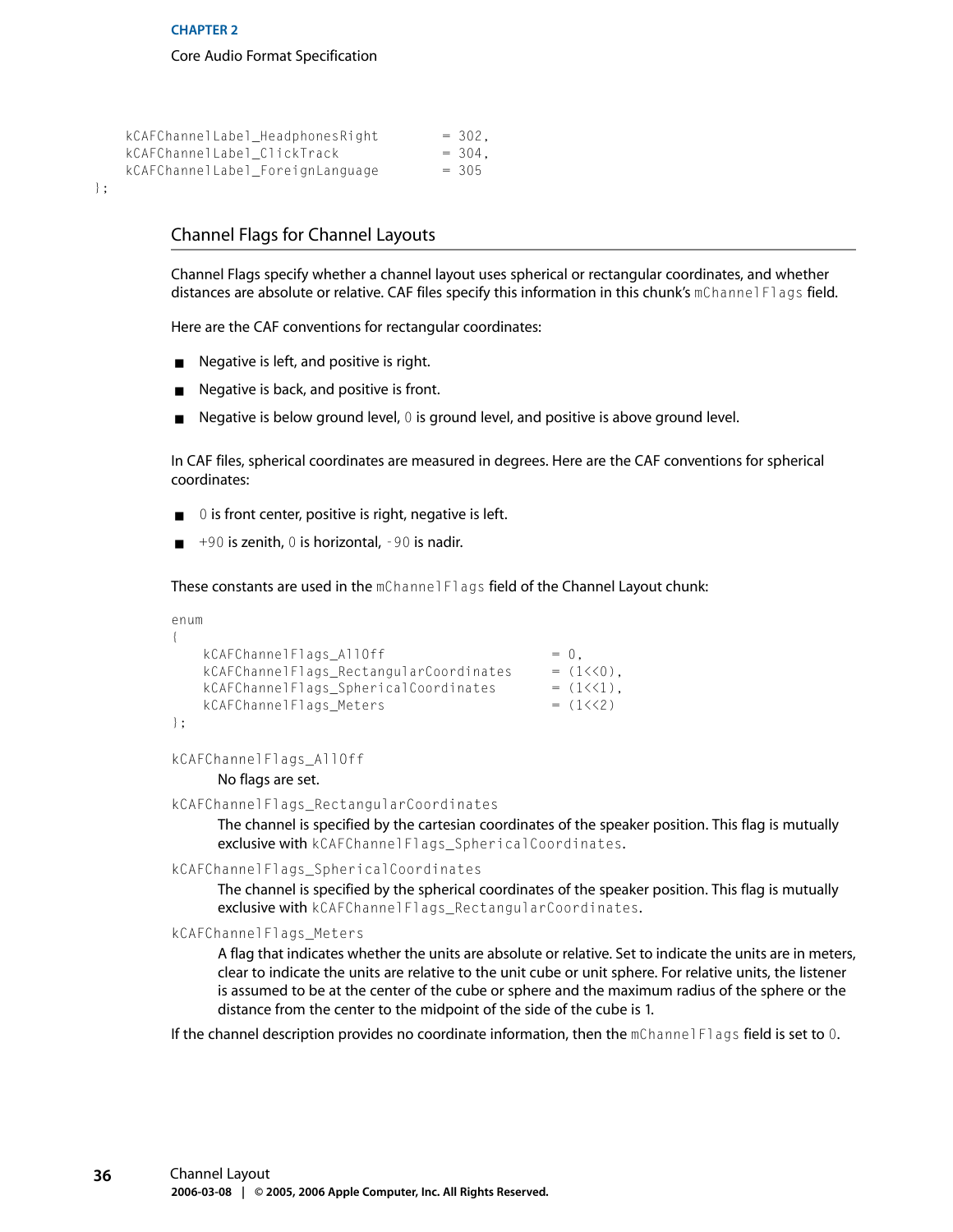## <span id="page-36-0"></span>Supplementary Data

Some audio formats require specific information in addition to the data in the Audio Description and Audio Data chunks (["Required](#page-15-1) Chunks" (page 16)). You use the Magic Cookie chunk for this purpose. Similarly, some chunks refer to strings stored in a separate chunk, the Strings chunk.

## <span id="page-36-1"></span>Magic Cookie Chunk

The Magic Cookie chunk contains supplementary ("magic cookie") data required by certain audio data formats, such as MPEG-4 AAC, for decoding of the audio data. If the audio data format contained in a CAF file requires magic cookie data, the file must have this chunk.

### Magic Cookie Chunk Header

<span id="page-36-3"></span>Table 3-14 shows the values for the fields in the Magic Cookie chunk header.

| Table 2-14 | Magic Cookie chunk header fields |
|------------|----------------------------------|
|------------|----------------------------------|

| Field      | Value                             |
|------------|-----------------------------------|
| mChunkType | 'kuki'                            |
|            | mChunkSize   Must always be valid |

### Magic Cookie Chunk Data Section

<span id="page-36-2"></span>The structure of a Magic Cookie chunk's data section is defined by the audio data format it applies to. For example, a CAF file containing MPEG-4 AAC data should have a Magic Cookie chunk containing an elementary stream descriptor. This is the data contained in the 'esds' atom in an MPEG-4 file (and is often referred to as the ESDS) for a given AAC audio track.

## Strings Chunk

The optional Strings chunk contains any number of textual strings, along with an index for accessing them. These strings serve as labels for other chunks, such as Marker or Region chunks.

### <span id="page-36-4"></span>Strings Chunk Header

Table 3-15 shows the values for the fields in the Strings chunk header.

**Table 2-15** Strings chunk header fields

| Field      | <b>Value</b> |
|------------|--------------|
| mChunkType | 'strq'       |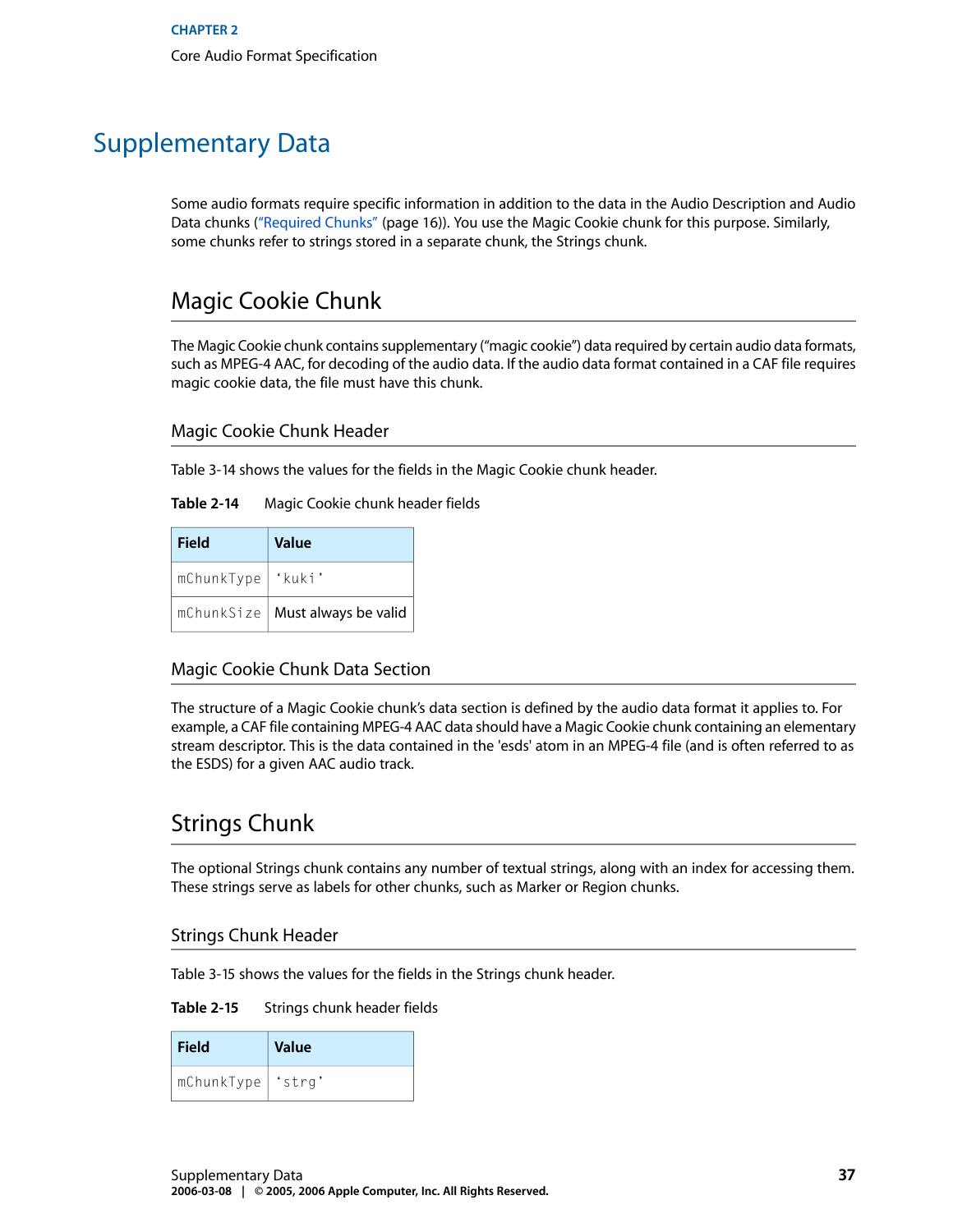Core Audio Format Specification

| <b>Field</b> | <b>Value</b>                      |
|--------------|-----------------------------------|
|              | mChunkSize   Must always be valid |

The Strings chunk header can specify a data section size that is larger than the chunk's current meaningful content in order to reserve room for additional data.

#### Strings Chunk Data Section

The CAFStrings structure describes the data section for the Strings chunk.

```
struct CAFStrings
{
    UInt32 mNumEntries;
    CAFStringID mStringsIDs[kVariableLengthArray];
   UInt8 mStrings[kVariableLengthArray];
};
```
mNumEntries

The number of strings in the mStrings field.

mStringsIDs

A lookup table of string IDs for each of the strings in the mStrings field. You access strings by using the associated ID. It is recommended that you do not use 0 for an ID.

mStrings

An array of null-terminated UTF8-encoded text strings.

### String ID

The CAFStringID structure describes a string ID, used for accessing a string.

```
struct CAFStringID {
    UInt32 mStringID;
   SInt64 mStringStartByteOffset;
};
typedef struct CAFStringID CAFStringID;
```
mStringID

The identifier for the string, allowing applications and other chunks in the file to refer to the string.

<span id="page-37-0"></span>mStringStartByteOffset

The offset, in bytes, for the start of the string, counting from the first byte after the last mStringsIDs entry. The first string has an offset value of 0.

## Marker and Region Chunks

You can add individual markers, marked regions, or both to a CAF file. Marker and Region chunks share some data types, described in the following section. In addition, both can use Strings chunks(["Strings](#page-36-2) Chunk" (page 37)) to contain text annotations.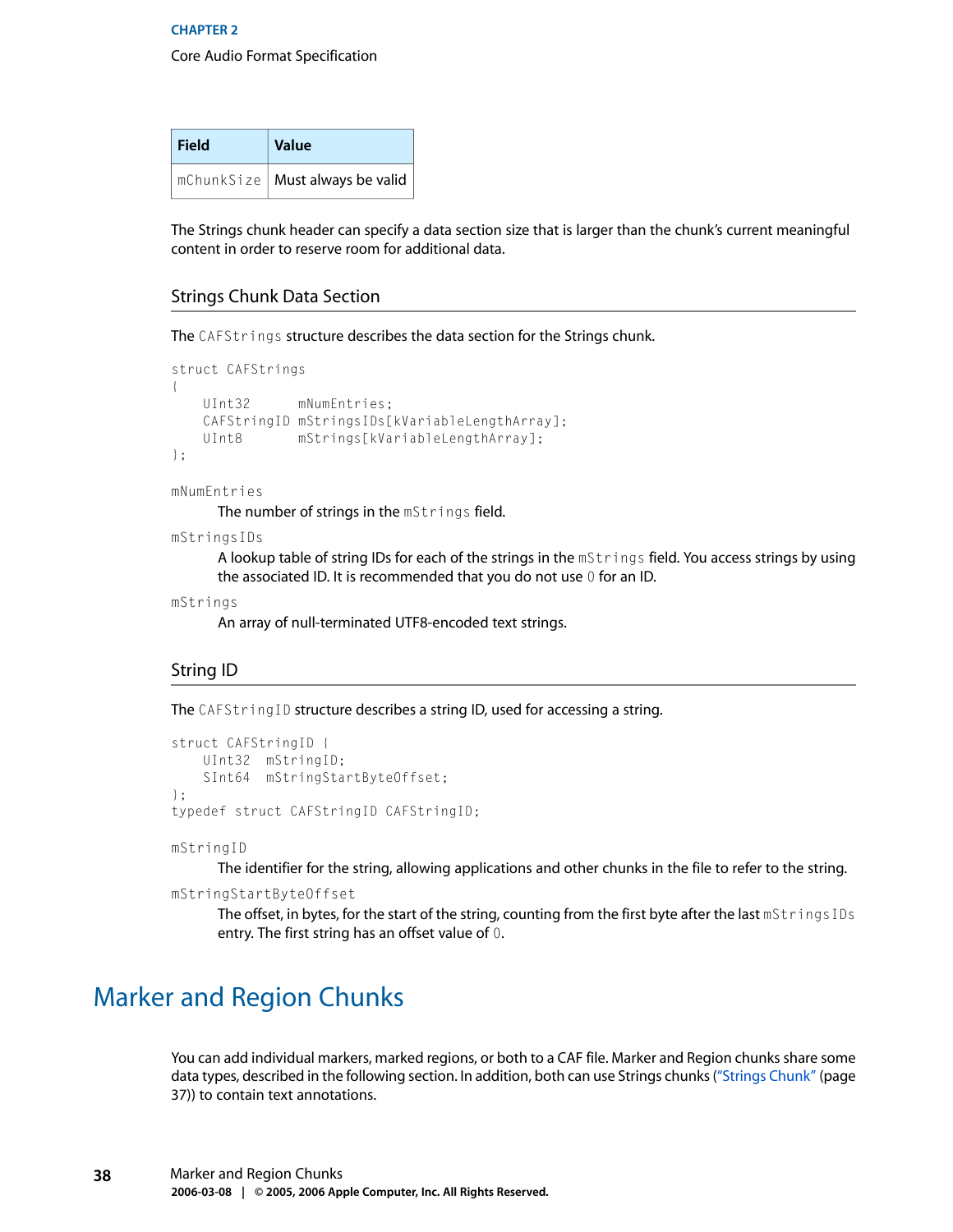Markers and region markers can include timestamps that you can use to correlate the marked point in the audio stream with an external event. For example, you can use a timestamp to correlate a sound in an audio file with a video frame in a movie file. SMPTE (Society of Motion Picture and Television Engineers, pronounced "simptee") time stamps and timecode types are used for this purpose. See "SMPTE [Timecode](#page-40-0) Types" (page 41) and "SMPTE [Timestamps"](#page-41-1) (page 42) for more information on SMPTE time.

## <span id="page-38-0"></span>Marker Data Types

<span id="page-38-2"></span>The data types in this section are used by both the Marker chunk and the Region chunk.

### Marker Descriptions

The CAFMarker structure defines a marker.

```
struct CAFMarker
{
    UInt32 mType;
   Float64 mFramePosition;
   UInt32 mMarkerID;
    CAF_SMPTE_Time mSMPTETime;
    UInt32 mChannel;
}
```
typedef struct CAFMarker CAFMarker;

mType

The type of the marker, designated by one of the codes in the Marker Types enumeration. See ["Marker](#page-38-1) [Types"](#page-38-1) (page 39).

mFramePosition

The location of the marker in the file. The location is specified as a frame number, counting from 0 for the first frame in the file.

mMarkerID

The location in the string table (see ["Strings](#page-36-2) Chunk" (page 37)) of a unique ID for the marker description, set by the application. You then use this ID to refer to the marker. It is recommended that you do not use 0 for an ID.

mSMPTETime

A SMPTE timestamp for the marker. You can use this field to relate a marker in the CAF file to a time in another file, such as a video file. Mark the SMPTE timestamp as invalid if you do not need this feature. To indicate that a marker's SMPTE timestamp is not valid, set all of its bytes to  $0 \times FF$ . See "SMPTE [Timestamps"](#page-41-1) (page 42).

```
mChannel
```
The channel, by number, to which the marker description applies. This number corresponds to the sequence in which the data for the channels is ordered in the frame. The first channel is numbered 1. Set this field to 0 to indicate that the marker applies to all channels.

#### Marker Types

The following enumeration lists the supported marker types for CAF files. Use these codes in the mType field of each marker description (see the CAFMarker structure, above in this section).

enum {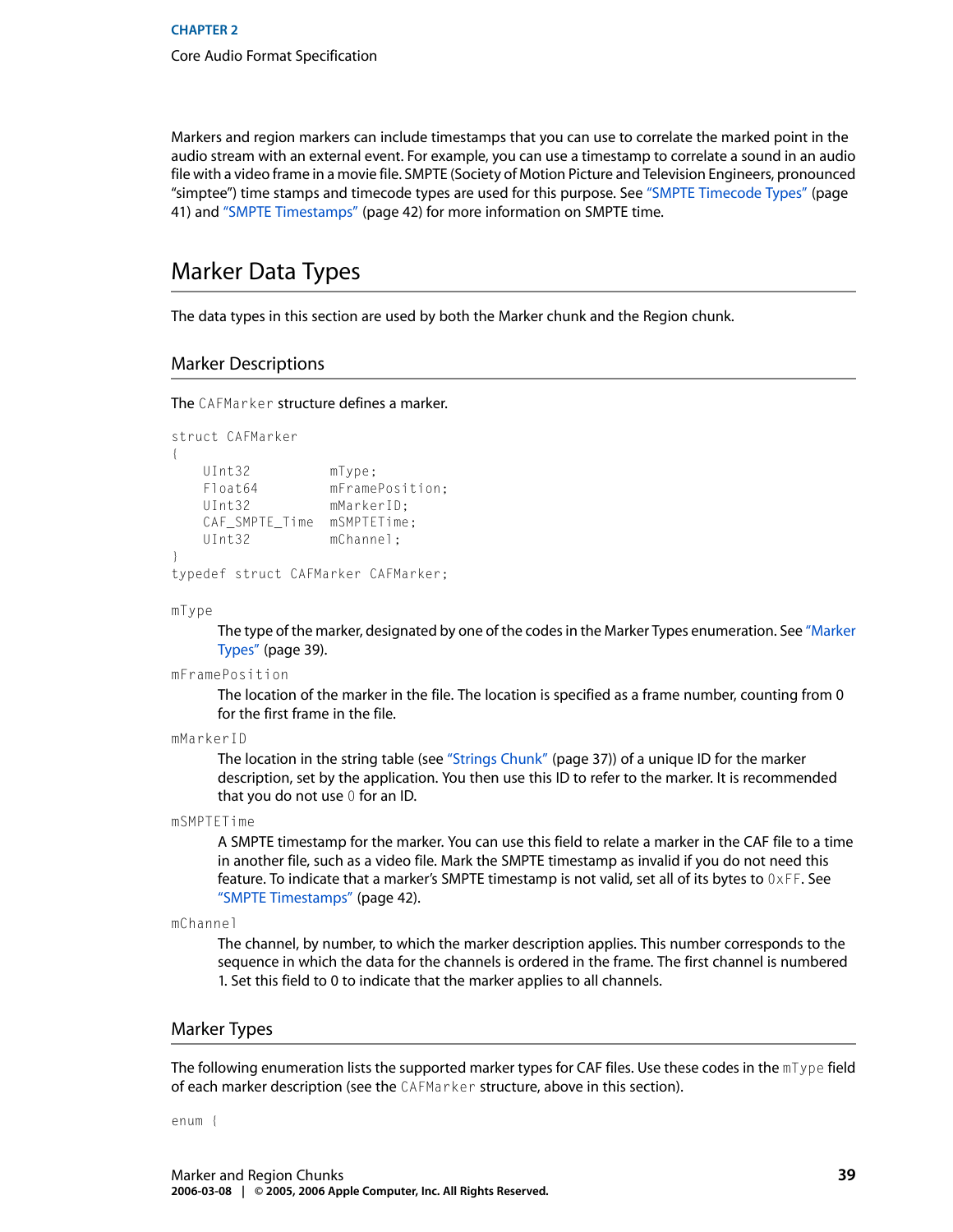### **CHAPTER 2** Core Audio Format Specification

```
 kCAFMarkerType_Generic = 0,
 kCAFMarkerType_ProgramStart = 'pbeg',
 kCAFMarkerType_ProgramEnd = 'pend',
 kCAFMarkerType_TrackStart = 'tbeg',
 kCAFMarkerType_TrackEnd = 'tend',
 kCAFMarkerType_Index = 'indx',
 kCAFMarkerType_RegionStart = 'rbeg',
 kCAFMarkerType_RegionEnd = 'rend',
kCAFMarkerType_RegionSyncPoint = 'rsyc',
kCAFMarkerType_SelectionStart     = 'sbeg',
 kCAFMarkerType_SelectionEnd = 'send',
 kCAFMarkerType_EditSourceBegin = 'cbeg',
 kCAFMarkerType_EditSourceEnd = 'cend',
    kCAFMarkerType_EditDestinationBegin = 'dbeg',
   kCAFMarkerType_EditDestinationEnd = 'dend',
 kCAFMarkerType_SustainLoopStart = 'slbg',
 kCAFMarkerType_SustainLoopEnd = 'slen',
 kCAFMarkerType_ReleaseLoopStart = 'rlbg',
 kCAFMarkerType_ReleaseLoopEnd = 'rlen'
```
};

kCAFMarkerType\_Generic

Generic marker.

kCAFMarkerType\_ProgramStart

Start-of-program marker; used to delineate the start of a CD or other playlist.

kCAFMarkerType\_ProgramEnd

End-of-program marker; used to delineate the end of a CD.

kCAFMarkerType\_TrackStart

Start-of-track marker; used to delineate the start of a track for a CD.

kCAFMarkerType\_TrackEnd

End-of-track marker; used to delineate the end of a track for a CD.

kCAFMarkerType\_Index

Index marker for a Red Book compliant index.

kCAFMarkerType\_RegionStart

Start-of-region marker. See ["Region](#page-43-0) Chunk" (page 44).

kCAFMarkerType\_RegionEnd

End-of-region marker. See ["Region](#page-43-0) Chunk" (page 44).

kCAFMarkerType\_RegionSyncPoint

Region synchronization point marker; used to synchronize a point in (or external to) a region with an event, such as beat in the music.

kCAFMarkerType\_SelectionStart

Start-of-selection marker, for user selection of a portion of a displayed waveform.

kCAFMarkerType\_SelectionEnd

End-of-selection marker, for user selection of a portion of a displayed waveform.

kCAFMarkerType\_EditSourceBegin

Beginning-of-source marker for a copy or move operation.

#### kCAFMarkerType\_EditSourceEnd

End-of-source marker for a copy or move operation.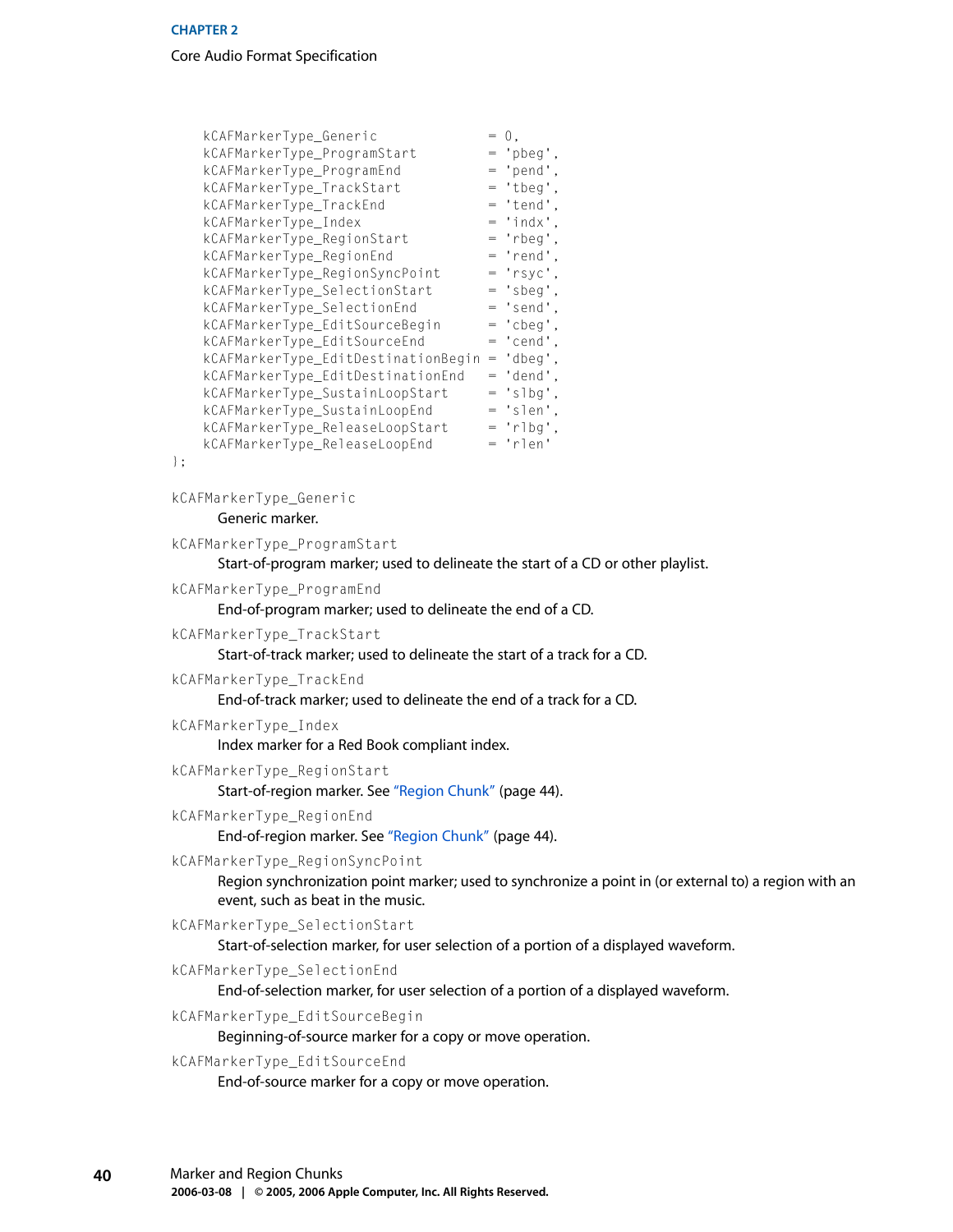#### **CHAPTER 2**

#### Core Audio Format Specification

```
kCAFMarkerType_EditDestinationBegin
```
Beginning-of-destination marker for a copy or move operation.

```
kCAFMarkerType_EditDestinationEnd
```
End-of-destination marker for a copy or move operation.

```
kCAFMarkerType_SustainLoopStart
```
Start-of-sustain marker for a sustain loop.

```
kCAFMarkerType_SustainLoopEnd
```
End-of-sustain marker for a sustain loop.

- kCAFMarkerType\_ReleaseLoopStart Start-of-release marker for a sustain loop.
- <span id="page-40-0"></span>kCAFMarkerType\_ReleaseLoopEnd End-of-release marker for a sustain loop.

#### SMPTE Timecode Types

The following enumeration lists the supported SMPTE timecode types for CAF files. Timecode types are used by the Marker and Region chunks to synchronize the data in a CAF file with the data in a video file (see "Marker Chunk Data [Section"](#page-42-1) (page 43) and "Region Chunk Data [Section"](#page-43-2) (page 44)).

enum {

```
kCAF\_SMPTE\_TimeTypeNone = 0,<br>kCAF\_SMPTF\_TimeType24 = 1, kCAF_SMPTE_TimeType24 = 1,
kCAF\_SMPTE\_TimeType25 = 2,kCAF SMPTE TimeType30Drop = 3,
kCAF\_SMPTE\_TimeType30 = 4,
kCAF\_SMPTE\_TimeType2997 = 5,
kCAF_SMPTE_TimeType2997Drop = 6,<br>kCAF SMPTF TimeType60 = 7,
kCAF_SMPTE_TimeType60
kCAF\_SMPTE\_TimeType5994 = 8
```

```
};
```
kCAF\_SMPTE\_TimeTypeNone

No timecode type is assigned. Use this value if you are not specifying a SMPTE time in the marker.

kCAF\_SMPTE\_TimeType24

24 video frames per second—standard for 16mm and 35mm film.

kCAF\_SMPTE\_TimeType25

25 video frames per second—standard for PAL and SECAM video.

kCAF\_SMPTE\_TimeType30Drop

30 video frames per second, with video-frame-number counts adjusted to ensure that the timecode matches elapsed clock time.

kCAF\_SMPTE\_TimeType30

30 video frames per second.

kCAF\_SMPTE\_TimeType2997

29.97 video frames per second—standard for NTSC video.

kCAF\_SMPTE\_TimeType2997Drop

29.97 video frames persecond—standard for NTSC video—with video-frame-number counts adjusted to ensure that the timecode matches elapsed clock time.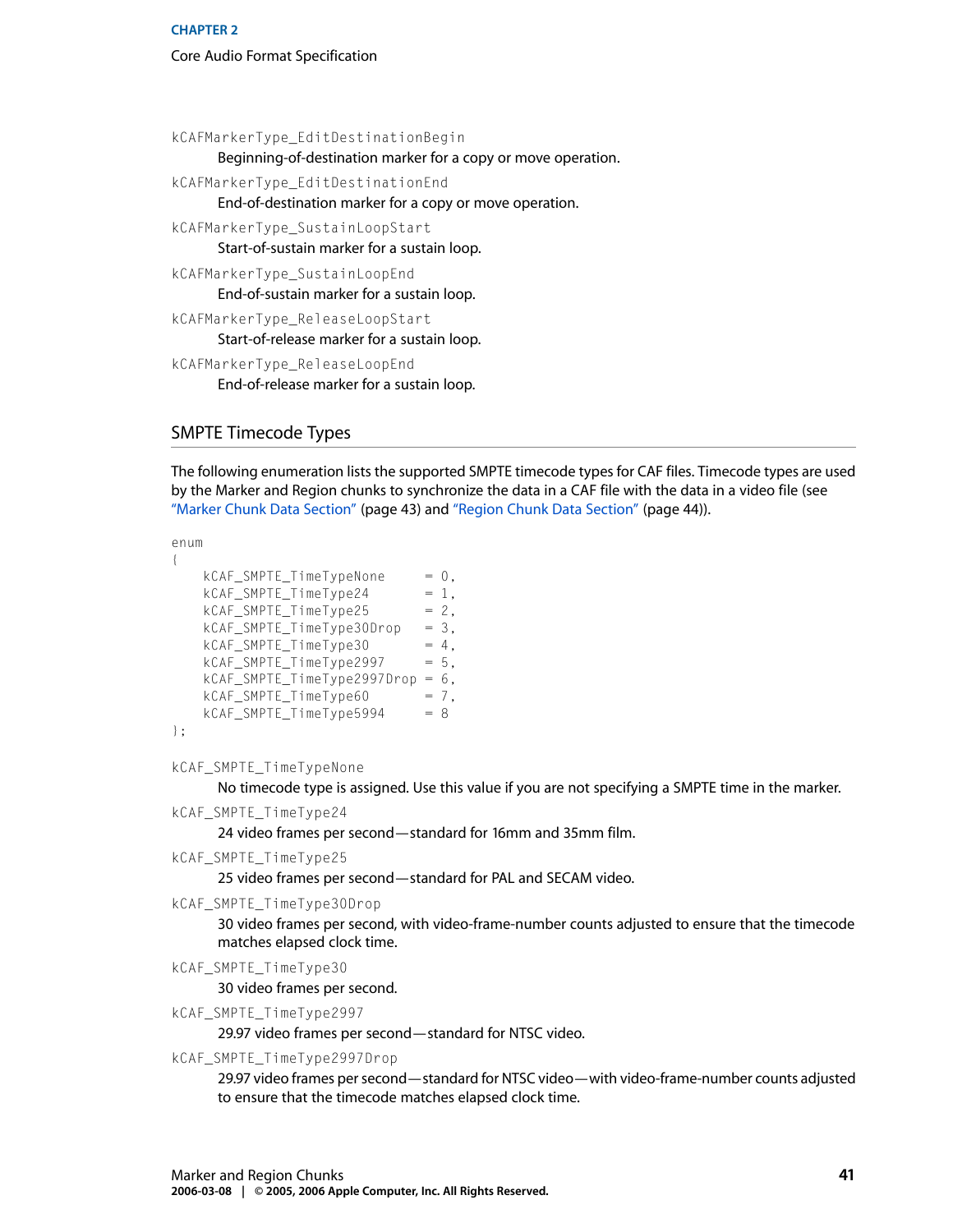- kCAF\_SMPTE\_TimeType60 60 video frames per second. kCAF\_SMPTE\_TimeType5994
	- 59.94 video frames per second.

### <span id="page-41-1"></span>SMPTE Timestamps

Each marker may contain a SMPTE timestamp in its mSMPTETime field that you can use to associate a marker with an external SMPTE time (see "Marker [Descriptions"](#page-38-2) (page 39))—for example, to synchronize the audio data with a video file.

The CAF\_SMPTE\_Time structure describes the format for indicating timestamps in a CAF file.

```
struct CAF_SMPTE_Time
{
    SInt8 mHours;
    SInt8 mMinutes;
   SInt8 mSeconds;
    SInt8 mFrames;
    UInt32 mSubFrameSampleOffset;
};
```
typedef struct CAF\_SMPTE\_Time CAF\_SMPTE\_Time;

mHours

The number of hours for the timestamp.

mMinutes

The number of minutes for the timestamp.

mSeconds

The number of seconds for the timestamp.

mFrames

The number of video frames for the timestamp. Use the SMPTE timecode type ("SMPTE [Timecode](#page-40-0) [Types"](#page-40-0) (page 41)) to determine the number of video frames per second.

```
mSubFrameSampleOffset
```
An audio sample offset to the HH:MM:SS:FF time stamp. You can use this field to position the marker somewhere within the time span represented by a video frame, if necessary. The mSampleRate field (see "Audio [Description](#page-16-2) Chunk Data Section" (page 17)) specifies the number of audio frames per second for this CAF file.

<span id="page-41-0"></span>To indicate an unused SMPTE timestamp, set every byte in the CAF\_SMPTE\_Time structure to 0xFF. When a CAF file does not specify a SMPTE timecode type (see "SMPTE [Timecode](#page-40-0) Types" (page 41)), all marker description timestamps must be set as invalid.

## Marker Chunk

You can use the optional Marker chunk to contain any number of marker descriptions, each of which marks a particular sample location in the file.

Marker descriptions may also use a timing convention known as SMPTE (Society of Motion Picture and Television Engineers) timecode. For more information on this convention, see <http://www.smpte.org/>.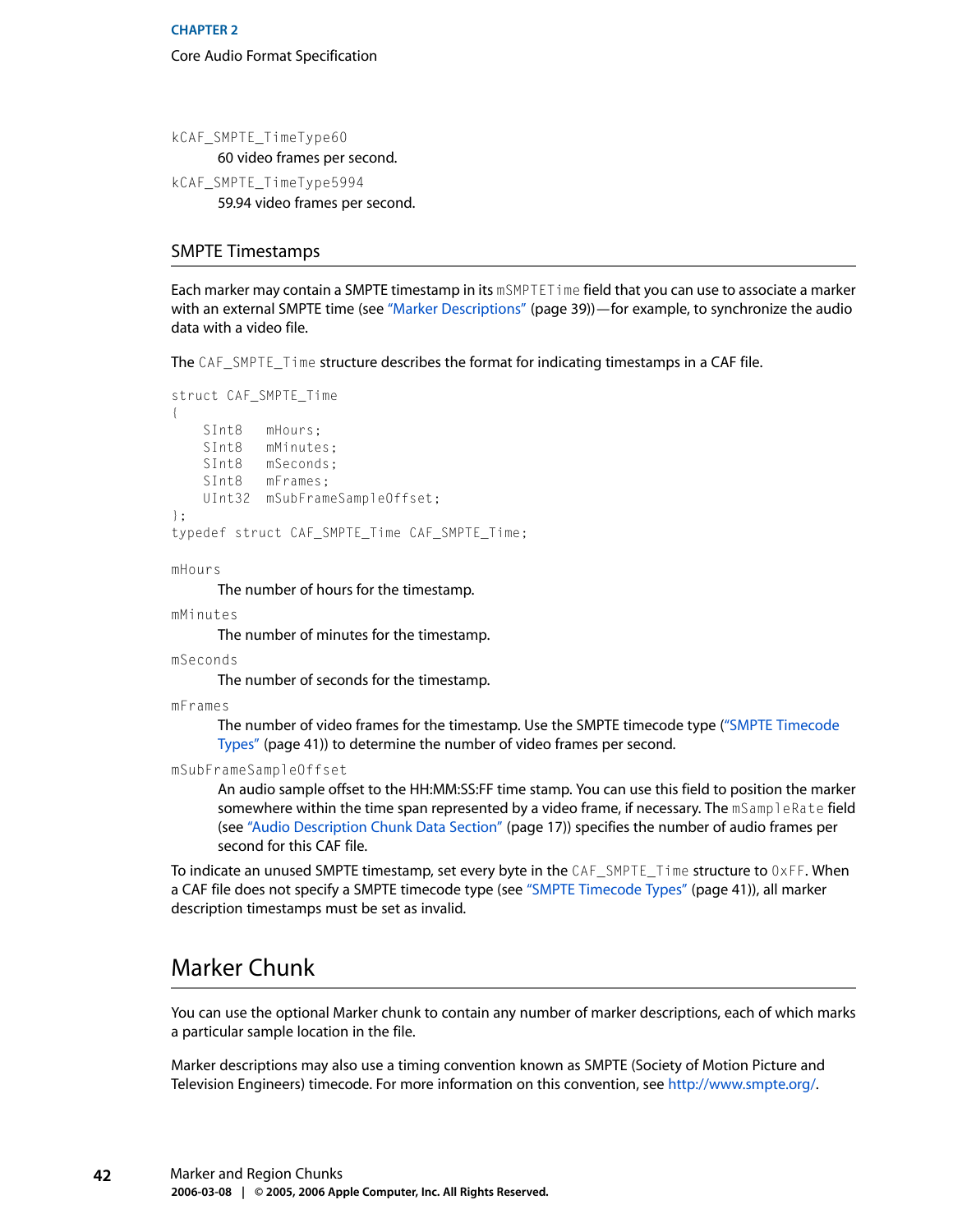### Marker Chunk Header

Table 3-16 shows the values for the fields in the Marker chunk header.

<span id="page-42-0"></span>**Table 2-16** Marker chunk header fields

| Field               | Value                             |
|---------------------|-----------------------------------|
| mChunkType   'mark' |                                   |
|                     | mChunkSize   Must always be valid |

<span id="page-42-1"></span>The Marker chunk header can specify a data section size that is larger than the chunk's current meaningful content in order to reserve room for additional data.

### Marker Chunk Data Section

The Marker chunk data section has two informational fields followed by a list of marker descriptions. The CAFMarkerChunk structure describes the data section for this chunk.

```
struct CAFMarkerChunk
{
    UInt32 mSMPTE_TimeType;
    UInt32 mNumberMarkers;
    CAFMarker mMarkers[kVariableLengthArray];
}
```
#### mSMPTE\_TimeType

The type of SMPTE timecode used for the markers. For the types available, see "SMPTE [Timecode](#page-40-0) [Types"](#page-40-0) (page 41). You should use a SMPTE timestamp only if you need to synchronize a marker in the CAF file with an external event, such as a point in a video file. To indicate that the markers in the file do not have valid SMPTE timestamps, set this field to 0.

If this field has a nonzero value, you should interpret marker description timestamps according to the specified timecode type. Individual marker descriptions can still have invalid  $(0 \times F)$  SMPTE timestamps.

A CAF file can contain markers with no regions(see ["Region](#page-43-0) Chunk" (page 44), regions with no Marker chunk, or both a Marker chunk and a Region chunk. For this reason, the Marker and Region chunks both include an mSMPTE\_TimeType field. In typical use, if both chunks are present, the value in both fields is identical.

mNumberMarkers

The total number of marker descriptions in this chunk, starting immediately after this field and continuing until the end of this chunk. This number must always be valid.

mMarkers

The marker descriptions. See "Marker [Descriptions"](#page-38-2) (page 39). The Marker chunk data section contains 0 or more marker descriptions.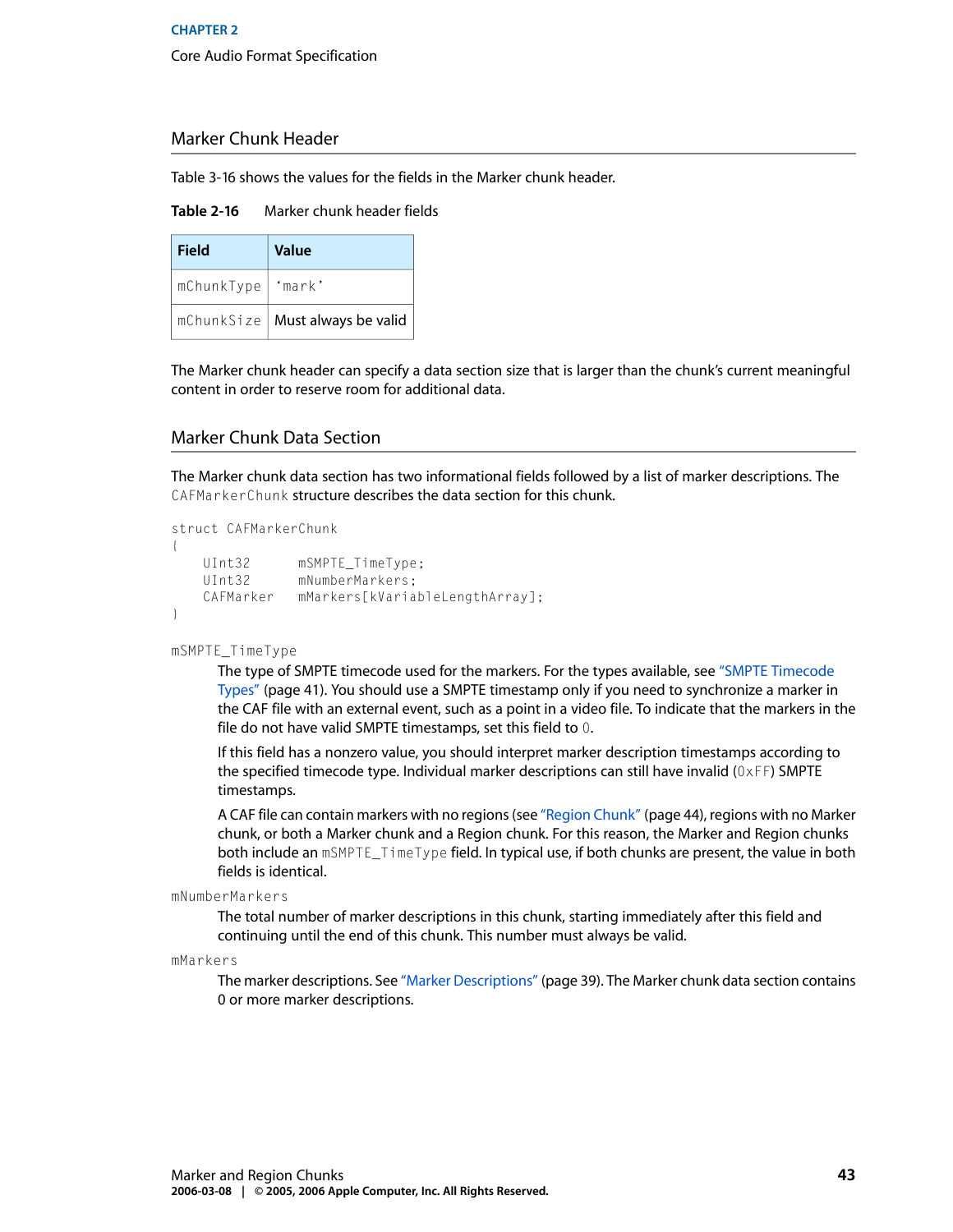## <span id="page-43-0"></span>Region Chunk

You can use the optional Region chunk to contain any number of region descriptions. Each region description includes starting and ending marker descriptions that delineate a span of sample frames in the audio data. See "Marker [Descriptions"](#page-38-2) (page 39) for more information about markers. A region description can contain more than two markers, with the purpose of the additional markers being application defined.

### Region Chunk Header

<span id="page-43-1"></span>Table 3-17 shows the values for the fields in the Region chunk header.

**Table 2-17** Region chunk header fields

| Field      | Value                |
|------------|----------------------|
| mChunkType | 'regn'               |
| mChunkSize | Must always be valid |

<span id="page-43-2"></span>The Region chunk header can specify a data section size that is larger than the chunk's current meaningful content in order to reserve room for additional data.

### Region Chunk Data Section

The Region chunk data section has two informational fields followed by a list of region descriptions. The CAFRegionChunk structure describes the data section for this chunk.

```
struct CAFRegionChunk
{
    UInt32 mSMPTE_TimeType;
    UInt32 mNumberRegions;
    CAFRegion mRegions[kVariableLengthArray];
}
```
typedef struct CAFRegionChunk CAFRegionChunk;

#### mSMPTE\_TimeType

The type of SMPTE timecode used for the markers. For the types available, see "SMPTE [Timecode](#page-40-0) [Types"](#page-40-0) (page 41). You should use a SMPTE timestamp only if you need to synchronize a region in the CAF file with a region in another file, such as a video file. To indicate that the markers in the file do not have valid timestamps, set this field to 0.

If this field has a nonzero value, you should interpret marker description timestamps according to the specified timecode type. Individual marker descriptions can still have invalid (0xFF) SMPTE timestamps.

A CAF file can contain regions with no Marker chunk (see ["Marker](#page-41-0) Chunk" (page 42)), a Marker chunk with no regions, or both a Marker chunk and a Region chunk. For this reason, both the Marker and Region chunks include an  $mSMPTE$   $TimeType$  field. In typical use, if both chunks are present, the value in both fields is identical.

#### mNumberRegions

The number of region descriptions in the data section.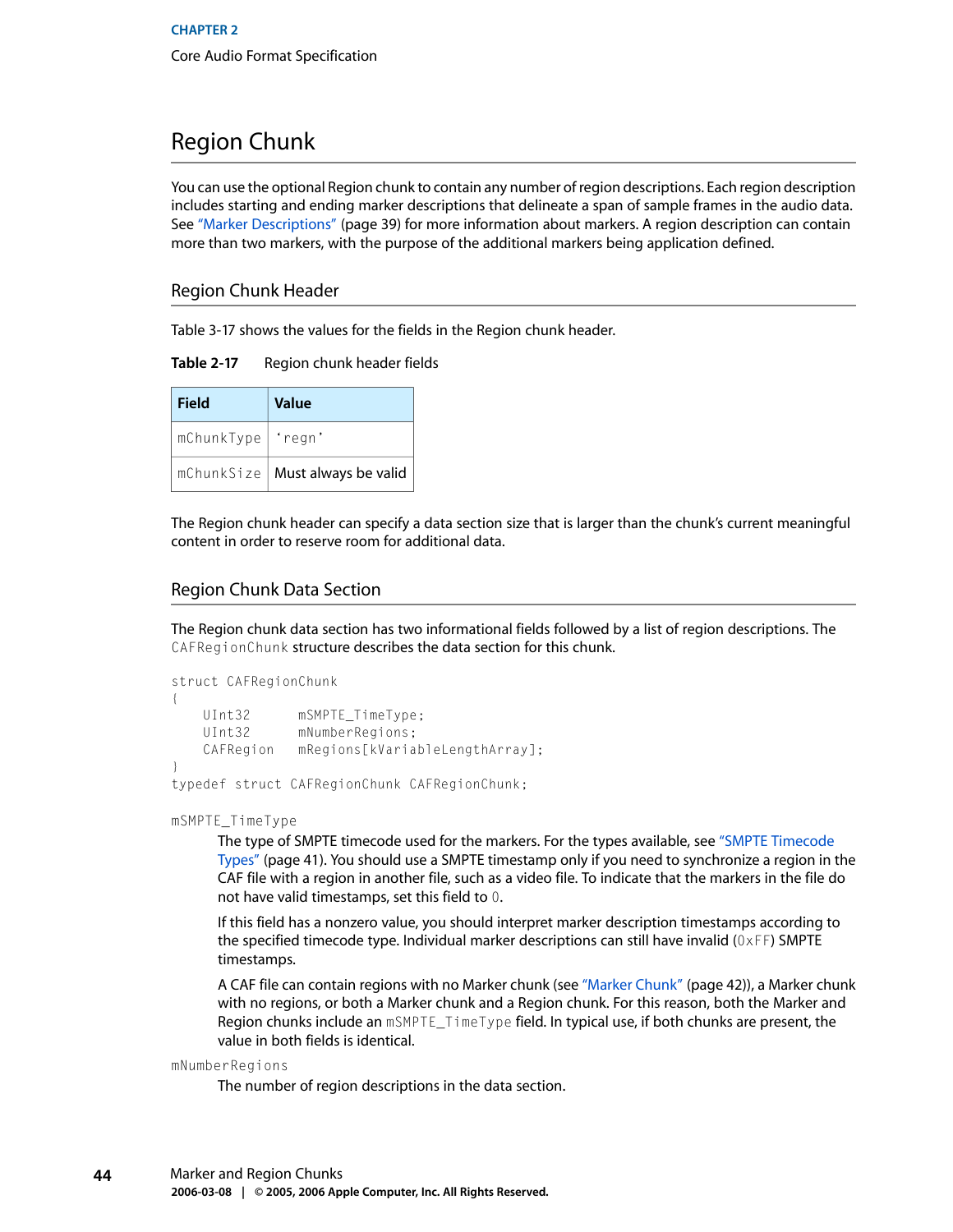mRegions

The region descriptions.

### <span id="page-44-1"></span>Region Description

The Region chunk data section contains 0 or more region descriptions. The CAFRegion structure defines a region description. Region descriptions are referred to by the Instrument chunk; see ["Instrument](#page-45-3) Chunk Data [Section"](#page-45-3) (page 46).

```
struct CAFRegion
{
    UInt32 mRegionID;
    UInt32 mFlags;
    UInt32 mNumberMarkers;
    CAFMarker mMarkers[kVariableLengthArray];
};
typedef struct CAFRegion CAFRegion;
```
#### mRegionID

A unique ID for the region description, set by the application. You then use this ID to refer to the region. It is recommended that you do not use 0 for a region ID.

mFlags

A flag providing some information about the purpose of the region. See ["Region](#page-44-0) Flags" (page 45) for possible values.

#### mNumberMarkers

The total number of marker descriptions in this region description. This number must always be valid.

<span id="page-44-0"></span>mMarkers

The marker descriptions for this region.

#### Region Flags

Each region description includes a set of flags, defined by the following enumeration:

```
enum {
   kCAFRegionFlag\_LoopEnable = 1,kCAFRegionFlag_PlayForward = 2,
     kCAFRegionFlag_PlayBackward = 4
};
```
kCAFRegionFlag\_LoopEnable

If this flag is set, the audio data delineated by this region should be played as a loop. If this flag is set, then one or both of the PlayForward and PlayBackward flags must also be set.

kCAFRegionFlag\_PlayForward

If this flag is set, the loop should be played forward. If both this flag and the PlayBackward flag are set, then the loop should be played alternately forward and backward.

kCAFRegionFlag\_PlayBackward

If this flag is set, the loop should be played backward. If both this flag and the PlayForward flag are set, then the loop should be played alternately forward and backward.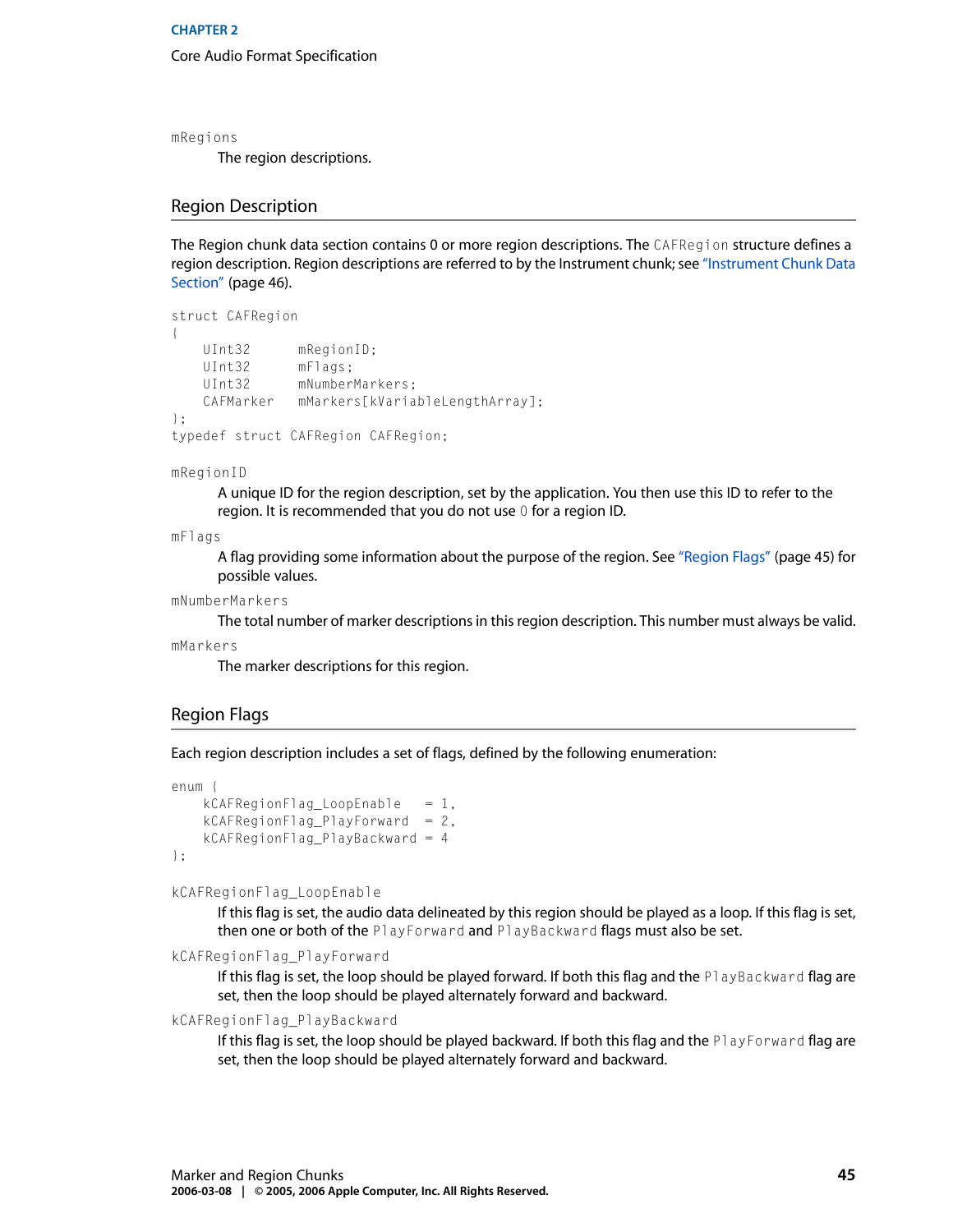## <span id="page-45-0"></span>Music Metadata

Two chunk types, the Instrument chunk and the MIDI chunk, provide information of importance to the interpretation of certain music data.

### <span id="page-45-1"></span>Instrument Chunk

The optional Instrument chunk can be used to describe the audio data in a CAF file in terms relevant to samplers or to other digital audio processing applications. For example, a file or a portion of a file can be described as a MIDI instrument. (For more information about MIDI and MIDI instruments, go to [http://www.midi.org/.](http://www.midi.org/))There can be any number of Instrument chunks in a CAF file, each specifying a portion of the file.

Instrument Chunk Header

<span id="page-45-2"></span>Table 3-18 shows the values for the fields in the Instrument chunk header.

| <b>Table 2-18</b><br>Instrument chunk header fields |  |
|-----------------------------------------------------|--|
|-----------------------------------------------------|--|

<span id="page-45-3"></span>

| <b>Field</b>        | <b>Value</b>                      |
|---------------------|-----------------------------------|
| mChunkType   'inst' |                                   |
|                     | mChunkSize   Must always be valid |

### Instrument Chunk Data Section

The Instrument chunk data section has informational fields and a list of region descriptions. The CAFInstrumentChunk structure describes the data section for this chunk.

```
struct CAFInstrumentChunk
{
    Float32 mBaseNote;
    UInt8 mMIDILowNote;
    UInt8 mMIDIHighNote;
    UInt8 mMIDILowVelocity;
    UInt8 mMIDIHighVelocity;
    Float32 mdBGain;
    UInt32 mStartRegionID;
    UInt32 mSustainRegionID;
    UInt32 mReleaseRegionID;
    UInt32 mInstrumentID;
};
typedef struct CAFInstrumentChunk CAFInstrumentChunk;
```
#### mBaseNote

The MIDI note number, and fractional pitch, for the base note of the MIDI instrument. The integer portion of this field indicates the base note, in the integer range  $0$  to  $127$ , where a value of  $60$ represents middle C and each integer is a step on a standard piano keyboard (for example, 61 is C#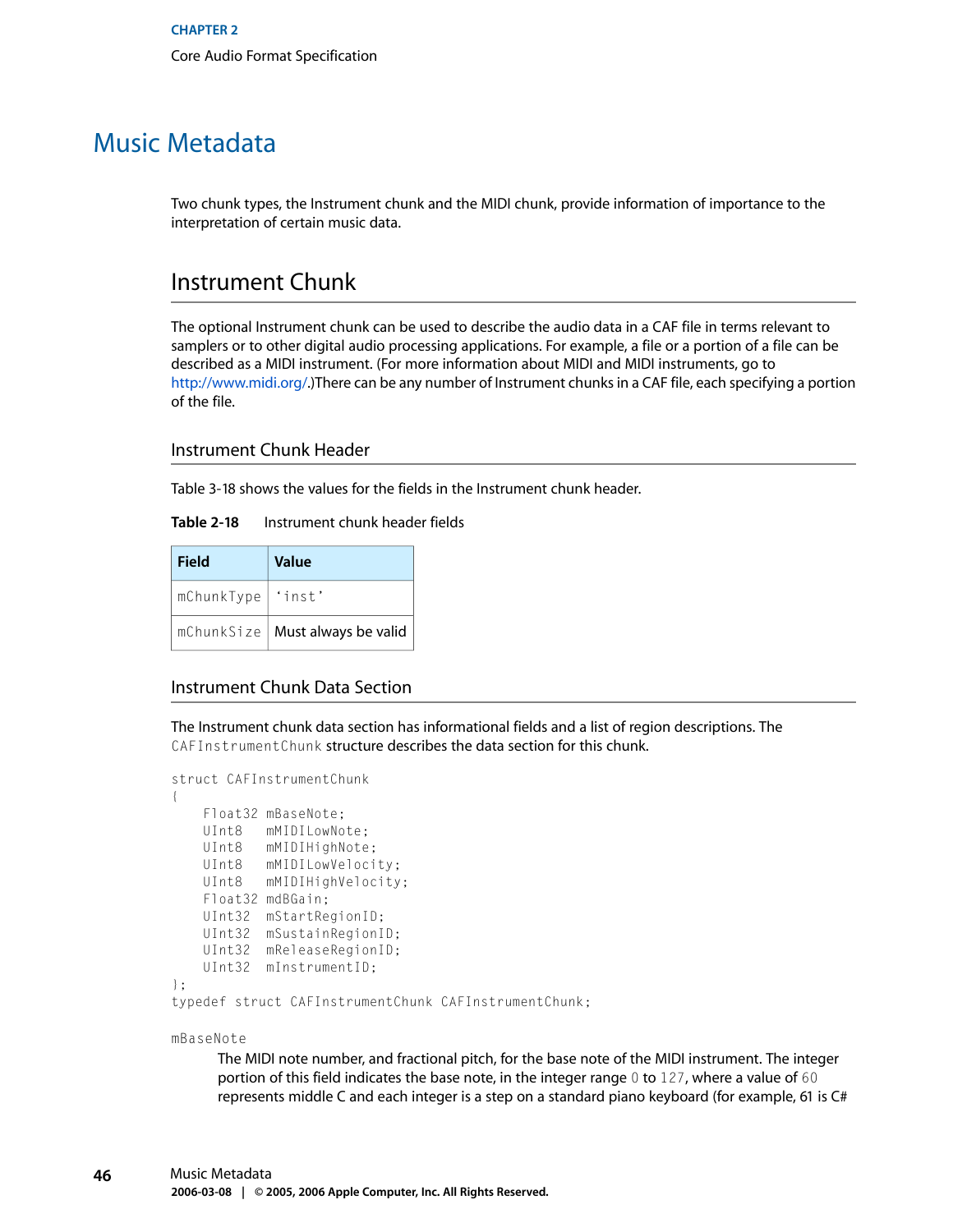above middle C). The fractional part of the field specifies the fractional pitch; for example, 60.5 is a pitch halfway between notes 60 and 61.

mMIDILowNote

The lowest note for the region, in the integer range  $0$  to  $127$ , where a value of 60 represents middle C (following the MIDI convention). This value represents the suggested lowest note on a keyboard for playback of this instrument definition. The sound data should be played if the instrument is requested to play a note between mMIDILowNote and mMIDIHighNote, inclusive. The mBaseNote value must be within this range.

mMIDIHighNote

The highest note for the region when used as a MIDI instrument, in the integer range  $0$  to  $127$ , where a value of 60 represents middle C. See the discussions of the mBaseNote and mMIDILowNote fields for more information.

mMIDILowVelocity

The lowest MIDI velocity for playing the region, in the integer range  $0$  to  $127$ .

mMIDIHighVelocity

The highest MIDI velocity for playing the region, in the integer range  $0$  to  $127$ .

mdBGain

The gain, in decibels, for playing the region. A value of 0 represents unity gain. Use negative numbers to indicate a decrease in gain.

mStartRegionID

The ID of the region (see"Region [Description"](#page-44-1) (page 45)) that defines the portion of the file to use as the "start" stage for a MIDI instrument. A lack of a valid region ID in this field indicates that there is no start stage. It is recommended that you do not assign an ID of 0 to any region description, so that you can use 0 in this and the following fields to indicate the lack of a region ID.

mSustainRegionID

The ID of the region (in the Region chunk) that defines the portion of the file to use as the "sustain" stage for a MIDI instrument. A lack of a valid region ID in this field indicates that there is no sustain stage.

```
mReleaseRegionID
```
The ID of the region (in the Region chunk) that defines the portion of the file to use as the "release" stage for a MIDI instrument. A lack of a valid region ID in this field indicates that there is no release stage.

<span id="page-46-0"></span>mInstrumentID

The ID of the string (in the Strings chunk, ["Strings](#page-36-2) Chunk" (page 37)) that specifies the name of the instrument. A lack of a valid string ID in this field means that no name is specified. It is recommended that you do not assign an ID of 0 to any string description, so that you can use 0 in this field to indicate the lack of a string ID.

### MIDI Chunk

You can use the optional MIDI chunk to contain MIDI data using the standard MIDI file format. It can be used to store metadata about the audio in the file's Data chunk, or even a MIDI representation of that audio. For information on the MIDI standard, see [http://www.midi.org](http://www.midi.org/).

You should consider information in this chunk to supersede conflicting information in the Information chunk (["Information](#page-51-0) Chunk" (page 52)). For example, both the Information chunk and the MIDI chunk may specify key signature and tempo. In that case, the MIDI chunk values should override the values in the Information chunk.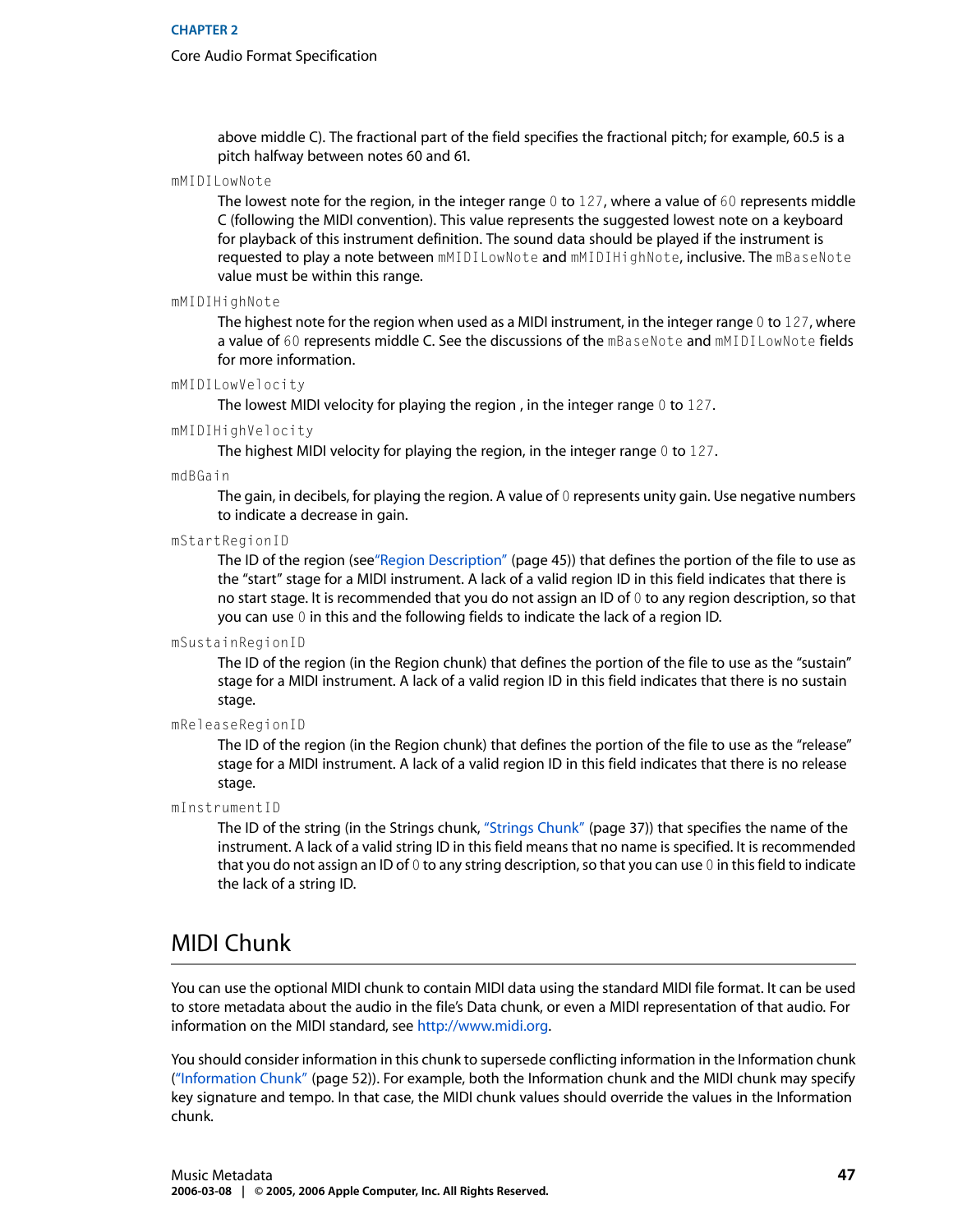### MIDI Chunk Header

<span id="page-47-2"></span>Table 3-19 shows the values for the fields in the MIDI chunk header.

**Table 2-19** MIDI chunk header fields

| <b>Field</b>        | <b>Value</b>                      |
|---------------------|-----------------------------------|
| mChunkType   'midi' |                                   |
|                     | mChunkSize   Must always be valid |

The MIDI chunk header must specify the true size of the valid data in the data section.

### MIDI Chunk Data Section

The data section of a MIDI Chunk can be used to hold anything that can be described by a standard MIDI file, such as:

- Tempo information
- Key signature
- Time signature
- MIDI representation of the audio data; for example, MIDI note numbers

## <span id="page-47-0"></span>Audio Editor Support

<span id="page-47-1"></span>You can use the Overview chunk to hold sample descriptions of the audio data for displaying the data for the user, and the Peak chunk to hold information about peak amplitudes.

## Overview Chunk

You can use the optional Overview chunk to hold sample descriptions that you can use to draw a graphical view of the audio data in a CAF file. A CAF file can include multiple Overview chunks to represent the audio at multiple graphical resolutions.

#### <span id="page-47-3"></span>Overview Chunk Header

Table 3-20 shows the values for the fields in the Overview chunk header.

**Table 2-20** Overview chunk header fields

| <b>Field</b> | Value     |
|--------------|-----------|
| mChunkType   | $'$ OVVW' |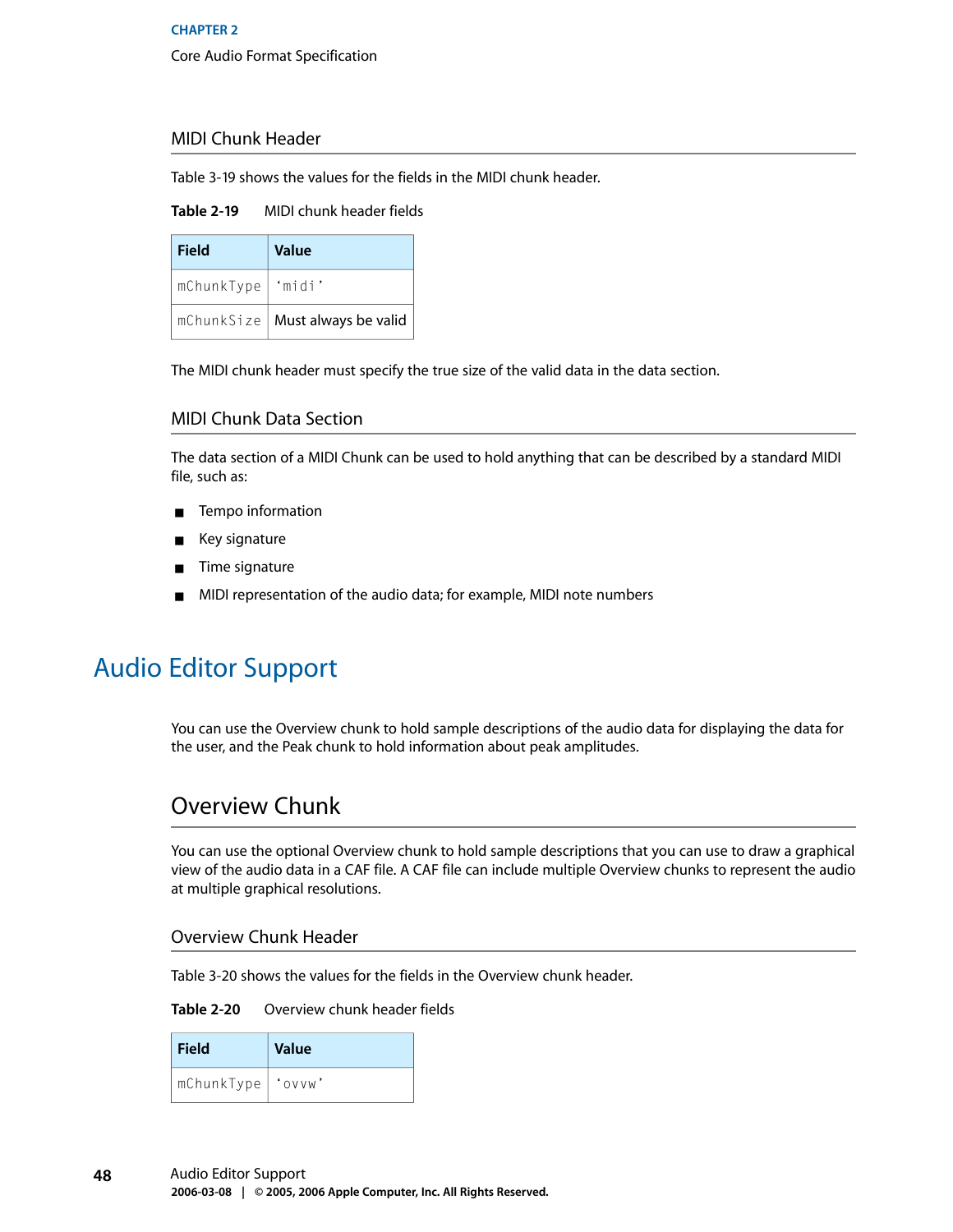| Field | <b>Value</b>                      |
|-------|-----------------------------------|
|       | mChunkSize   Must always be valid |

The Overview chunk header must specify the true size of the valid data in the data section.

### Overview Chunk Data Section

The Overview chunk data section has two informational fields followed by a list of sample descriptions. The CAFOverview structure describes the data section for this chunk.

```
struct CAFOverview
{
   UInt32 mEditCount:
   UInt32 mNumFramesPerOVWSample;
    CAFOverviewSample mData[kVariableLengthArray];
};
typedef struct CAFOverview CAFOverview;
```
mEditCount

The modification count of the Overview Chunk data section. When you create an Overview chunk, you should set the mEditCount field to the value of the mEditCount field of the CAF file's Audio Data chunk. You can then check whether an overview is still valid by comparing the edit counts. If they don't match, you should regenerate the overview.

mNumFramesPerOVWSample

The number of frames of audio data that are represented by a single overview sample.

mData

An array of overview samples. For the mNumFramesPerOVWSample frames of audio in the Audio Data chunk, you must store one sample per channel in this field. The sequence of channels should be the same as in the Audio Data chunk.

#### Overview Sample

The Overview chunk data section contains overview samples, described by the CAFOverviewSample structure.

```
struct CAFOverviewSample
{
     SInt16 mMinValue;
     SInt16 mMaxValue;
};
```
mMinValue

The minimum value for the sample, listed as a big-endian, 16-bit signed integer.

mMaxValue

The maximum value for the sample, listed as a big-endian, 16-bit signed integer.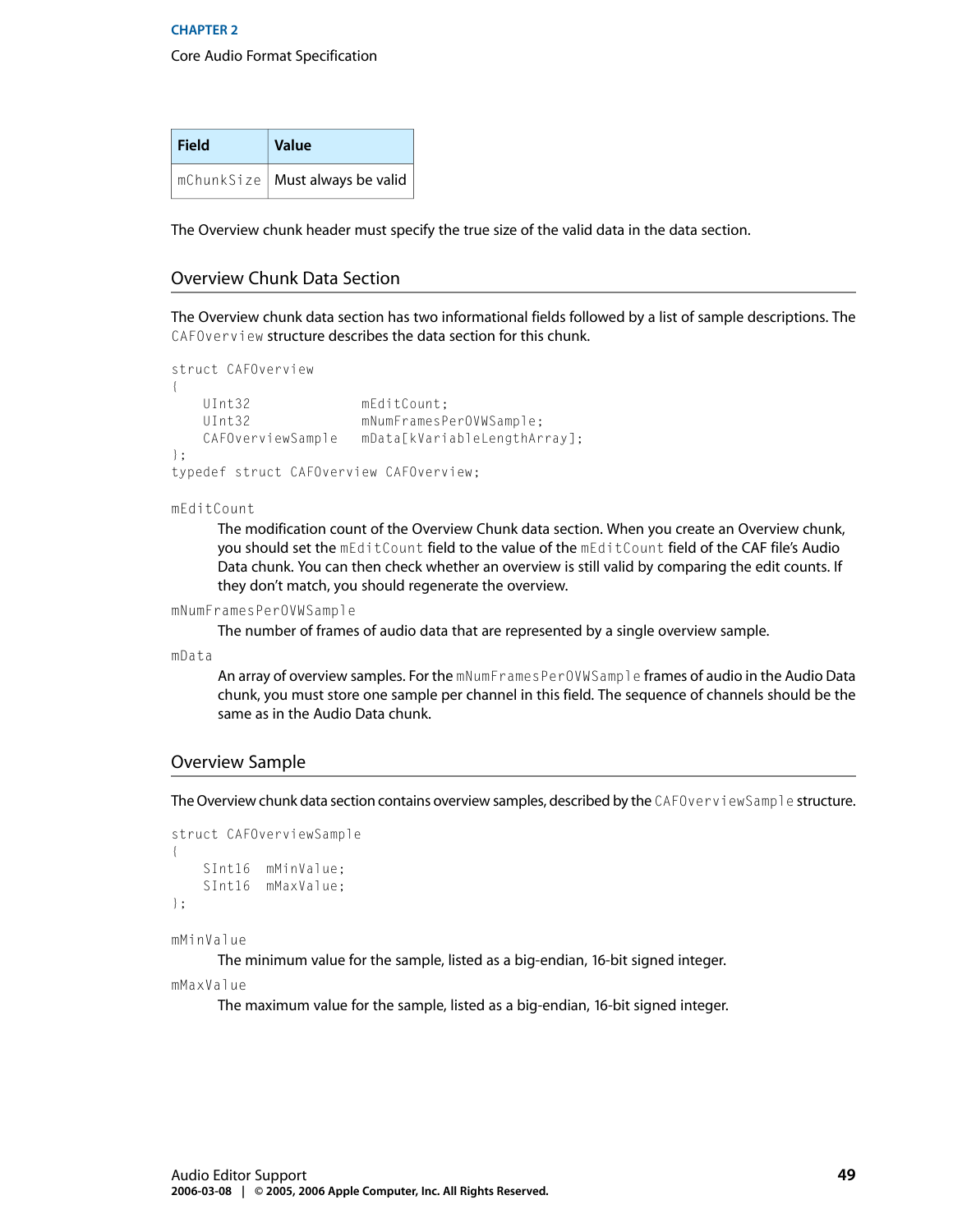## <span id="page-49-0"></span>Peak Chunk

You can use the optional Peak chunk to describe the peak amplitude present in each channel of a CAF file and to indicate in which frame the peak occurs for each channel.

#### Peak Chunk Header

<span id="page-49-1"></span>Table 3-21 shows the values for the fields in the Peak chunk header.

| <b>Table 2-21</b><br>Peak chunk header fields |
|-----------------------------------------------|
|-----------------------------------------------|

| <b>Field</b>        | Value                             |
|---------------------|-----------------------------------|
| mChunkType   'peak' |                                   |
|                     | mChunkSize   Must always be valid |

The Peak chunk uses a Peak structure to describe each peak (see "Peak [Structure"](#page-50-3) (page 51)). The size of a Peak chunk's data section, to be placed in the mChunkSize field of the header, depends on the number of channels in the file as follows:

mChunkSize = sizeof(CAFPositionPeak) \* numChannelsInFile + sizeof(UInt32);

The sizeof(UInt32) argument represents the data section's mEditCount field. The number of channels in the file, represented by the numChannelsInFile argument, is specified in the mChannelsPerFrame field of the Audio Description chunk.

### Peak Chunk Data Section

The Peak chunk data section contains a field for edit count, followed by a list of Peak structures. The CAFPeakChunk structure describes the data section for the Peak chunk.

```
struct CAFPeakChunk
{
    UInt32 mEditCount;
    CAFPositionPeak mPeaks[kVariableLengthArray];
};
typedef struct CAFPeakChunk CAFPeakChunk;
```
mEditCount

The modification status of the Peak Chunk data section. When you create a Peak chunk, set the mEditCount field to the value of the mEditCount field of the CAF file's Audio Data chunk. You can then check whether the peak data is still valid by comparing the edit counts. If they don't match, the peak information must be regenerated.

mPeaks

An array of Peak structures, one for each channel of audio data contained in the file. See ["Peak](#page-50-3) [Structure"](#page-50-3) (page 51).

The number of channels in the file is specified in the mChannelsPerFrame field of the Audio Description chunk ("Audio [Description](#page-16-0) Chunk" (page 17)).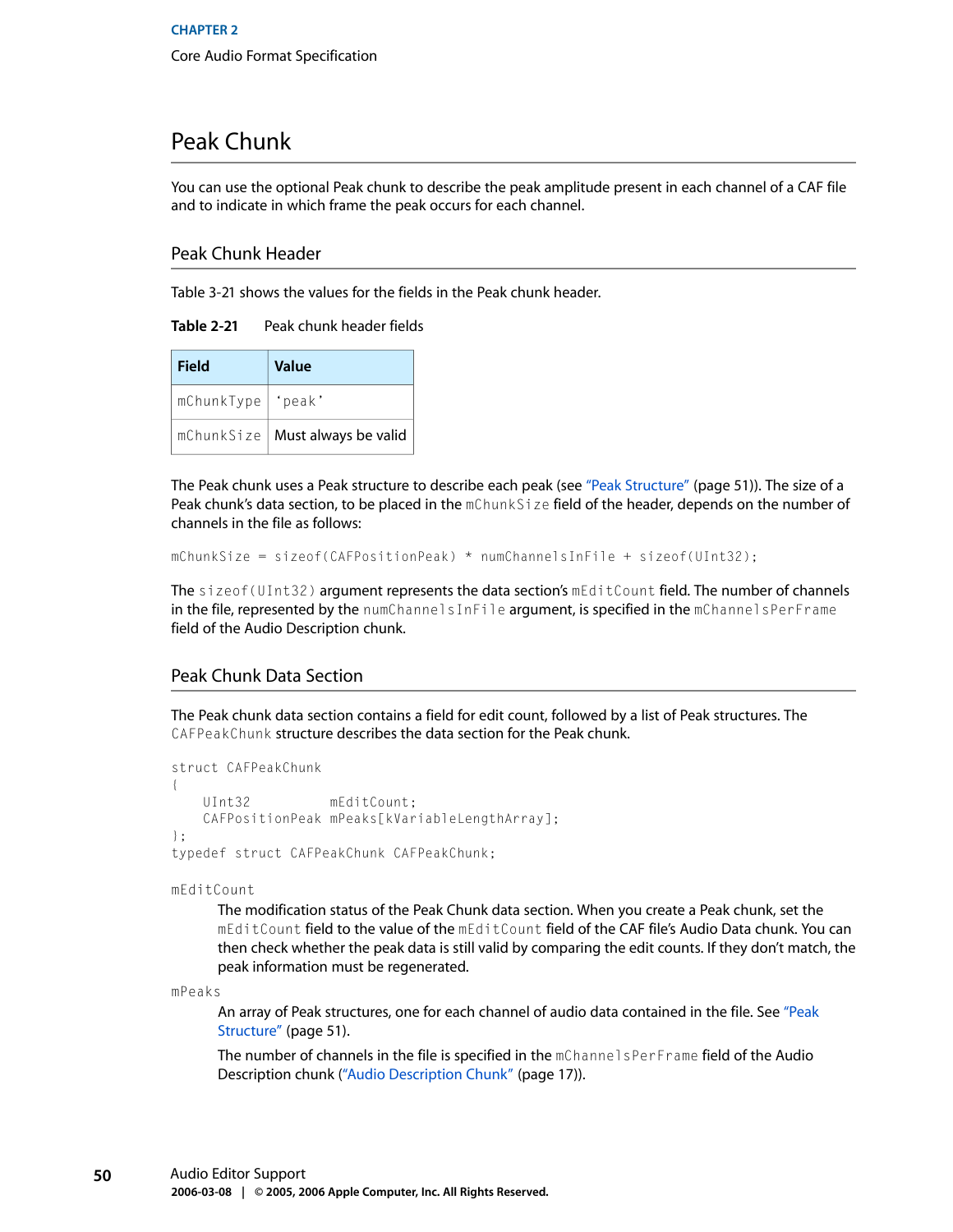### <span id="page-50-3"></span>Peak Structure

The Peak chunk data section contains one Peak structure for each channel, defined as follows:

```
struct CAFPositionPeak
{
     Float32 mValue;
     UInt64 mFrameNumber;
};
```
mValue

The signed maximum absolute amplitude in a channel, normalized to a floating-point value in the interval  $[{-1.0, +1.0}]$ .

```
mFrameNumber
```
The frame number where the peak occurs. The first frame in a CAF file is 0.

## <span id="page-50-0"></span>Annotations

<span id="page-50-1"></span>You can add text strings to the CAF file to provide information about the audio data (in the Information chunk) and to indicate what editing has been done on the file (in the Edit Comments chunk).

## Edit Comments Chunk

You can use the optional Edit Comments chunk to carry time-stamped, human-readable comments that coincide with edits to the audio data in a CAF file.

#### <span id="page-50-2"></span>Edit Comments Chunk Header

Table 3-22 shows the values for the fields in the Edit Comments chunk header.

| <b>Table 2-22</b> | Edit Comments chunk header fields |  |
|-------------------|-----------------------------------|--|
|                   |                                   |  |
|                   |                                   |  |
|                   |                                   |  |

| <b>Field</b>        | <b>Value</b>                      |
|---------------------|-----------------------------------|
| mChunkType   'edct' |                                   |
|                     | mChunkSize   Must always be valid |

The Edit Comments chunk header can specify a data section size that is larger than the chunk's current meaningful content in order to reserve room for additional data.

### Edit Comments Chunk Data Section

The data section for this chunk contains a field describing the number of entries, followed by a list of edit comments. The CAFCommentStringsChunk structure describes the data section for the Edit Comments chunk.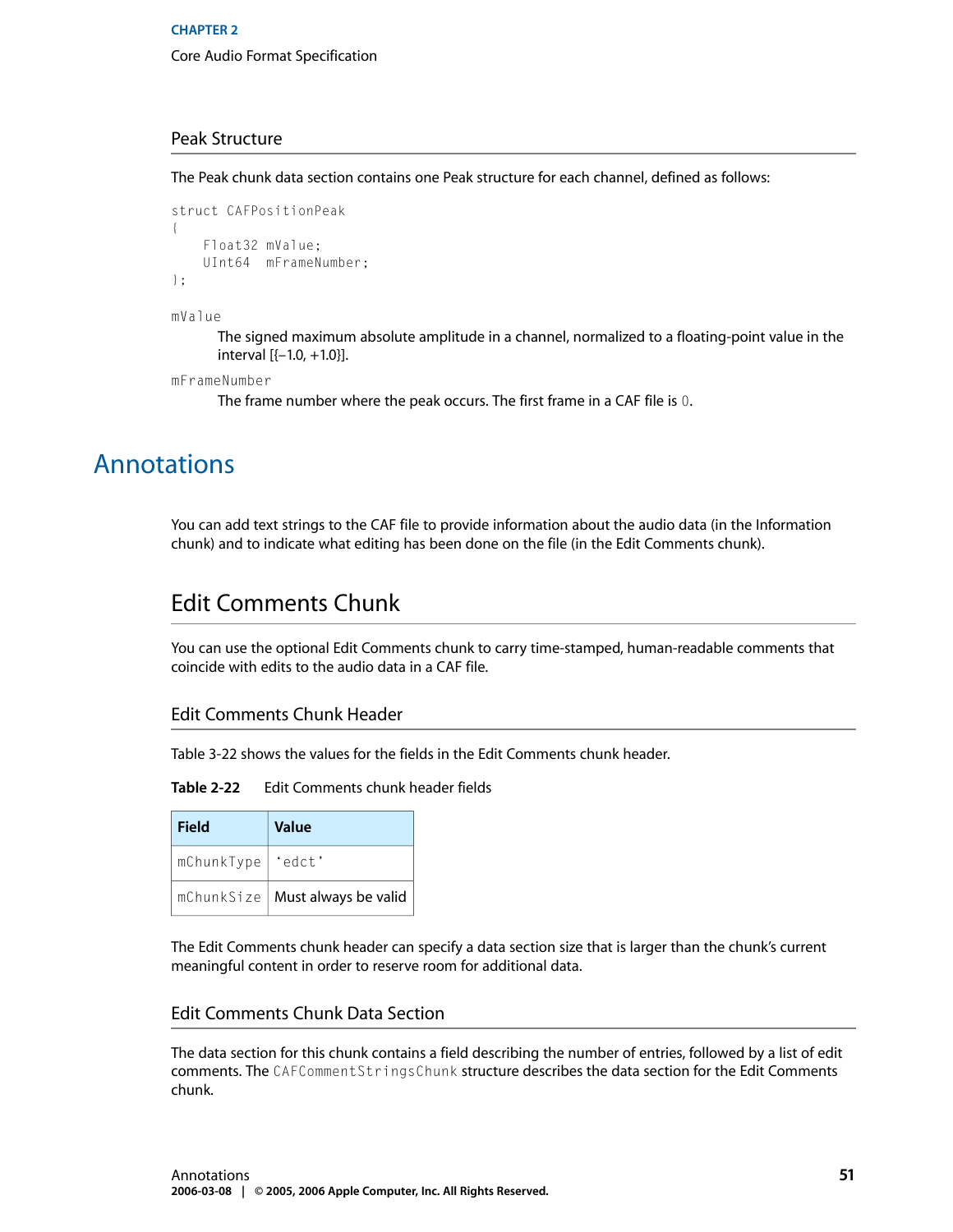#### **CHAPTER 2**

Core Audio Format Specification

```
struct CAFCommentStringsChunk
{
    UInt32 mNumEntries;
    mStrings[kVariableLengthArray]; // variable length
};
mNumEntries
```
The number of edit comments in the data section.

<span id="page-51-2"></span>mStrings

A list of edit comments. See "Edit [Comment"](#page-51-2) (page 52).

#### Edit Comment

The editComment structure describes an edit comment.

```
struct editCommment {
    UInt8 mKey[kVariableLengthArray];
    UInt8 mValue[kVariableLengthArray];
}
```
mKey

A null-terminated, time-of-day string that conforms to ISO-8601. All times are based on UTC (Coordinated Universal Time). See "Time Of Day Data [Format"](#page-58-2) (page 59).

<span id="page-51-0"></span>mValue

A null-terminated UTF8 string.

### Information Chunk

You can use the optional Information chunk to contain any number of human-readable text strings. Each string is accessed through a standard or application-defined key.

You should consider information in this chunk to be secondary when the same information appears in other chunks. For example, both the Information chunk and the MIDI chunk ("MIDI [Chunk"](#page-46-0) (page 47)) may specify key signature and tempo. In that case, the MIDI chunk values overrides the values in the Information chunk.

#### <span id="page-51-1"></span>Information Chunk Header

Table 3-23 shows the values for the fields in the Information chunk header.

**Table 2-23** Information chunk header fields

| Field               | <b>Value</b>                      |
|---------------------|-----------------------------------|
| mChunkType   'info' |                                   |
|                     | mChunkSize   Must always be valid |

The Information chunk header can specify a data section size that islarger than the chunk's current meaningful content in order to reserve room for additional data.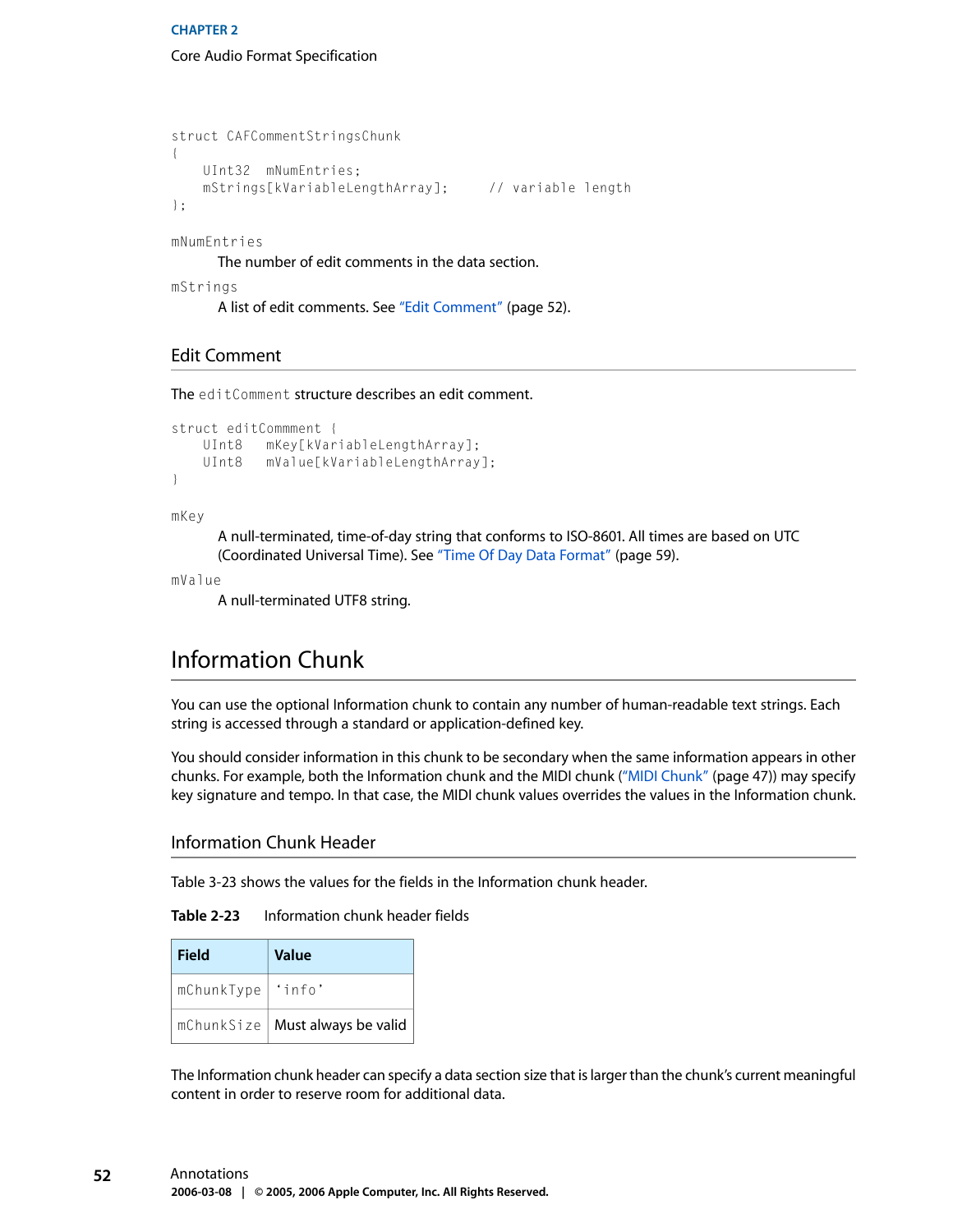### Information Chunk Data Section

The CAFStringsChunk structure describes the data section for the Information chunk.

```
struct CAFStringsChunk
{
    UInt32 mNumEntries;
    mStrings[kVariableLengthArray]; // variable length
};
```
mNumEntries

The number of information strings in the chunk. Must always be valid.

mStrings

A variable-length keyed array of information entries. See ["Information](#page-52-0) Entries" (page 53).

CAF includes some conventions for the Information chunk's key-value pairs.

- Apple reserves keys that are all lowercase (see ["Information](#page-52-1) Entry Keys" (page 53)). Application-defined keys should include at least one uppercase character.
- For any key that ends with ' date' (that is, the space character followed by the word 'date'—for example, 'recorded date'), the value must be a time-of-day string. See ["Time](#page-58-2) Of Day Data [Format"](#page-58-2) (page 59).
- <span id="page-52-0"></span>Using a '.' (period) character as the first character of a key means that the key-value pair is not to be displayed. This allows you to store private information that should be preserved by other applications but not displayed to a user.

### Information Entries

The CAFInformation structure describes an information entry.

```
struct CAFInformation
{
    UInt8 mKey[kVariableLengthArray];
    UInt8 mValue[kVariableLengthArray];
};
```
<span id="page-52-1"></span>mKey

A null-terminated UTF8 string. See ["Information](#page-52-1) Entry Keys" (page 53).

mValue

A null-terminated UTF8 string.

#### Information Entry Keys

Apple reserves keys that are all lowercase. Application-defined keys should contain at least one uppercase character. Each key can be used only once. You can specify multiple values for a single key by separating the values with commas. The following are the standard keys for the Information chunk:

tempo

The base tempo of the audio data in beats per minute.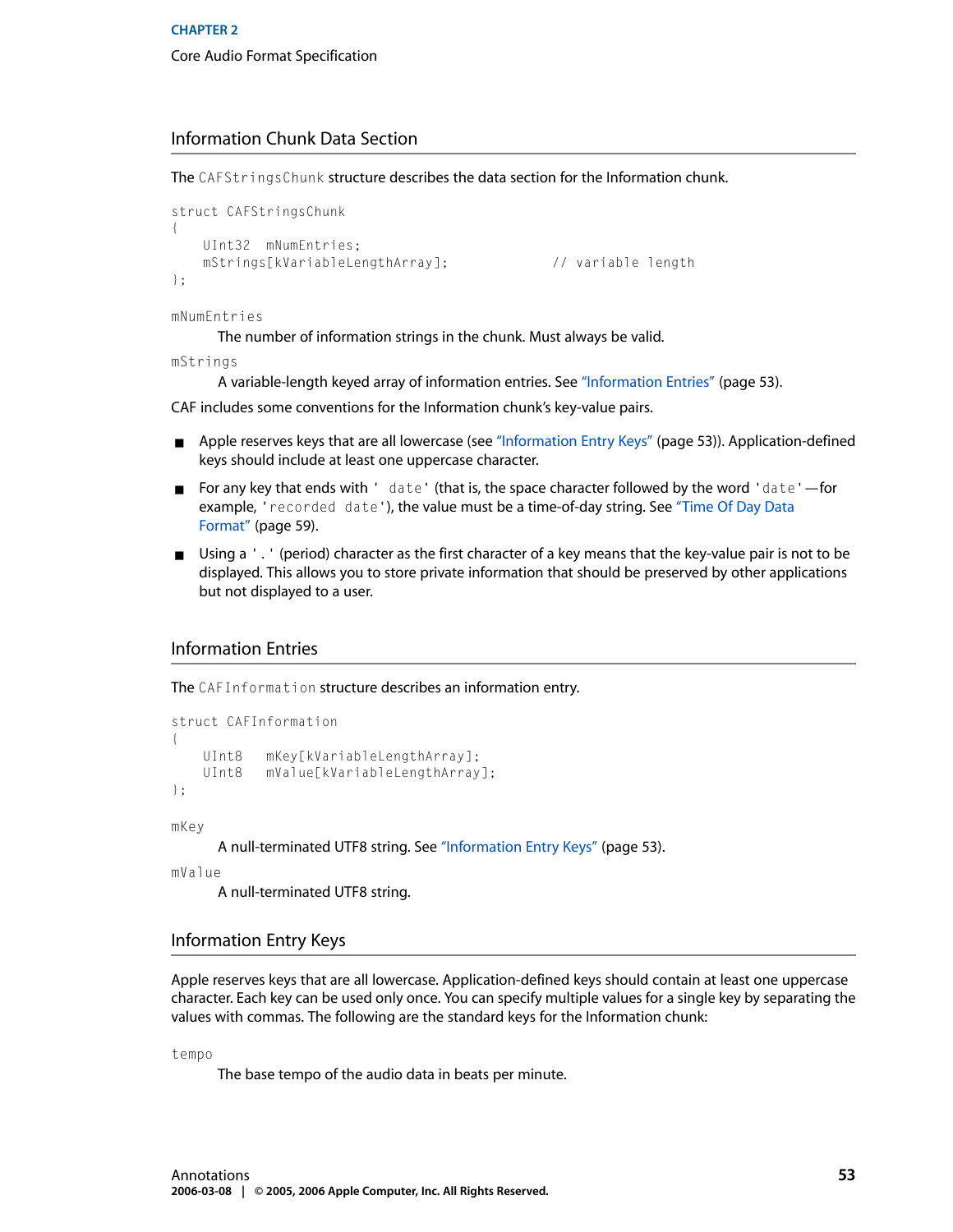#### **CHAPTER 2**

#### Core Audio Format Specification

#### key signature

The key signature for the audio in the file. In the  $mVa$  lue field, the note is capitalized with values from A to G. Lowercase m indicates a minor key. Lowercase b indicates a flat key. The  $\#$  symbol indicates a sharp key.

```
Examples: 'C', 'Cm', 'C#', 'Cb'.
```
#### time signature

The time signature for the audio in the file.

Examples: '4/4', '6/8'.

artist

The name of the performance artist for the audio in the file.

Example: 'Able Baker,Charlie Delta'

#### album

The name of the album that the audio in the file is a part of.

#### track number

The track number, within the album, for the audio in the file.

#### year

The year of publication for the audio in the file.

#### composer

The name of the composer for the audio in the file.

#### lyricist

The name of the lyricist for the audio in the file.

## genre

The name of the genre for the audio in the file.

### title

The title or name of the audio in the file. Can be different from the filename.

### recorded date

A timestamp for the recording in the file. See "Time Of Day Data [Format"](#page-58-2) (page 59).

#### comments

Freeform comments about the audio in the file.

copyright

#### Copyright information for the audio in the file.

Example: 'Copyright © 2004 The CoolBandName. All Rights Reserved'

#### source encoder

#### Description of the encoding algorithm, if any, used for the audio in the file.

Example: 'My AAC Encoder v4.2'

#### encoding application

Description of the encoding application, if any, used for the audio in the file.

Example: 'My App v1.0'

#### nominal bit rate

Description of the bit rate used for the audio in the file.

```
Example: '128 kbits'
```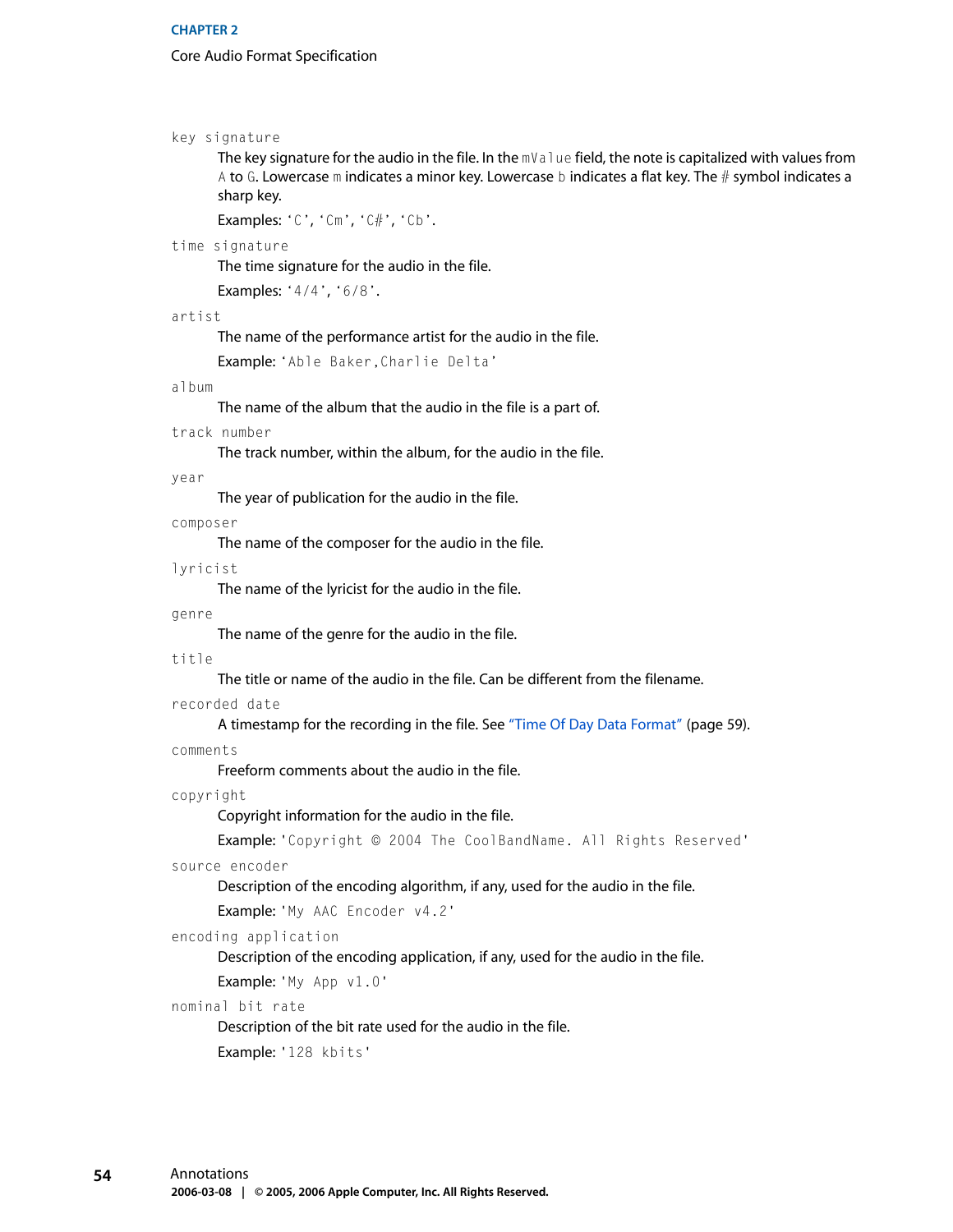```
channel layout
      Description of the channel layout for the file.
      Examples: 'stereo', '5.1 Surround', '10.2 Surround'
```
## <span id="page-54-0"></span>Identifier

<span id="page-54-1"></span>CAF files can include a Unique Material Identifier chunk to uniquely identify the audio content.

## Unique Material Identifier Chunk

You can use the optional Unique Material Identifier chunk to uniquely identify the audio contained in a CAF file. There can be at most one UMID chunk within a file.

The data in this chunk conformsto the standard SMPTE 330M-2004 specification for unique material identifiers. See [http://www.smpte.org/standards/.](http://www.smpte.org/standards/)

The European Broadcasting Union (EBU) provides guidelines for use of UMIDs in broadcast production. CAF files should adhere to these guidelines. See [http://www.ebu.ch/CMSimages/en/tec\\_text\\_d92-2001\\_tcm6-](http://www.ebu.ch/CMSimages/en/tec_text_d92-2001_tcm6-4721.pdf) [4721.pdf](http://www.ebu.ch/CMSimages/en/tec_text_d92-2001_tcm6-4721.pdf).

### <span id="page-54-2"></span>Unique Material Identifier Chunk Header

Table 3-24 shows the values for the fields in the Unique Material Identifier chunk header.

**Table 2-24** Unique Material Identifier chunk header fields

| Field               | <b>Value</b>                                                    |
|---------------------|-----------------------------------------------------------------|
| mChunkType   'umid' |                                                                 |
|                     | mChunkSize   $64$ (sizeof (CAFUMIDChunk)); Must always be valid |

### Unique Material Identifier Chunk Data Section

The CAFUMIDChunk structure describes the UMID chunk's data section.

```
struct CAFUMIDChunk
{
    UInt8 mBytes[64];
};
typedef struct CAFUMIDChunk CAFUMIDChunk;
```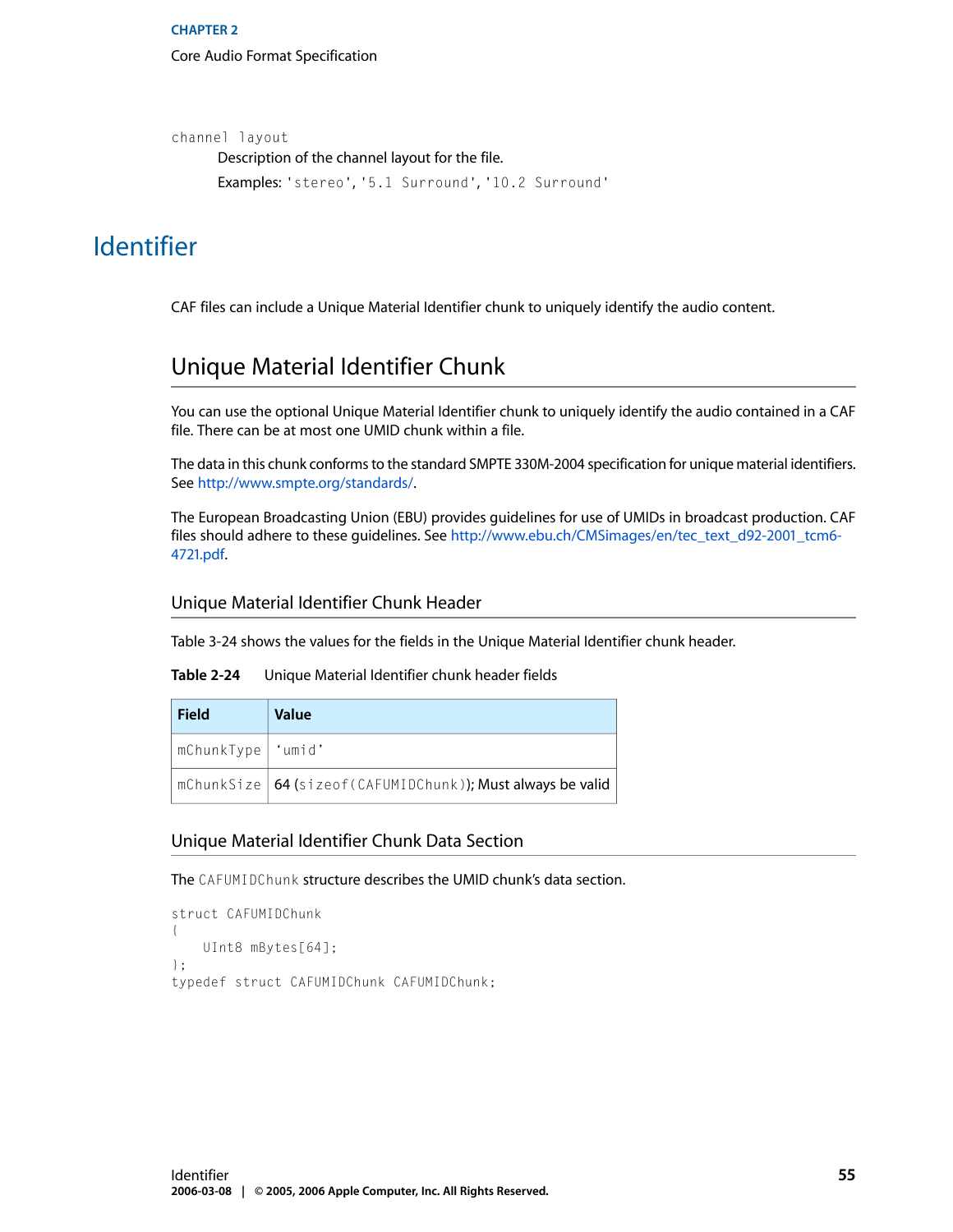mBytes

The UMID for the file. The first 32 bytes constitute the "Basic" UMID and include four pieces of information: instance number, flag indicating copy or original, material number, and description of device that recorded the original material.

The second 32 bytes constitute the so-called "Source Pack" section for the UMID, which includes three additional pieces of information: timestamp of recording, geographic coordinates of recording, and ownership information.

The size of a UMID chunk's data section is exactly 64 bytes. If a CAF file has only a "Basic" UMID, the remaining 32 bytes in the data section should be set to 0.

For more information, refer to the UMID specification, SMPTE 330M-2004, available from <http://www.smpte.org/standards/>.

## <span id="page-55-0"></span>Extending the CAF Specification

You can define your own chunk type to extend the CAF file specification. For this purpose, this specification includes the User-Defined chunk type, which you can use to provide a unique universal identifier for your custom chunk.

<span id="page-55-1"></span>When parsing a CAF file, you should ignore any chunk with a UUID that you do not recognize.

### User-Defined Chunk

If you define your own, custom chunk, you can use the User-Defined chunk type to assign a universally unique ID to the chunk.

#### <span id="page-55-2"></span>User-Defined Chunk Header

Table 3-25 shows the values for the fields in the User-Defined chunk header.

**Table 2-25** CAF header field values for User-Defined Chunk

| <b>Field</b>      | <b>Value</b>                                                                                  |
|-------------------|-----------------------------------------------------------------------------------------------|
| mChunkType 'uuid' |                                                                                               |
|                   | $m$ ChunkSize   The size of the data section plus 16 bytes for the UUID. Must always be valid |

In addition to the standard fields, the header of a custom chunk includes a universal identifier, as shown in the CAF\_UUID\_ChunkHeader structure.

```
struct CAF_UUID_ChunkHeader
{
    CAFChunkHeader mHeader;
   UInt8 mUUID[16]:
};
CAF_UUID_ChunkHeader CAF_UUID_ChunkHeader;
```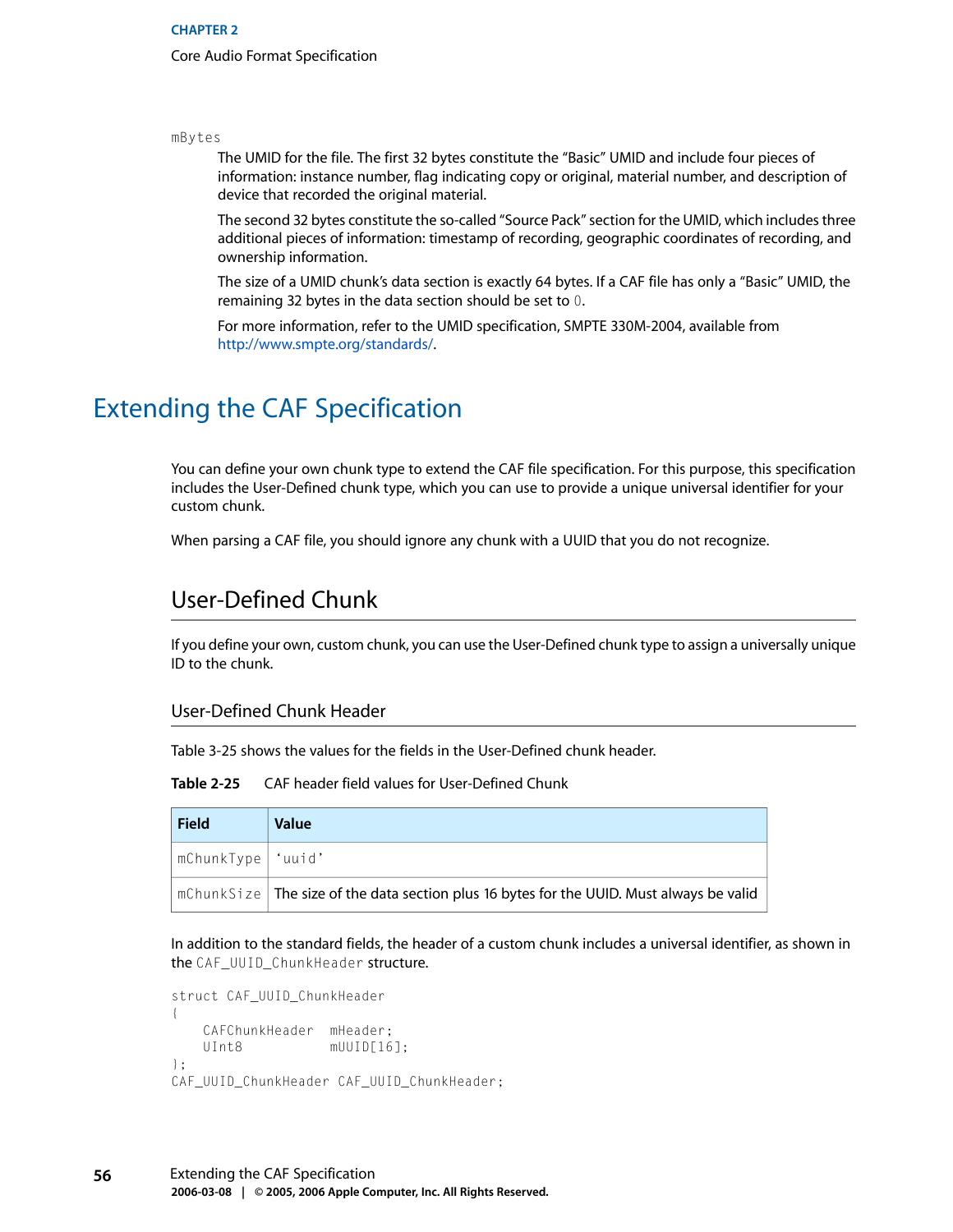#### **CHAPTER 2**

Core Audio Format Specification

#### mHeader

The standard CAF header with the values in Table 3-25.

#### mUUID

A unique universal identifier (UUID), based on the ISO 14496-1 specification for UUID identifiers, available from <http://www.iso.ch/iso/en/CatalogueListPage.CatalogueList>.

### User-Defined Chunk Data Section

Any data following the chunk header is defined by the custom chunk type. If the UUID chunk has dependencies on the edit count of the Audio Data chunk, then the edit count should be stored after the mUUID field.

## <span id="page-56-0"></span>Extra Space

<span id="page-56-1"></span>In many chunk types, you can specify a larger chunk size than is currently needed for data in order to reserve additional space within the chunk. To reserve extra space in the CAF file as a whole, use a Free chunk.

### Free Chunk

The optional Free chunk is for reserving space, or providing padding, in a CAF file. The contents of the Free chunk data section have no significance and should be ignored.

#### <span id="page-56-2"></span>Free Chunk Header

Table 3-26 shows the values for the fields in the Free chunk header.

#### **Table 2-26** Free chunk header fields

| <b>Field</b>        | <b>Value</b>                      |
|---------------------|-----------------------------------|
| mChunkType   'free' |                                   |
|                     | mChunkSize   Must always be valid |

Set mChunkSize to the size of the data section you are using for reserved space.

#### Free Chunk Data Section

You should ignore the contents of the Free chunk data section.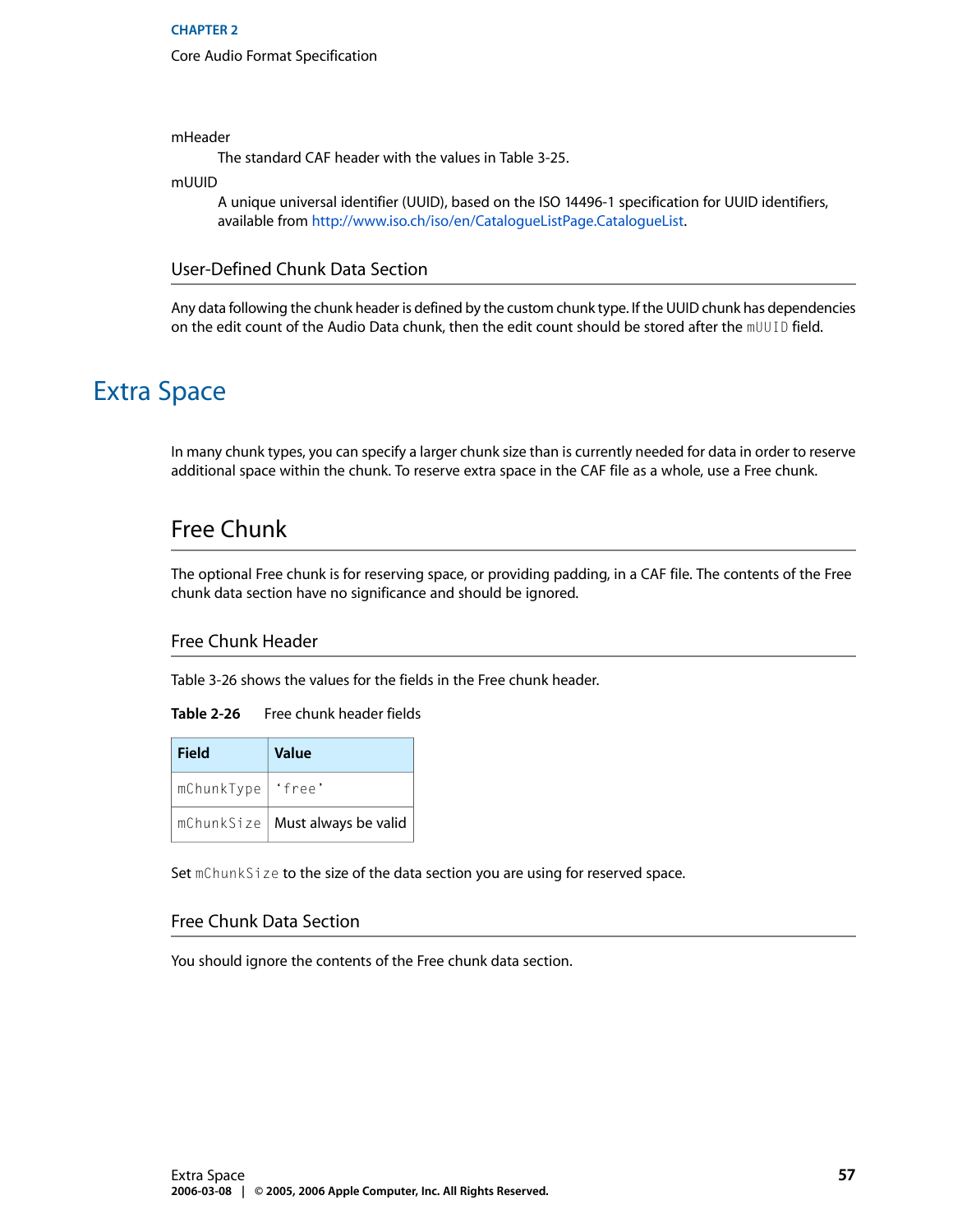### **CHAPTER 2**

Core Audio Format Specification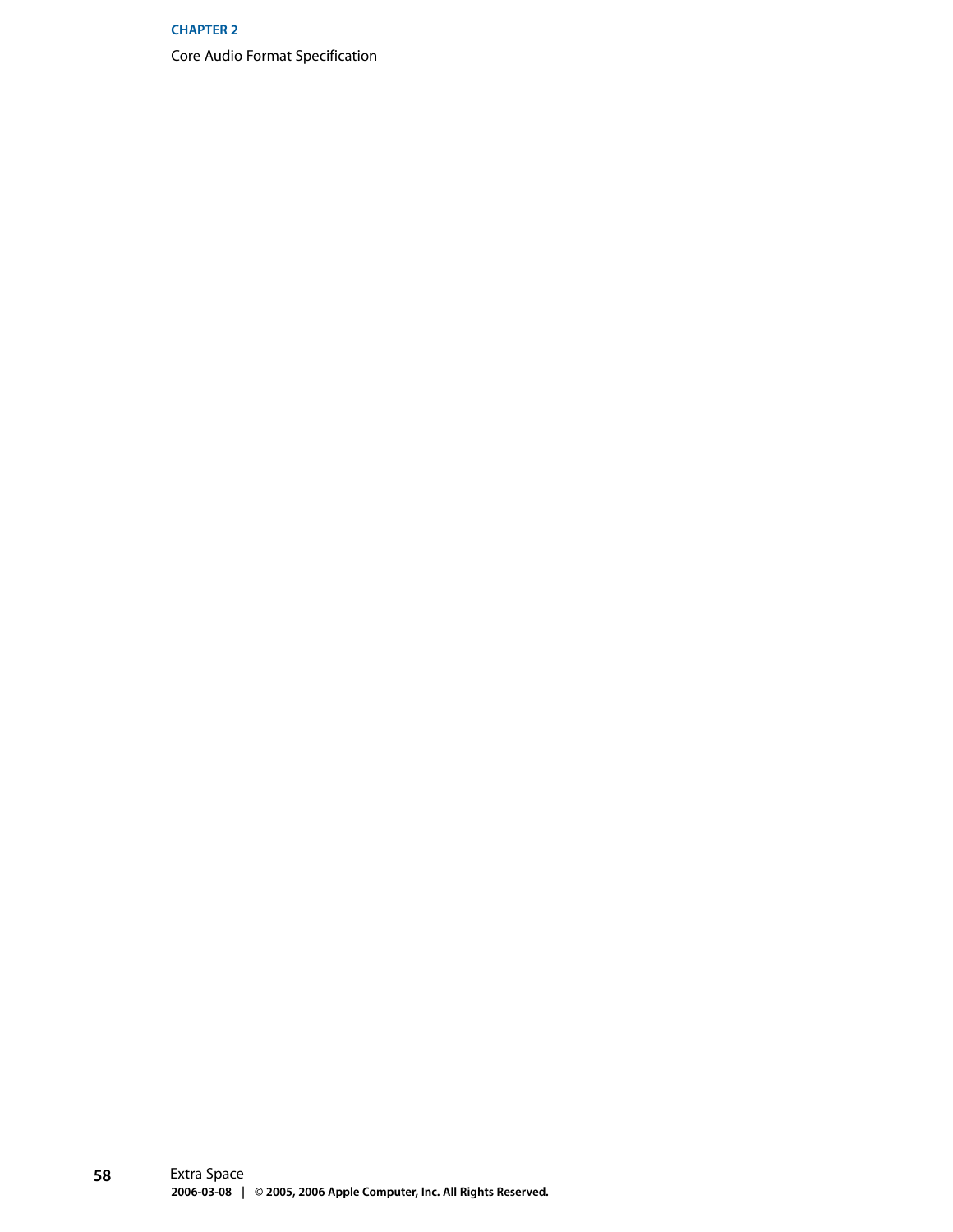# <span id="page-58-0"></span>Time Of Day Data Format

<span id="page-58-2"></span>The time-of-day fields used by the Edit Comments chunk ("Edit [Comments](#page-50-1) Chunk" (page 51)) and the Information chunk [\("Information](#page-51-0) Chunk" (page 52)) are based on the ISO 8601 specification for time-of-day strings, available from <http://www.iso.ch/iso/en/CatalogueListPage.CatalogueList>. Time-of-day symbols are shown in Table A-1.

<span id="page-58-1"></span>

| Table A-1 |  |  | Symbols used in time-of-day formats |  |
|-----------|--|--|-------------------------------------|--|
|-----------|--|--|-------------------------------------|--|

| <b>Symbol</b> | <b>Meaning</b>                                   |
|---------------|--------------------------------------------------|
| <b>YYYY</b>   | 4-digit year                                     |
| MМ            | 2-digit month (01=January, etc.)                 |
| DD            | 2-digit day of month (01 through 31)             |
| 'T'           | separator between date and time fragments        |
| hh            | 2-digit hour (00 through 23) (am/pm not allowed) |
| mm            | 2-digit minute (00 through 59)                   |
| SS            | 2-digit second (00 through 59)                   |

Some example formats are:

Year

YYYY (2005)

Year and month

YYYY-MM (2005-07)

Complete date YYYY-MM-DD (2005-07-16)

Complete date plus hours, minutes and seconds

YYYY-MM-DDThh:mm:ss (2005-07-16T19:20:30)

Note that the CAF specification's use of this standard does not include fractional seconds.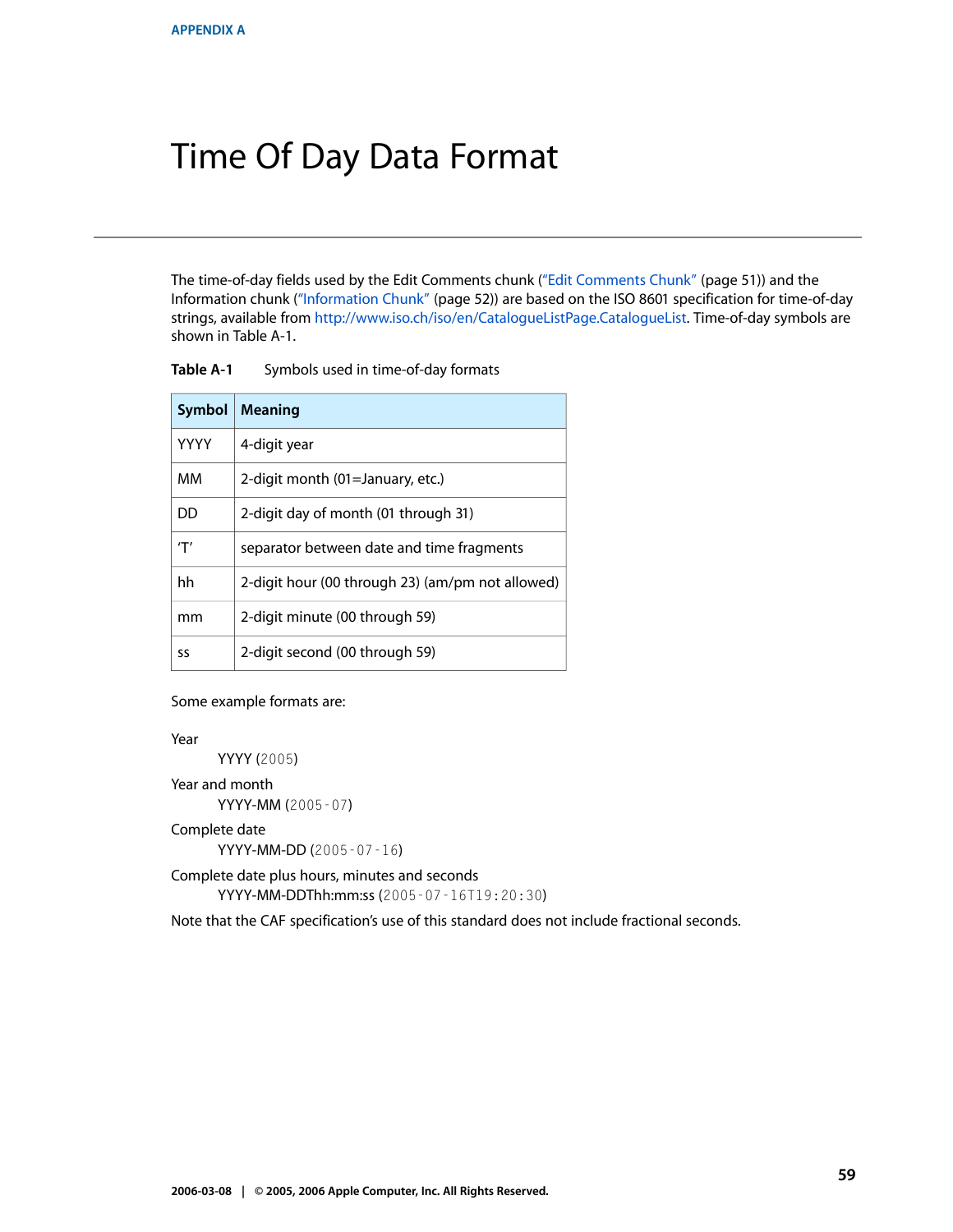**APPENDIX A** Time Of Day Data Format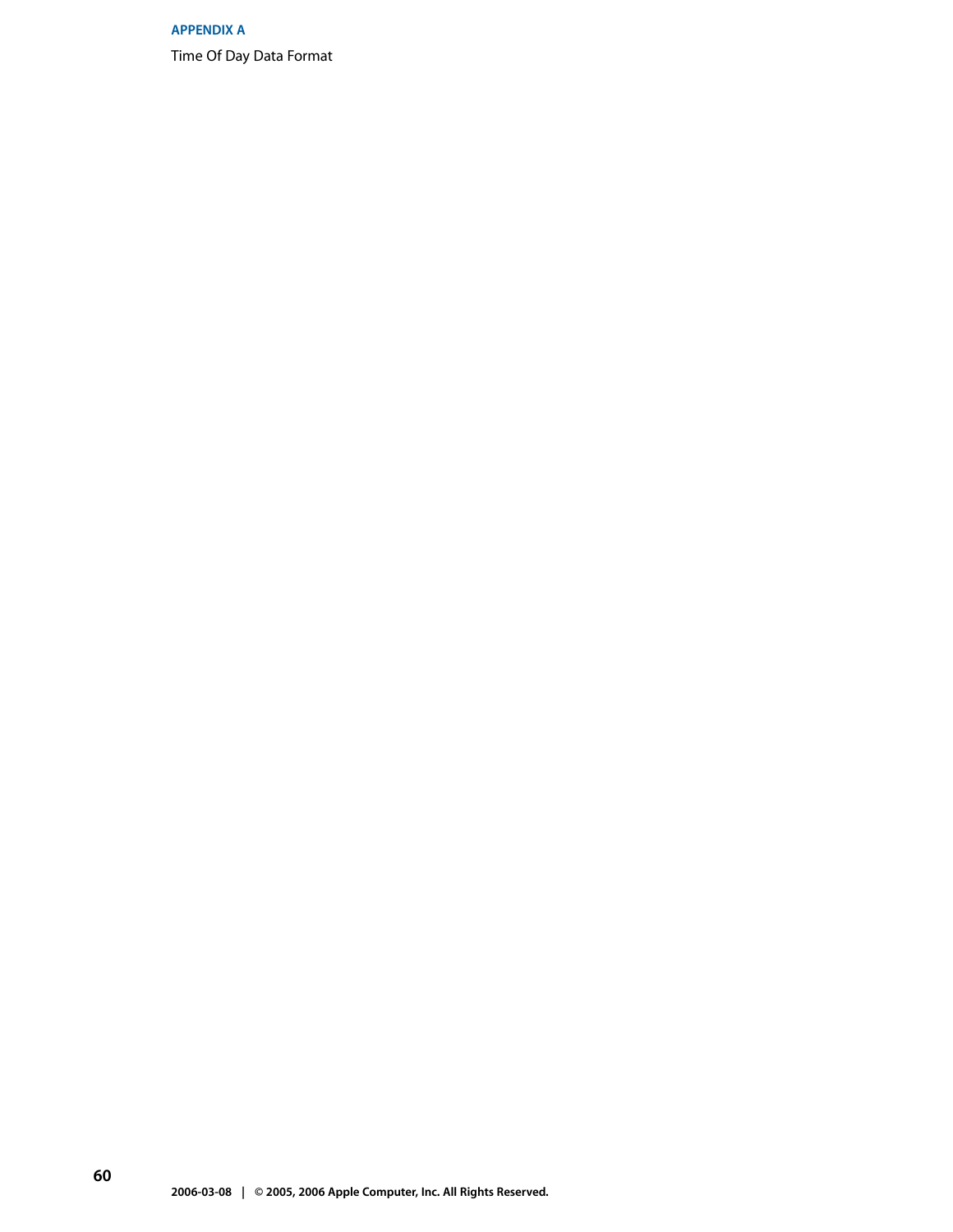# <span id="page-60-0"></span>Document Revision History

This table describes the changes to *Apple Core Audio Format Specification 1.0*.

| <b>Date</b> | <b>Notes</b>                                                                   |
|-------------|--------------------------------------------------------------------------------|
| 2006-03-08  | Corrected the description of the mStringStartByteOffset field.                 |
| 2005-06-04  | New document that specifies the Apple Core Audio Format (CAF) for audio files. |